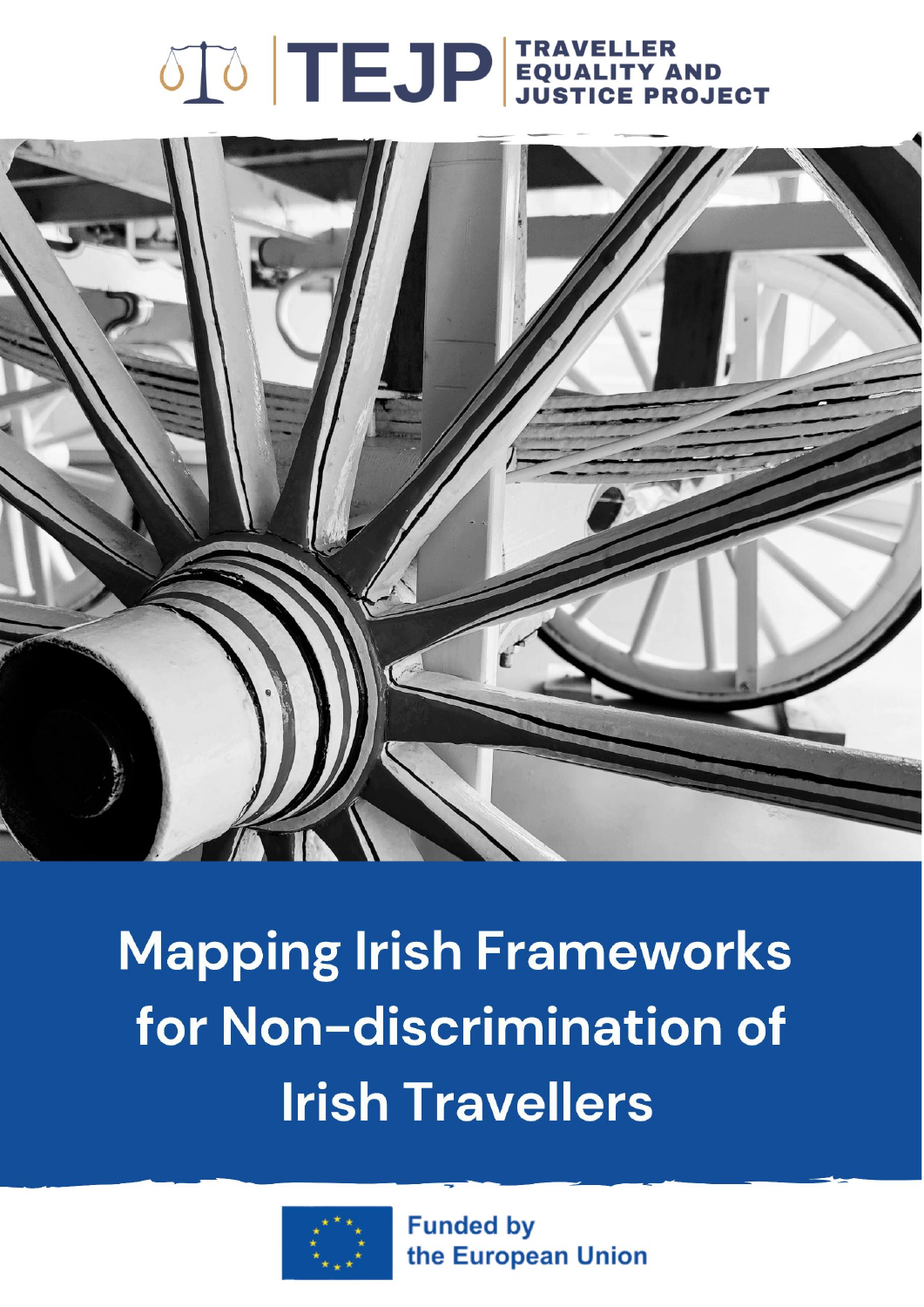The Traveller Equality and Justice Project is funded by the European Union's Rights, Equality and Citizenship Programme (2014- 2020) under Grant Agreement number: 963353 — TEJP — REC-AG-2020 / REC-RDIS-DISC-AG-2020

The contents of this document represent the views of the Traveller Equality & Justice Project only and is their sole responsibility. The European Commission does not accept any responsibility for use that may be made of the information it contains.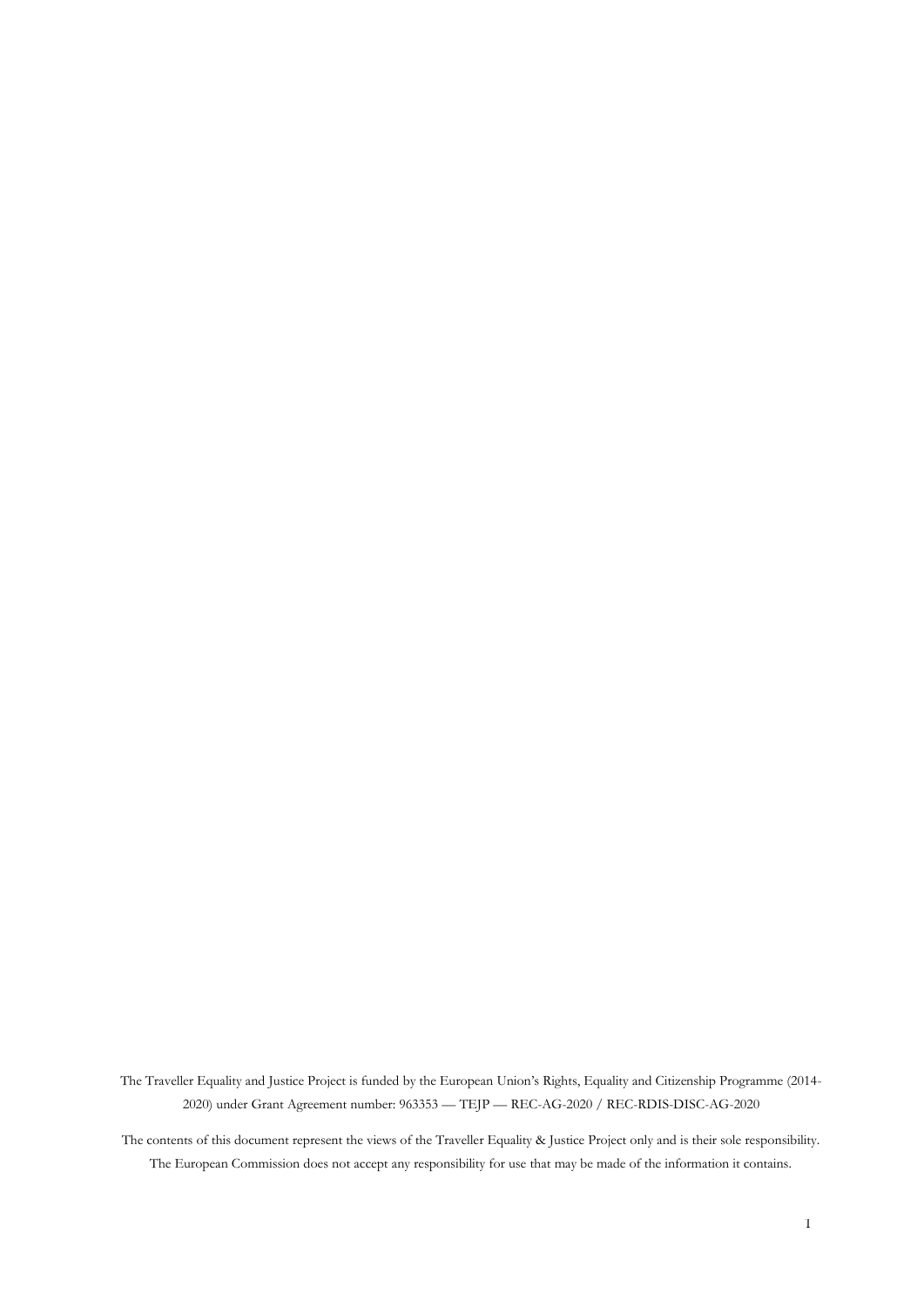# **D2.1. Mapping Irish Frameworks for Non-discrimination of Irish Travellers.**

#### **1. Introduction.**

The Irish Traveller Community face proliferating levels of exclusion from the most basic of services and experience widespread discrimination and racism in their daily lives. Provision of legal services, representation and legal information access more generally are no exception as Travellers report substantial challenges in finding adequate legal representation and in understanding their rights as a minority ethnic group.<sup>1</sup>

A core undertaking of the Traveller Equality and Justice Project is awareness-raising and rights-based education, designed to inform and support Travellers in defending and understanding the rights which they have under both domestic and international law. The aim of this report is to provide an overview of domestic legislation and further raise awareness of relevant international instruments, particularly EU frameworks on non-discrimination and equality. It is hoped that in doing so, the report can become a tool for use by Travellers and Traveller Community Groups providing guidance as to the manner in which human rights frameworks operate while promoting these as advocacy tools to challenge the social-exclusion and pervasive discrimination Travellers experience within Irish society.

The work of the TEJP is supported through a Rights, Equality and Citizenship Award REC-RDIS-DISC-AG-2020 from the European Commission DG Just under Award Grant Agreement: 963353.<sup>2</sup>

#### **1.1. Report Structure.**

This report's core aim is to provide oversight of the relevant equality legislation which applies to the Traveller Community it therefore focuses on outlining the relevant domestic and international legal frameworks and instruments from which Irish Travellers derive rights to equality and freedom from discrimination. In consolidating the relevant legislative and human rights frameworks the report contributes to a broader understanding of non-discrimination frameworks and norms, as applicable to Travellers. Considering the scope of these frameworks, the report highlights not only the rights which individuals derive, <sup>3</sup> but also the manner in which these instruments hold States accountable. In doing so, this report provides a tool for those advocating for Traveller rights.

<sup>1</sup> Cork Traveller Women's Network, 'Barriers to Access to Justice for Traveller Women' Focus Groups, 2019-2020, cited in the Traveller Equality & Justice Project, 'Barriers to Access to Justice within the Equality Frameworks,' forthcoming Autumn 2021. <sup>2</sup> For more on the TEJP activities see<https://www.ucc.ie/en/tejp/>

<sup>3</sup> With specific reference and consideration of the rights of Travellers under both the discrimination, ethnic minority and racial ground owed to the Traveller Community as a minority group in Ireland.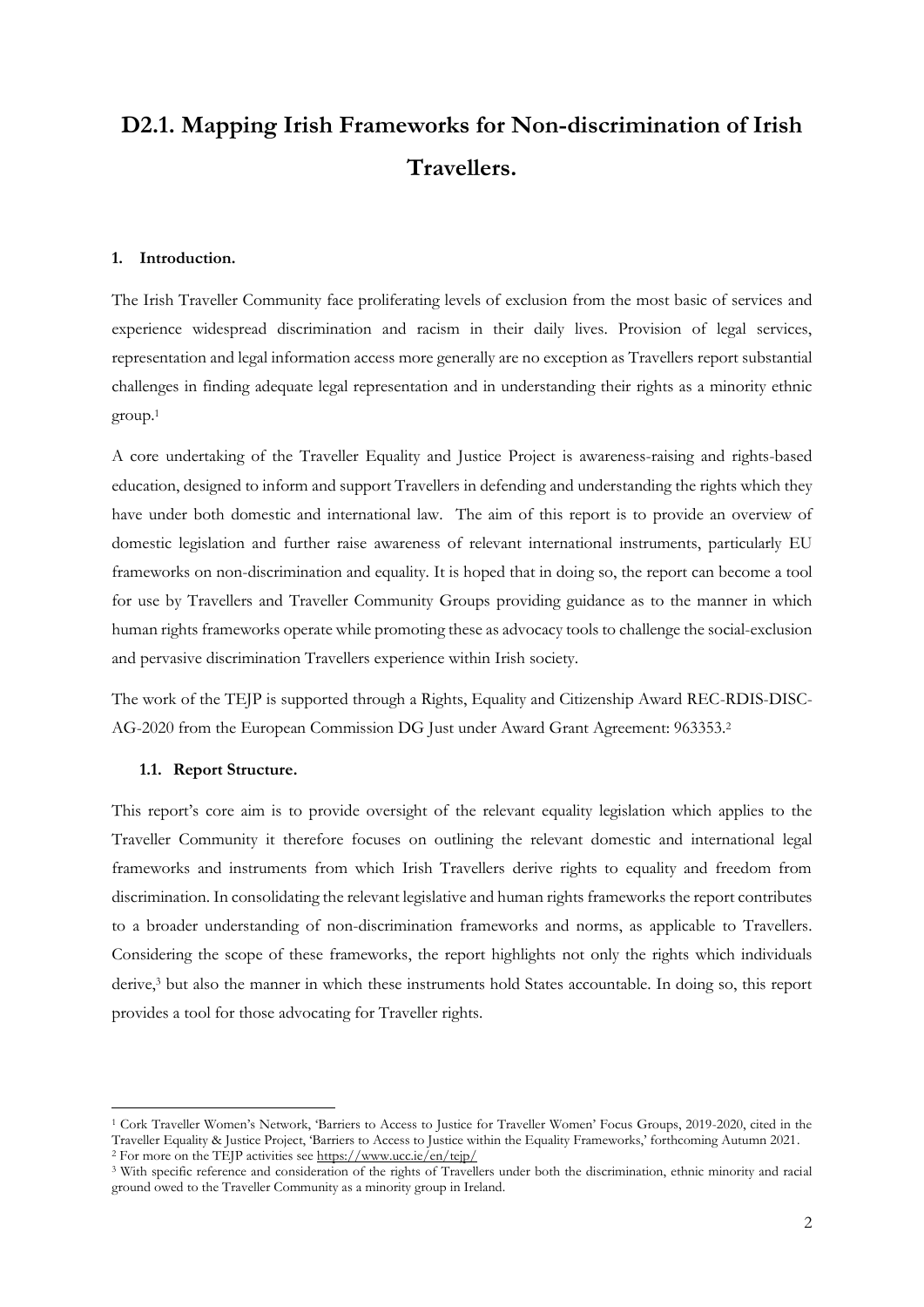The first sections provide an introduction to the topic, defining discrimination and the related terms generally, before considering Travellers and their experiences of discrimination. Subsequent sections outline the relevant domestic and international legislative frameworks for non-discrimination which apply to Travellers. This is divided into four parts:

- Domestic Frameworks of Non-discrimination.
- Relevant European Union Law.
- Council of Europe Frameworks on Non-discrimination.
- Other International Instruments.

Section five starts by mapping the domestic legislative framework for non-discrimination on the grounds of race under the relevant domestic legislation such as the Equal Status Acts 2000-2018 and Employment Equality Acts 1998-2015. In exploring the domestic legal framework, the options for legal recourse for those who have experienced discrimination will be outlined through the District Court and the Workplace Relations Commission.

Sections six to nine map the international discrimination frameworks which Ireland has signed up to under its international law treaty obligations, with the first section providing an overview of this. Section seven considers the human rights and non-discrimination frameworks of the European Union system, including the EU Charter of Fundamental Rights and Racial Equality Directive 2000/43/EC. The findings and recommendations of the Fundamental Rights Agency, although not a binding treaty body, are also considered here given their detailed findings on the experiences of Travellers and Roma in Ireland.

Section eight then maps the relevant Council of Europe treaty obligations, including the European Convention of Human Rights system, the European Social Charter, the Framework Convention on National Minorities and the European Committee on Racism and Intolerance. Such provisions are a part of Irish law and the State must apply these and promote the rights standards therein. Finally, section ten maps other relevant international human rights including consideration of United Nations human rights conventions and monitoring bodies concerned with non-discrimination of minority groups.

# **2. What is discrimination?**

Discrimination occurs when you are treated less favourably than another person, because of who you are. There are different kinds of discrimination outlawed by both domestic and international law, but they all involve comparison with how other people are treated. The frameworks and principles detailed in this report prohibit discrimination on the grounds of equality.

There are two core types of discrimination, direct and indirect discrimination

### **2.1. Direct discrimination.**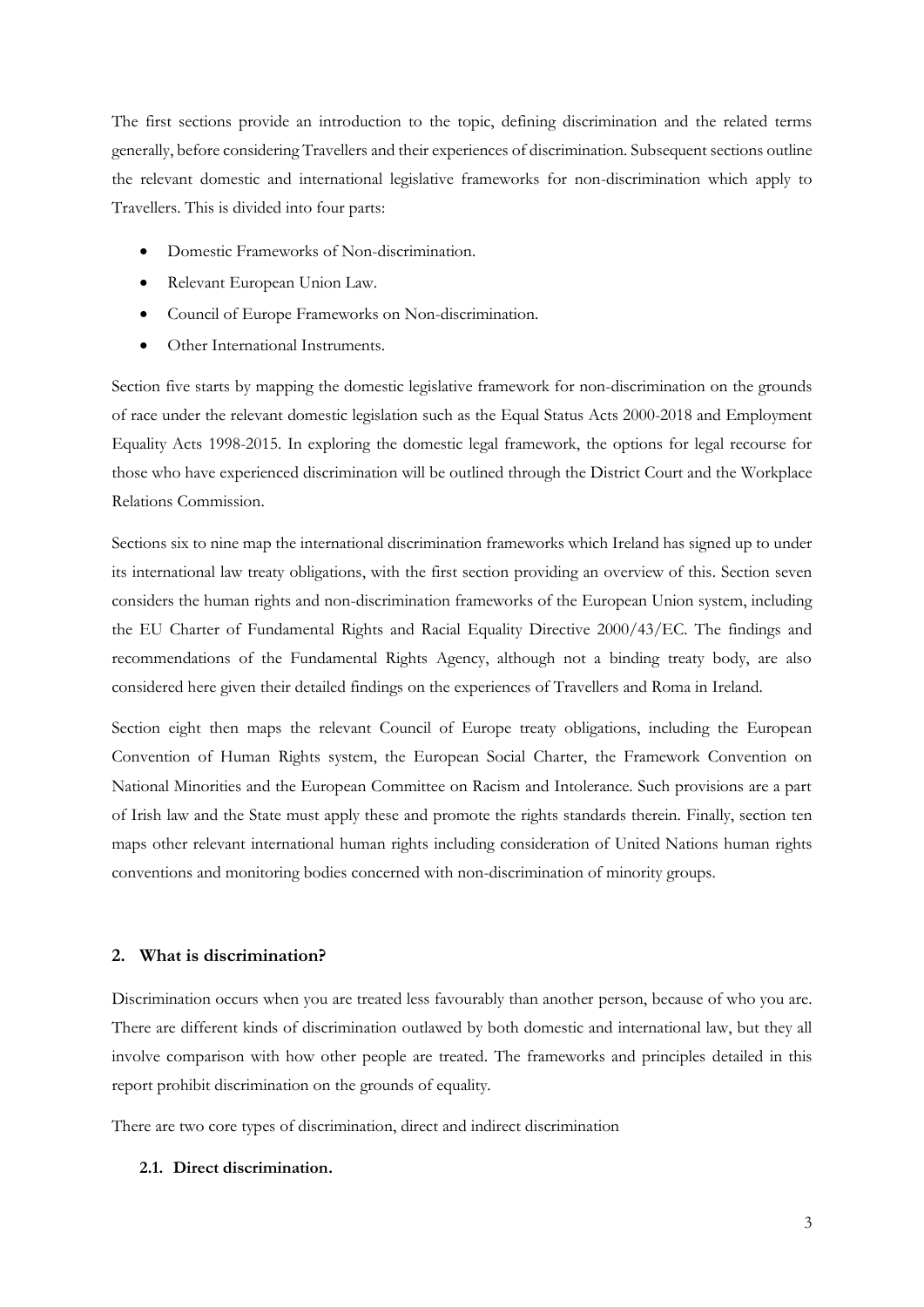Direct discrimination occurs when someone is treated less favourably because of certain attributes. To establish direct discrimination, a direct comparison must be made, for example, in the case of disability discrimination the comparison must be between a person who has a disability and another who has not, or between persons with different disabilities.

Example: A hotel refusing to host a Traveller wedding or refusing to book Travellers into a hotel just because they are Travellers.

E.g., *A Prospective Customer vs. A Hotel/Wedding Venue* ADJ-00026881.

#### **2.2. Indirect discrimination**.

Indirect discrimination occurs where a condition of service or sale would put a person at a particular disadvantage and where this is not objectively justified by a legitimate aim and is appropriate and necessary.

Example: Requiring a permanent address which is not a halting site address to hire a sander is indirect discrimination against Travellers.

E.g., *McDonagh v Navan Hire Ltd.* DEC-S2004-017.

Under the domestic equality frameworks, nine grounds are listed under which both direct and indirect discrimination is prohibited. These grounds include characteristics such as age, gender, religion and race and ethnicity as a core ground of discrimination. This domestic framework expressly recognises membership of the Irish Traveller Community as a specific 'protected ground.'<sup>4</sup> In their ESRI report 'A social Portrait of Travellers' Watson et al., note that: 'A background and history of extreme prejudice and discrimination against Travellers has necessitated their identification as a group to be protected against discrimination under Irish equality legislation.'<sup>5</sup>

#### **3. Irish Travellers.**

Irish Travellers are an indigenous, ethnic minority with a unique and long-stablished shared history and traditions. The Irish Traveller Movement notes that Travellers have been found by historical sources to have been a part of Irish society for centuries.<sup>6</sup> Some Travellers prefer to use the term *Mincéir* or *Mincéirí*  (pl.) which is the Cant and original word used to describe Travellers.<sup>7</sup> Travellers are known as '*an lucht siúil,*' meaning 'the walking people' in Irish.

<sup>4</sup> *Equal Status Acts* 2000-2018 and *Employment Equality Act*s 2000-2015.

<sup>5</sup> D. Watson, O. Kenny, and F. McGinnity (2017), A Social Portrait of Travellers in Ireland (ESRI). p. 18

<sup>6</sup> Irish Traveller Movement 'About Travellers,' <https://itmtrav.ie/what-is-itm/irish-travellers/>

<sup>7</sup> The term 'Traveller' or 'Traveller Community' is used throughout this report.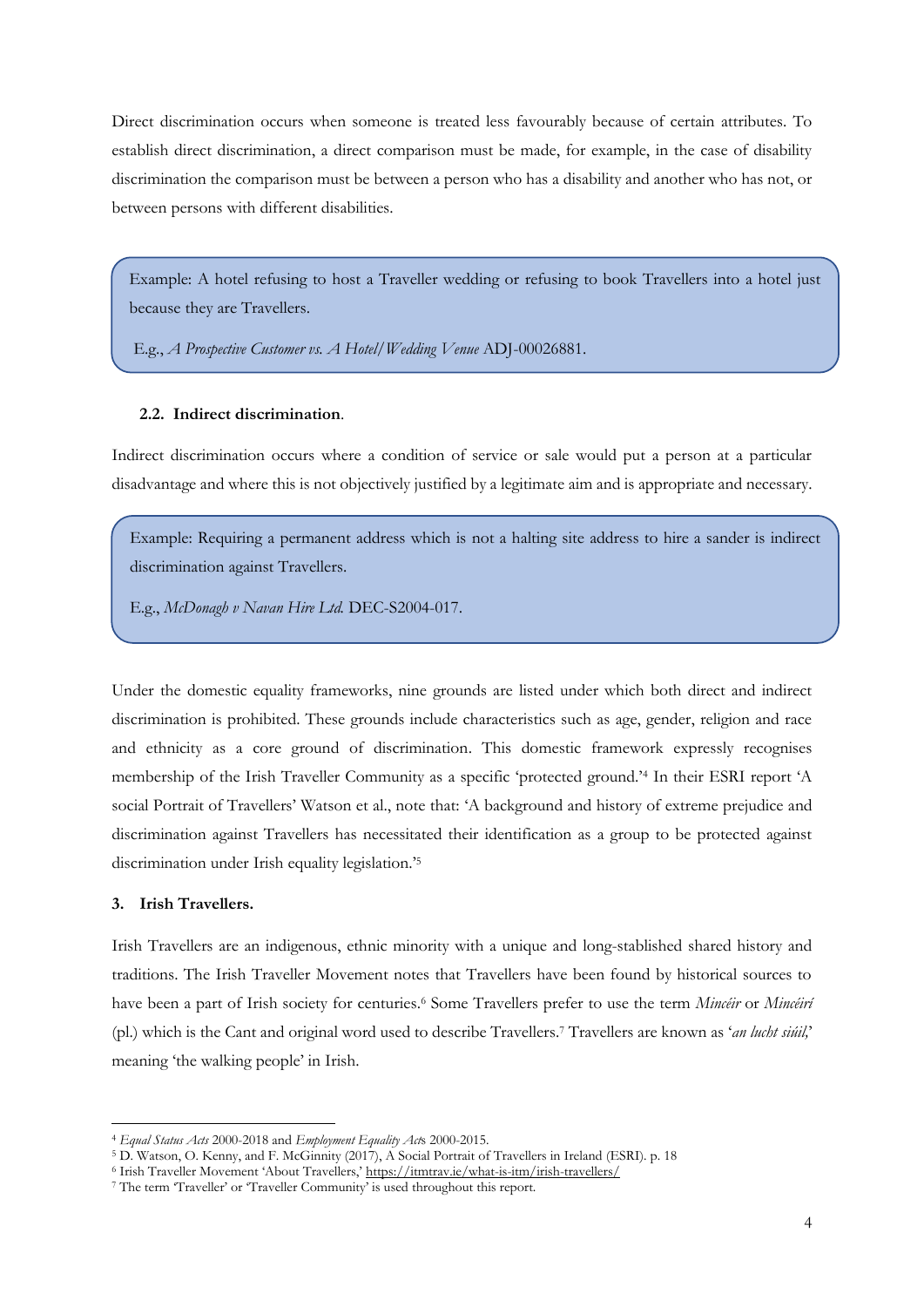In March 2017 Taoiseach Enda Kerry TD, made a much overdue formal recognition of Travellers as a distinct ethnic group within the State. Travellers are a distinct ethnic group owing to their culture, shared heritage, history, and values, including language and traditional nomadic way of life. Such cultural values distinguish Travellers from broader Irish settled tradition and are considered entirely unique to Travellers.<sup>8</sup>

#### **4. Discrimination of Irish Travellers.**

Although a relatively small group in Ireland, accounting for less than 1 per cent of the population,<sup>9</sup> Travellers stand out as a group that experiences extreme disadvantage in terms of employment, housing, and health.<sup>10</sup> Surveys highlight the deep-seated prejudice faced by Travellers in Ireland, evidencing the highly static nature of discrimination experienced. This is reflected in the All Ireland Traveller Health Survey which, in 2010, found that 61 per cent of Travellers reported ever having experienced discrimination being served in a pub, restaurant or shop; 56 per cent reported discrimination getting accommodation, and 55 per cent reported discrimination in seeking work.<sup>11</sup> Unfortunately, little has changed since 2010, with the ESRI finding in 2017 that Travellers are 22 times more likely than 'White Irish' to experience discrimination in accessing private services.<sup>12</sup> Such inequality is not confined to service provision and instead is widespread and indiscriminate, impacting upon all areas of life for the Community. Drawing on a national survey of attitudes towards different groups, MacGréil reports that 60 per cent of the population in Ireland would not welcome a Traveller as a member of the family; 64 per cent reject Travellers on the basis of their 'way of life' and 18 per cent would deny Irish citizenship to Travellers.<sup>13</sup>

Reflecting on the high levels of social inequality and discrimination faced by Travellers within Irish society, the ESRI report noted the unfavourable situation facing the Traveller community, recognising the multifaceted issues worsened by racism and discrimination:

> It is clear that Travellers are a group disadvantaged in several respects: in terms of educational attainment, employment, housing, and health. They have an unusual age distribution, with a relatively large number of children and a smaller number of older adults. They have experienced exceptionally high levels of discrimination compared to other groups in Ireland. 14

This is evident in the manner which many Travellers both view and access vital services and how they respond to such acts of discrimination. A report conducted by the Traveller Movement (UK) notes that although most Travellers experience discrimination on a daily basis, that 77% of those surveyed stated that

<sup>8</sup> Statement by An Taoiseach Enda Kenny TD on the recognition of Travellers as an ethnic group, Dáil Éireann, 1st March 2017 <https://www.gov.ie/en/speech/d29014-statement-by-an-taoiseach-enda-kenny-td-on-the-recognition-of-travel/>

<sup>9</sup> The last population census, carried out in 2016, recognised that there are officially ca. 30,000 Irish Travellers resident in Ireland, although this figure may be higher.

<sup>10</sup> *Supra* n.4 <sup>11</sup> All Ireland Traveller Health Study, Summary of Findings, September 2010, available at [https://www.ucd.ie/t4cms/AITHS\\_SUMMARY.pdf](https://www.ucd.ie/t4cms/AITHS_SUMMARY.pdf)<br><sup>12</sup> ESRI, Who experiences discrimination

Who experiences discrimination in Ireland?' Evidence from the QNHS Equality Modules, <https://www.esri.ie/system/files/media/file-uploads/2017-10/BKMNEXT342.pdf>p.9

<sup>13</sup> M. MacGréil, (2011). Pluralism and Diversity in Ireland. Prejudice and Related Issues in Early 21st Century Ireland, Dublin: Columbia Press.

<sup>14</sup> *Supra* n.5 p.34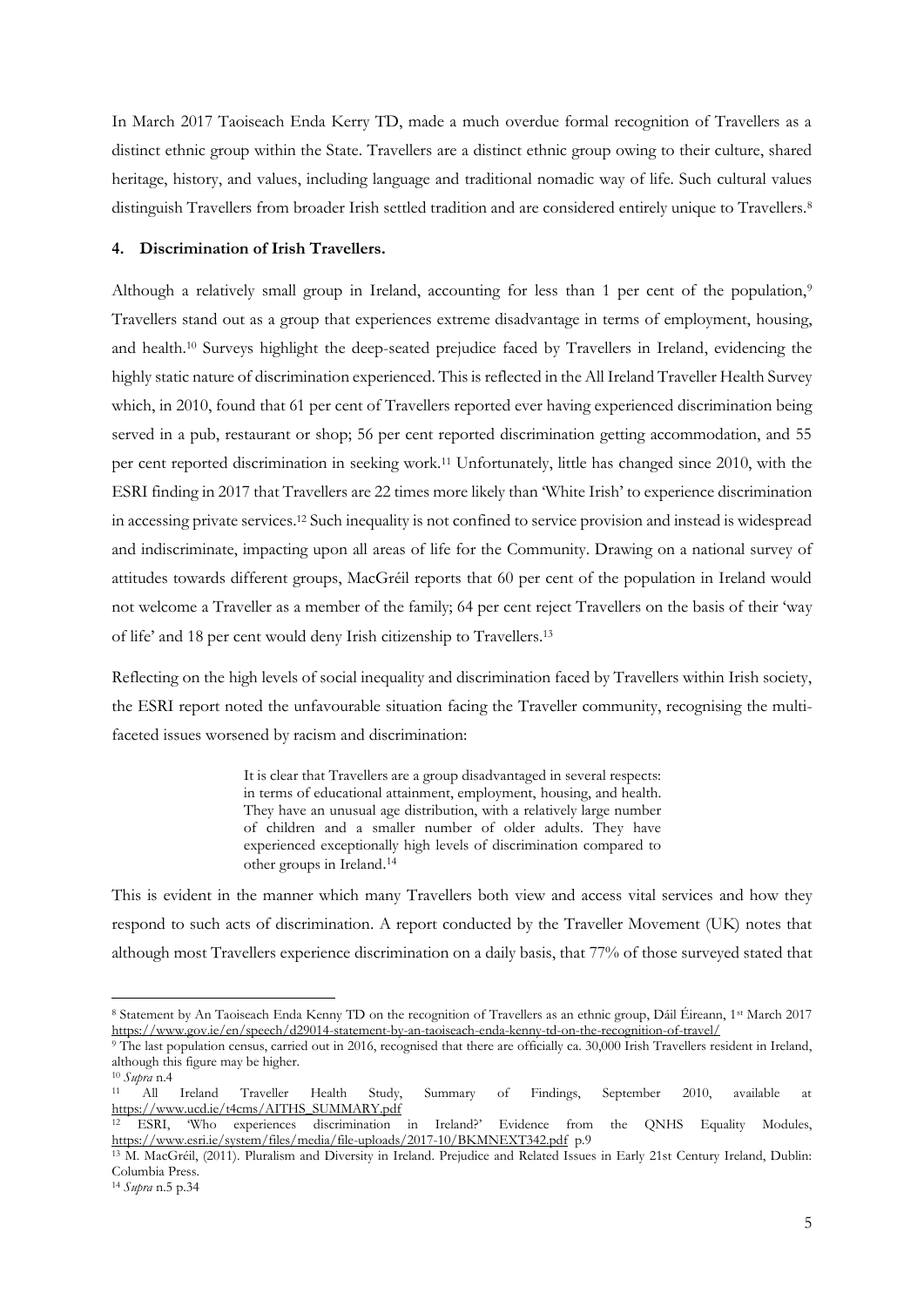they had no sought help when they experienced discrimination, noting that such discrimination is 'a fact of (Traveller) life'.<sup>15</sup> Although this study took place amongst Irish Travellers based in the UK, these perceptions that discrimination is 'shameful', or embarrassing are rife throughout the Traveller Community. 16

This shame and internalised impact of discrimination in employment and in accessing goods and services is compounded by the inability of many Travellers to access legal representation in order to respond and challenge this through the relevant legal avenues. Access to justice is a crucial right upon which vindication of all other human rights depend. This inability to secure legal representation means that for victims of discrimination often experience 'rediscrimination' by virtue of their exclusion from basic service provision, and a further inability to secure legal representation to challenge the initial act of discrimination. The impact of this upon the Traveller Community is stark and creates 'rediscrimination and deepens existing social exclusion.' 17

#### **5. Domestic Frameworks of Non-Discrimination.**

Irish equality legislation is drawn from a number of core legislative provisions which 'impose general prohibitions on discriminatory behaviour which is based upon or linked to any of the different equality grounds'<sup>18</sup> such as gender, race, age and membership of the Traveller community. <sup>19</sup> This legislative framework prohibits direct and indirect discrimination, harassment and victimisation across all the different equality or 'protected' grounds, while making allowances for 'positive action in certain limited circumstances.'

Discrimination against those who have 'protected characteristics' is unlawful under these key domestic antidiscrimination measures, *the Prohibition of Incitement to Hatred Act 1989*, *the Unfair Dismissals Acts 1977*, the *Employment Equality Acts* and *the Equal Status Acts*. These Acts, which will now be discussed, specifically identify Travellers by name as a protected group for the purposes of the legislation.

#### **5.1. The Equal Status Act 2000-2018**.

The *Equal Status Acts 2000-2018* (The Acts) prohibit certain types of discrimination in provision of goods and services by both public and private actors. The Acts include, the *Equal Status Act, 2000*, *Equality Act,* 

<sup>15</sup> 'The last acceptable form of racism? The pervasive discrimination and prejudice experienced by Gypsy, Roma and Traveller communities,' a report by The Traveller Movement September 2017, available at: http://travellermovement.org.uk/wpcontent/uploads/TMreport1JFINAL.pdf

<sup>16</sup> *Supra* n.1 CTWN Workshops.

<sup>&</sup>lt;sup>17</sup> The experiences and impact of this lived experience of 'rediscrimination' will be mapped in the second part of this research, 'Mapping 'Rediscrimination' of Irish Travellers.'

<sup>18</sup> C. O'Cinneide, Multiple Discrimination and the Distinctions between Discrimination Grounds in EU Law, Expanding Equality Protections in Goods and Services: Irish and EU Perspectives, Proceedings of a Conference held in Dublin on 21 May 2010. Available at: the contract of the contract of the contract of the contract of the contract of the contract of the contract of the contract of the contract of the contract of the contract of the contract of the contract of

[https://www.ihrec.ie/app/uploads/download/pdf/expanding\\_equality\\_protections\\_in\\_goods\\_and\\_services\\_conference\\_procee](https://www.ihrec.ie/app/uploads/download/pdf/expanding_equality_protections_in_goods_and_services_conference_proceedings.pdf) [dings.pdf](https://www.ihrec.ie/app/uploads/download/pdf/expanding_equality_protections_in_goods_and_services_conference_proceedings.pdf)

<sup>19</sup> *Ibid*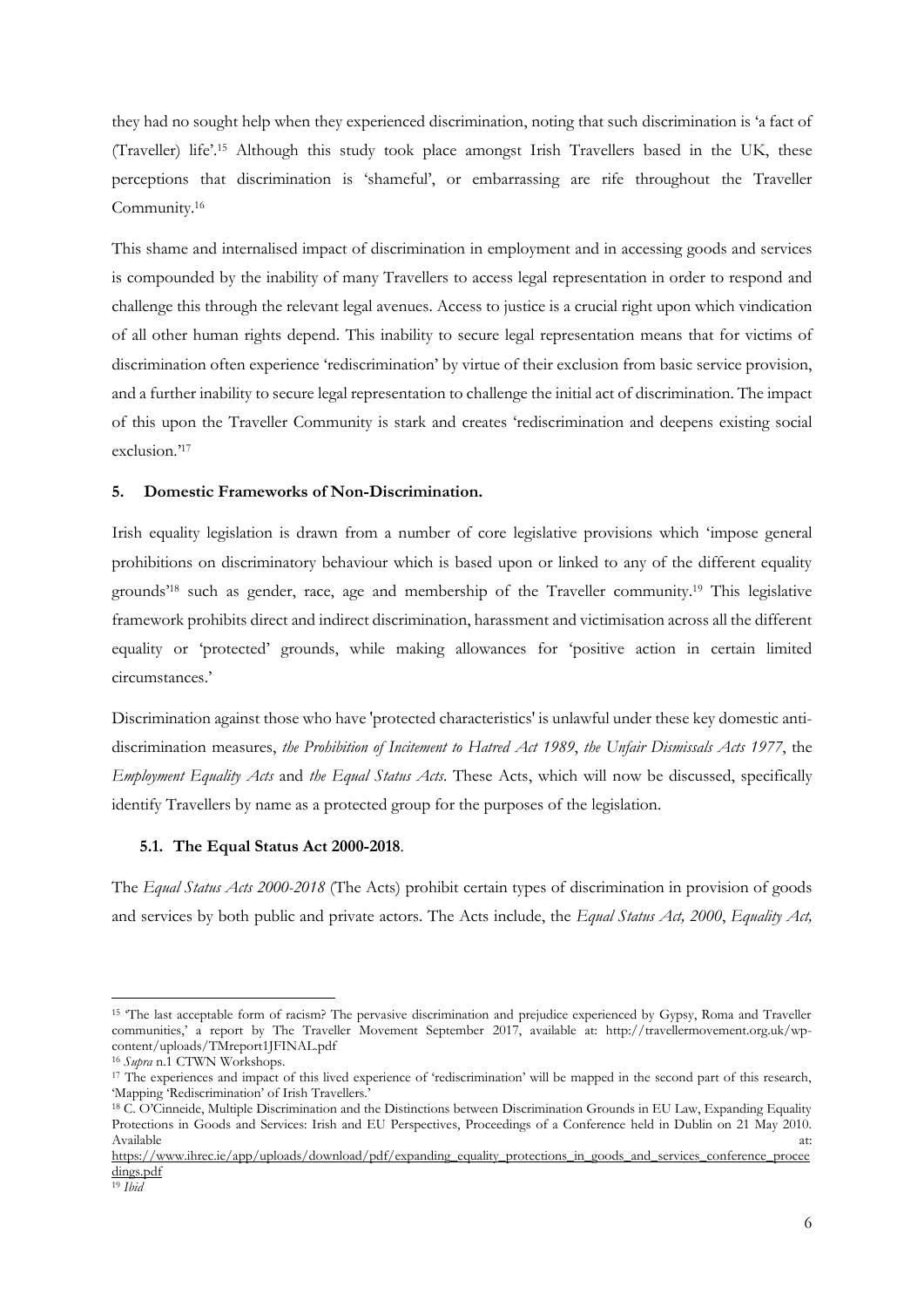2004, *Equal Status (Amendment) Act 2012* and the *Equality (Miscellaneous Provisions) Act 2015*.<sup>20</sup> For the purposes of the Acts, the classification 'Goods' is recognised under s.2(1) as extending to 'any moveable property'. For example, goods are items that can be bought or sold. The category of 'Services' is defined as a service or facility of any nature which is 'available to the public generally or a section of the public, and without prejudice to the generality of the foregoing<sup>21</sup> and includes banking, banking, insurance, grants, loans, credit or financing, commercial services, entertainment, recreation or refreshment, cultural activities, transport or travel, a service or facility provided by a club and a professional or trade service and housing services including renting from a landlord, local authority or letting agency.<sup>22</sup> There are therefore many different types of services covered by the Acts.

Under the Acts, discrimination based on any one of the following distinct 'protected' grounds is unlawful. These grounds are gender; civil status; family status; sexual orientation; religion; age (although this does not apply to a person under 16); disability; race and, membership of the Traveller community. <sup>23</sup> Section 2 (1) defines Travellers as:

> The community of people who are commonly called Travellers and who are identified (both by themselves and others) as people with a shared history, culture and traditions including, historically, a nomadic way of life on the island of Ireland.<sup>24</sup>

The Acts also prohibit discrimination against a person on the basis of association with another person, for acting as a witness on behalf of that other person, giving evidence on their behalf, legally opposing an act which is unlawful under the Acts, or who has given notice of an intention to take any such actions.

# **5.1.1. Defences under the Acts.**

<sup>20</sup> A 'Restated and Revised' (brings together all amendments and changes in a single text) version of the Equal Status Acts is available from the Law Reform Commission or can be accessed [HERE.](http://www.lawreform.ie/_fileupload/RevisedActs/WithAnnotations/HTML/EN_ACT_2000_0008.HTM) Equal Status Acts 2000 to 2015: This Act is one of a group of Acts included in this collective citation (Equality (Miscellaneous Provisions) Act 2015, s. 16(4)). The Acts in the group are:

<sup>•</sup> *Equal Status Act 2000* (8/2000)

<sup>•</sup> *Intoxicating Liquor Act 2003* (31/2003), s. 25

<sup>•</sup> *Equality Act 2004* (24/2004), Part 3

<sup>•</sup> *Civil Law (Miscellaneous Provisions) Act 2008* (14/2008), Part 14

*<sup>•</sup> Civil Law (Miscellaneous Provisions) Act 2011* (23/2011), s. 21 insofar as it refers to s. 21 of the *Equal Status Act 2000* and ss. 27 to 29 (citation only)

<sup>•</sup> *Equal Status (Amendment) Act 2012* (41/2012)

<sup>•</sup> Equality (Miscellaneous Provisions) Act 2015 (43/2015), ss. 12 to 15

<sup>21</sup> *Ibid*

<sup>22</sup> *Ibid*

<sup>23</sup> Furthermore, since 1 January 2016, you cannot be discriminated against when renting where you are in receipt of Rent Supplement, other social welfare payment, or a Housing Assistance Payment. This is known as the housing assistance ground. <sup>24</sup> *Equal Status Act 2010*, s.2 (1)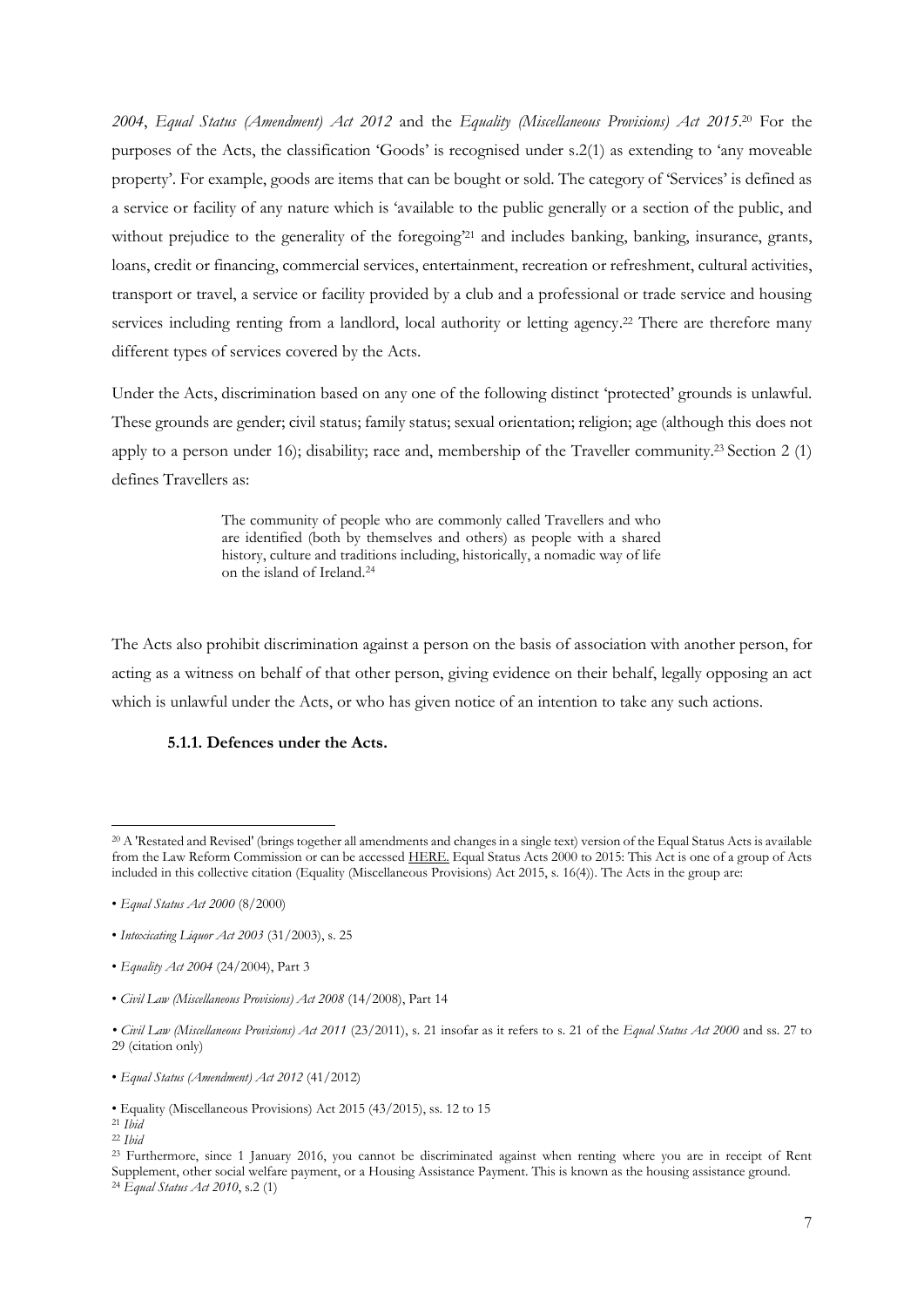Although discrimination is generally prohibited under the Acts, there are a limited number of defences available to both licensed premises and other service providers, which are often relied upon in cases concerning alleged acts of discrimination against Travellers. These operate as defences or lawful excuse for an instance of discriminatory conduct in limited circumstances as not all differences of treatment in provision of goods and services are seen as discrimination under the Acts. In refusing to provide a service, the service provider may raise a defence of objective justification under the Acts, where it is in pursuit of a legitimate aim and the means of achieving the aim are appropriate and where the means are necessary (i.e., there is no alternative way to advance the aim). In considering whether the conduct in question is considered to be discrimination, falling within the scope of the Acts, the rights of the alleged victim will be weighed against the aforementioned possible justifications. For example, a core defence under Section 15 of the Acts, is that it is not discrimination to refuse to supply goods and services, where to do so would produce a substantial risk of criminal or disorderly conduct or behaviour or damage to property. Section 15 can thus be used to refuse service to someone where the service provider believes that to do so would incite disorderly or criminal conduct to occur on the premises. In relying upon s.15, the service provider must prove that there is or was a legitimate risk of criminal and disorderly conduct. Membership of the Traveller Community alone is not sufficient to suggest a risk of criminal or disorderly conduct. Often, in order for the defence to be raised, there must be clear evidence of prior incidences concerning the individuals in question. An example of this arose in *Mongan v Firhouse Inn25*– where two Traveller men were refused service in a pub because of hostile reaction of other patrons to their presence. The Licensed Premises, the Firhouse Inn, asserted the defence under s.15 was available to them, given the substantial risk of disorderly conduct. In particular, the Inn noted that the individuals refused service were known for previous instances of such conduct. The WRC held that this was therefore not discrimination owing to the substantial risk of imminent violence due to ongoing disputes at the time.

While it is reasonable for service providers to refuse service to people who engage in disorderly behaviour on their premises it is discrimination to refuse Travellers service where there is no evidence to indicate that they would behave in an unreasonable manner under s.15 of the Acts. Unfortunately, a large number of Travellers note that this defence is used in an indiscriminate way to refuse service. 26

# **5.1.2. Exclusions under the Act.**

In addition to the limited defences provided for under s.15 of the *Equal Status Acts*, there are also a number of exclusions or exemptions permitted. Such exclusions deal with situations where discrimination in relation to goods and services, do not apply, such conduct not considered discriminatory as a result. There are two types of such exclusions under the Acts; 'specific exemptions' and 'general exemptions.' General exemptions arise in relation to all areas, whereas specific exemptions only arise in relation to particular areas of service provision. For example, a specific exemption arises where an individual is provided different

<sup>25</sup> *Mongan v Firhouse Inn* DEC-S2003-034/035

<sup>26</sup> *Supra* n.1 'They say they don't want any trouble and they've had trouble with us before – but how could they have? This was our first time at that bar.'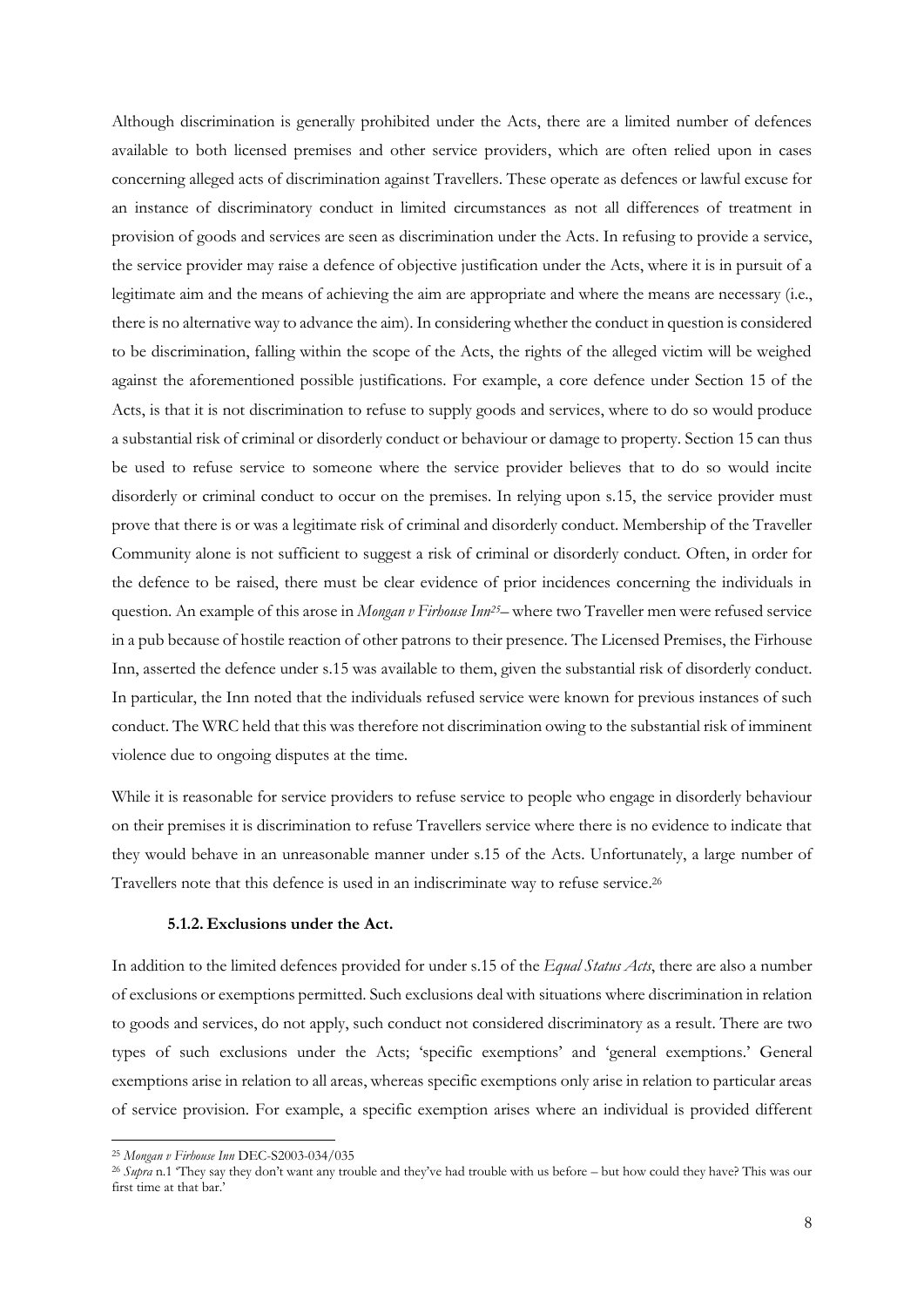treatment on the religion ground in relation to goods and services, when these are provided for a religious purpose. It is not discrimination to treat people differently where it is reasonably necessary within sporting facilities and events, according to age or gender. For example, some sporting competitions may be only open to girls or competitors of a certain ages e.g., U12s soccer teams.<sup>27</sup>

**5.1.3.** Establishing a prima facie case of Discrimination under the Equal Status Acts**.**

Under s. 38(a) of the Acts, the onus is placed upon the complainant to provide evidence from which it may be presumed that the discrimination occurred. <sup>28</sup> Where a *prima facie* case of discrimination is established by the complainant, the respondent must rebut the inference of discrimination raised, as the burden of proof shifts where a prima facie case of discrimination is made.

This requirement was set out by the Court in *Mitchell v Southern Health Board: 29*

A claimant must prove, on the balance of probabilities, the primary facts on which they rely seeking to raise a presumption of unlawful discrimination. It is only if those primary facts are established to the satisfaction of the Court, and they are regarded by the Court as being of sufficient significance to raise a presumption of discrimination, that the onus shifts to the respondent to prove that there was no infringement of the principle of equal treatment.<sup>30</sup>

In establishing a *prima facie* case of direct discrimination, the Complainant must establish (a) that they are covered by the relevant discriminatory ground and (b) that treatment by the Respondent gave rise to the presumption that less favourable treatment of the Complainant had occurred by way of their membership of one of the protected groups under the Acts.<sup>31</sup>

Once a *prima facie* case is established, there are two options for legal recourse under the Acts dependent upon where the alleged conduct took place. Section 19 of the *Intoxicating Liquor Act 2003* requires complaints about discrimination that occur 'on, or at the point of entry to' to a premises to be made to the District Court. Examples of these types of places include bars, pubs, clubs, and hotels. <sup>32</sup> Where the discriminatory treatment takes place at any other location providing goods or services covered by the Acts, then claims are heard at the Workplace Relations Commission (WRC). The WRC gained jurisdiction for all equality claims from the former Equality Tribunal in 2015. The WRC is an independent statutory body set up by law to investigate or mediate complaints under the *Employment Equality Acts 1998–2008*, *Equal Status Acts 2000– 2008*, and *Pensions Acts 1990–2008*.

<sup>&</sup>lt;sup>27</sup> For more detailed analysis and discussion of how the exclusions operate see 'Know Your Rights: A Guide to Responding to Discrimination in Accessing Goods and Services,' TEJP [2019] available from Discrimination in Accessing Goods and Services,' TEJP [2019] available from <https://www.ucc.ie/en/media/academic/law/tejp/TEJPGuideFinal2020.pdf>

<sup>&</sup>lt;sup>28</sup> Section 38(a) of the Equal Status Acts (2000 – 2018) sets out, as follows, the burden of proof which applies in a claim of discrimination: 'Where in any proceedings facts are established by or on behalf of a person from which it may be presumed that prohibited conduct has occurred in relation to him or her, it is for the respondent to prove the contrary.'

<sup>29</sup> *Mitchell v Southern Health Board* [2001] ELR201 <sup>30</sup> *Ibid*

<sup>31</sup> *Ibid*

<sup>&</sup>lt;sup>32</sup> Although some cases regarding hotels are heard at the Workplace Relations Commission, this generally occurs where the conduct occurred in an area of the hotel exempt from the zones covered by a liquor license under *Section 2(2) Licensing (Ireland) Act.* 1902. Refusal of services which occurs outside of such zones, or over the phone or via email may fall within the WRC.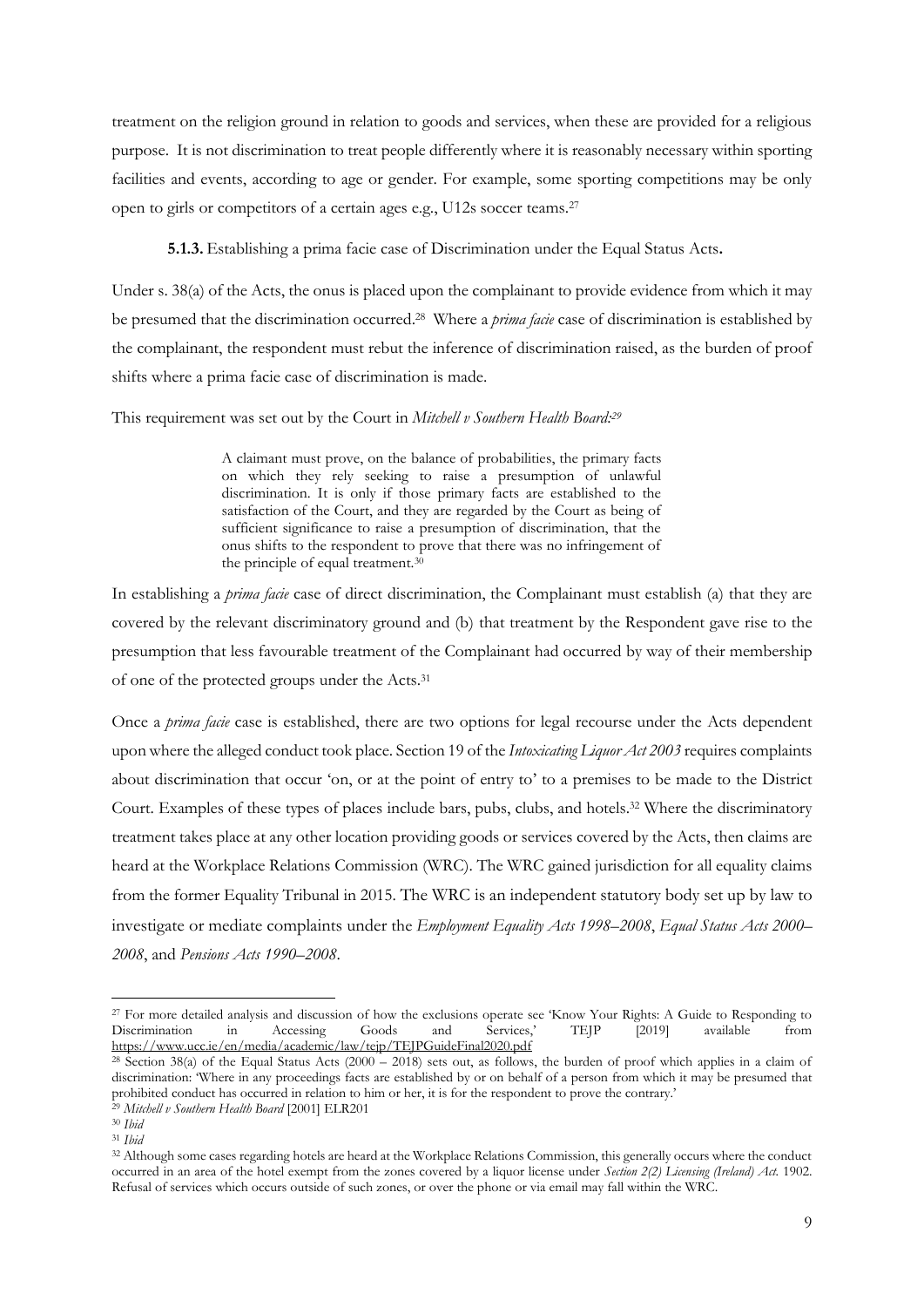This divide in jurisdiction, has been criticised as being confusing for lay litigants and unnecessarily burdensome. In particular, human rights advocates and activists have called for the removal of cases concerning licensed premises from the District Court, in favour of these being heard by the WRC, as was the case under the previous Equality Tribunal competencies.<sup>33</sup> This is in recognition of the costs associated with litigation in the District Court, whereas the WRC has no associated fees. Further issues at the District Court include a lack of transparency on decisions, where equality cases are often unreported and long wait times for court listings which serve to further delay justice for victims of discrimination in licensed premises.

#### **5.2. The Employment Equality Act 1998-2015.**

Although Travellers face widespread discrimination in accessing goods and services, this unfortunately pervades every aspect of Traveller life, including health, education, and access to employment. Discrimination in accessing employment is provided for in the *Employment Equality Act 1998-2015*, which compliments the *Equal Status Acts* as part of Ireland's equality legislation.

In the past, Travellers were often self-employed in traditional skills-based jobs. Such positions were rooted in the unique cultural and ethnic heritage and identity of the Community, such as tin smithing, other metalwork, and scrap collection. However, in the 1960s demand for these skills began to wane with the advent of plastic and shift towards mass-production. This decline in demand coupled with proliferating discrimination and the implications of the 1963 Commission on Itinerancy<sup>34</sup> meant that many Travellers were prevented from following the traditional nomadic lifestyle and moved in inner cities. This resulted in mass-unemployment which prevails to the present day at great cost for many Travellers: 'the result is a community in crisis due to poverty and want, a proud and once self-sufficient people now overly dependent on the state, while their skills and talents go unused and wasted.' 35

A recent report from the St Stephen's Green Trust recognises these difficulties and reports that in 2021 80% of Travellers surveyed were unemployed. <sup>36</sup> This is reflective of previous data from the Census 2016 which indicated that the 80% unemployment rate for Travellers, is six times that of the general population.<sup>37</sup> This data further indicates that 11.3% of Travellers identified they were unable to work due to a disability; nearly three times the rate for the general population (at 4.3%).<sup>38</sup>

The ESRI found that while almost two-thirds of the employment gap between Travellers and non-Travellers is accounted for by educational disadvantage, when the data is adjusted to account for education,

[content/uploads/2021/04/SSGT\\_Travellers\\_in\\_the\\_Mainstream\\_Labour\\_Market-FINAL-to-print.pdf](https://www.ssgt.ie/wp-content/uploads/2021/04/SSGT_Travellers_in_the_Mainstream_Labour_Market-FINAL-to-print.pdf)

<sup>33</sup> For example, FLAC Submission to the Seanad Public Consultation Committee on Travellers; 'Towards a more equitable Ireland post-recognition' June 2019, available at:<https://www.flac.ie/publications/flac-submission-to-the-seanad-public-consultation/> see also ICCL A Critical Review of Anti-Discrimination Law in Ireland, [https://www.flac.ie/assets/files/pdf/090710\\_antidiscrimination\\_law\\_terms\\_of\\_reference\\_july\\_2010.pdf](https://www.flac.ie/assets/files/pdf/090710_antidiscrimination_law_terms_of_reference_july_2010.pdf) 34

<sup>35</sup> Mincéir Whiden, December 10, 2019. Submission to the Oireachtas Committee on Key Issues, Affecting the Traveller Community.<https://www.oireachtas.ie/en/committees/32/committee-on-key-issues-affecting-the-traveller-community/> <sup>36</sup> Mincéir Misl'er a Tom Tober: Travellers in the Mainstream Labour Market: Situation, Experience, and Identity January 2021 Research Report, St Stephen's Green Trust, available at [https://www.ssgt.ie/wp-](https://www.ssgt.ie/wp-content/uploads/2021/04/SSGT_Travellers_in_the_Mainstream_Labour_Market-FINAL-to-print.pdf)

<sup>37</sup> Census 2016, Profile 8: Irish Travellers, Central Statistics Office.

<sup>38</sup> *Ibid.*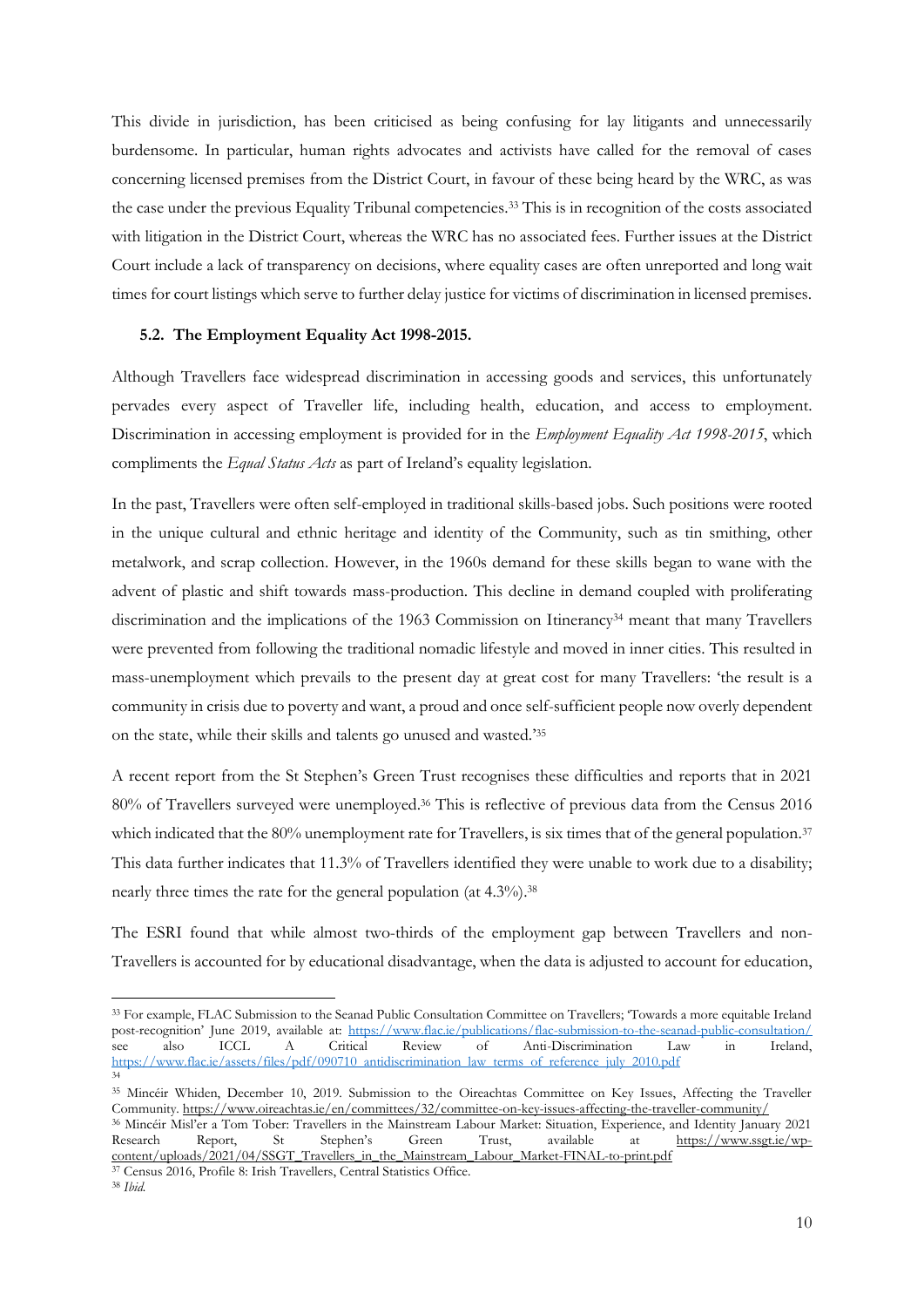age, gender, marital status, and the presence of children, the employment gap still remains significant. They attribute this gap to the pervasive direct and indirect discrimination and prejudice, which creates significant barriers within Irish society, alongside the widespread implications of State-enforced assimilation since 1963. 39

This discriminatory reality is reflected both in the recorded experiences of Travellers themselves, but also by international monitoring bodies such as the Fundamental Rights Agency, who found that Irish Travellers had the highest level of reported discrimination in seeking employment in the previous year and previous five years (38% and 70% of respondents respectively) amongst a cohort of five other EU states surveyed.<sup>40</sup> In addition, a 2017 Behaviour and Attitudes Survey found that only 17% of the general public said they would employ a Traveller, <sup>41</sup> and the 2010 All Ireland Traveller Health Study, reported that 55% of Traveller respondents had experienced discrimination when seeking employment.<sup>42</sup>

#### **5.2.1. The Employment Equality Acts 1998-2015.**

Discrimination against Travellers within employment and recruitment is prohibited by the *Employment Equality Acts* (EEA or 'The Acts'), the core legislation covering employment equality in Ireland.<sup>43</sup> The EEA's main aim is to promote equality in employment, banning discrimination across nine grounds in both public and private employment (subject to some exemptions). Section 6(3) sets out the core grounds for ensuring equal treatment in relation to employment: civil status, gender, sexual orientation, religion, age, race, membership of the Traveller Community and under the disability ground. In placing specific obligations upon employers, the EEA ensure that those protected under the nine grounds receive equality and freedom from discrimination in the workplace.<sup>44</sup>

In considering how discrimination is defined under the Acts it is important to note that the Acts define discrimination in the same manner as the aforementioned *Equal Status Acts,* considering an act of discrimination to be one where an individual has been treated less favourably in the workplace than another person in a similar situation would be under s.6.

As noted above, discrimination can be direct or indirect in provision of employment and for the purposes of the EEA. Direct discrimination in the workplace occurs when an employee is treated less favourably than another employee (or comparator) in the same situation or circumstances under any of the nine

<sup>43</sup> A consolidated version of the Act is available at lawreform.ie at [https://www.lawreform.ie/\\_fileupload/RevisedActs/WithAnnotations/EN\\_ACT\\_1998\\_0021.PDF](https://www.lawreform.ie/_fileupload/RevisedActs/WithAnnotations/EN_ACT_1998_0021.PDF)

<sup>39</sup> McGinnity et al., *Supra* n.5

<sup>40</sup> EU Agency for Fundamental Rights (2020). Roma and Travellers in Six Countries. The six countries surveyed were: Ireland, France, Belgium, UK, Netherlands, and Sweden

<sup>41</sup> J. O'Mahony, (2017). Traveller Community National Survey. Behaviours and Attitudes Survey conducted for the National Traveller Data Steering Group

<sup>42</sup> C. Kelleher et al. (2010). 'All Ireland Traveller Health Study Our Geels,' School of Public Health, Physiotherapy and Population Science, University College Dublin available a[t https://assets.gov.ie/18859/d5237d611916463189ecc1f9ea83279d.pdf](https://assets.gov.ie/18859/d5237d611916463189ecc1f9ea83279d.pdf)

<sup>44</sup> The nine grounds preclude discrimination in the majority of workplace scenarios including in relation to full-time, part-time and temporary employees, public and private sector employment, vocational training bodies, employment agencies and trade unions, professional and trade bodies. The Acts also extend in certain circumstances to self-employed people, partners in partnerships, and State and local authority officeholders.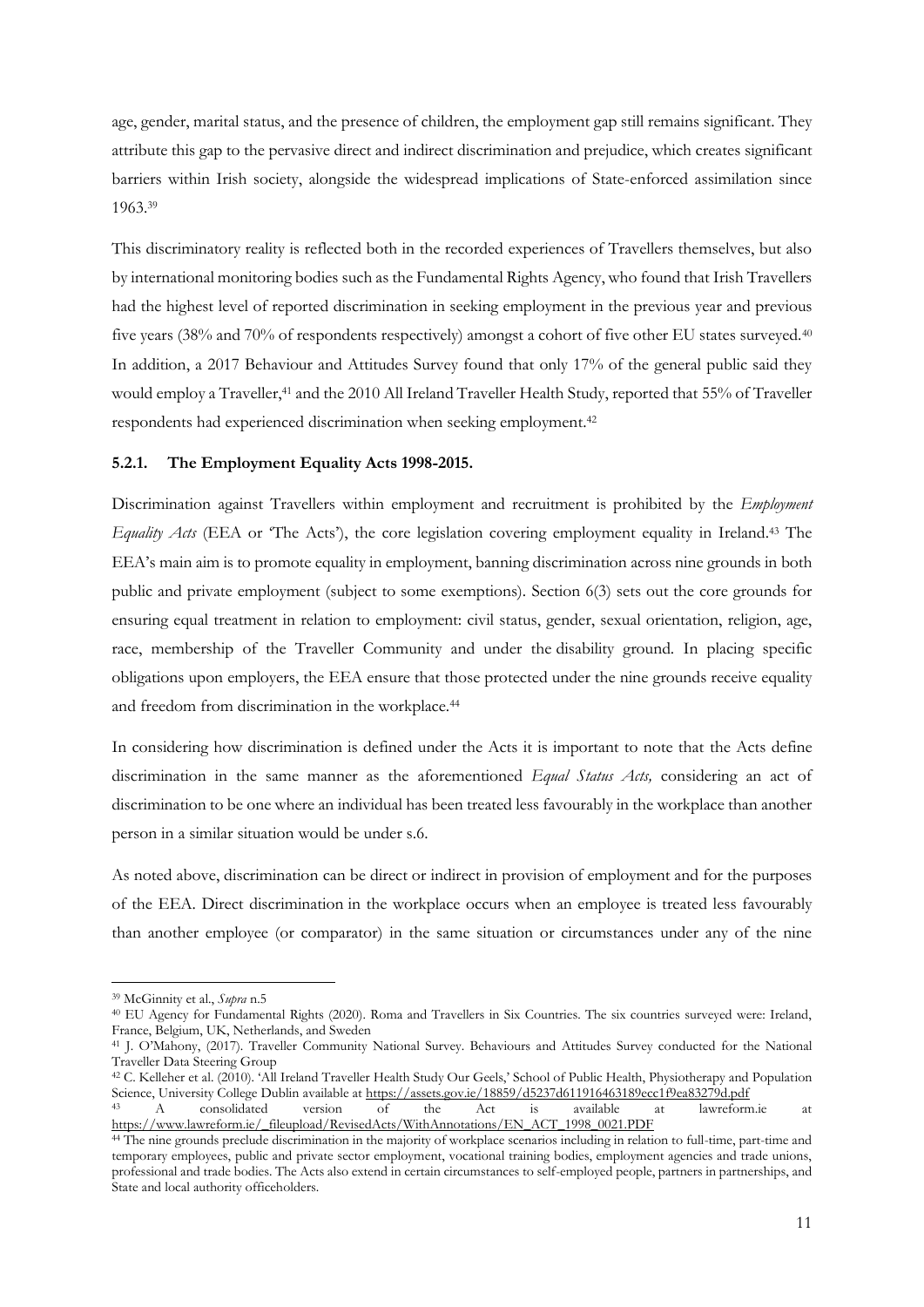grounds covered in the Acts. While direct discrimination is often more obvious, indirect discrimination in employment has a similar impact on employees and is just as harmful. Indirect discrimination occurs where a workplace or employer has policies in place which put particular employees at a direct disadvantage by virtue of one of the nine grounds stipulated under the EEA.

- Other types of discriminatory conduct which can occur under the Act includes, discrimination by imputation, discrimination by association and victimisation:
- **EXECUTE:** Discrimination by association occurs when an employee is treated less favourable as a result of their association or connection to an individual who falls under one of the nine grounds. For example, where an individual is discriminated against at work and subject to harassment due to their being married to a Traveller.
- Discrimination by imputation arises where an employee is treated less favourably because they are labelled as belonging to one of the categories covered by the nine grounds. For example, in the above scenario, if the employee is harassed at work due to an assumption that they are a Traveller and are treated less favourably on this basis, this is discrimination by imputation under the EEA.
- Victimisation under the EEA is detailed under s. 14 and occurs where an employer targets or penalises an employee who has raised a complaint under the Acts. Such conduct is against the law. Victimisation occurs where an employee who raises a complaint or informs their employer that they are considering taking a complaint is dismissed or taken a discrimination claim to court under the Acts.
- Victimisation can also occur if an employee is dismissed or penalised where they have helped a colleague to make a claim; or where the employee may have been penalised as a result of an unfair comparison with a colleague known as a 'comparator' (see below) or acted as a witness in legal discrimination proceedings.

# **5.2.2. Obligations of Employers.**

The EEA place obligations upon employers to ensure that employees or potential employees do not face discrimination of the basis of any of the applicable nine protected grounds. <sup>45</sup> The obligations in the Acts extend to vocational training (s.12) and work experience, ensuring equality in terms and conditions of employment and in promotion or re-grading consideration, equal pay, and dismissals (s.8). They also place obligations upon employers in how they advertise posts and create access to employment for prospective employees (s.10).

The EEA also makes an employer liable for acts carried out by a person in the course of employment, whether or not an employer knew or consented (through vicarious liability)<sup>46</sup> This includes acts by a person acting as agent for another person with express or implied authority. 'Vicarious liability' is defined under s.15 of the EEA and concerns the circumstances where an employer becomes legally responsible for

<sup>45</sup> under s.16 and 17 EEA.

<sup>46</sup> s.15 EEA.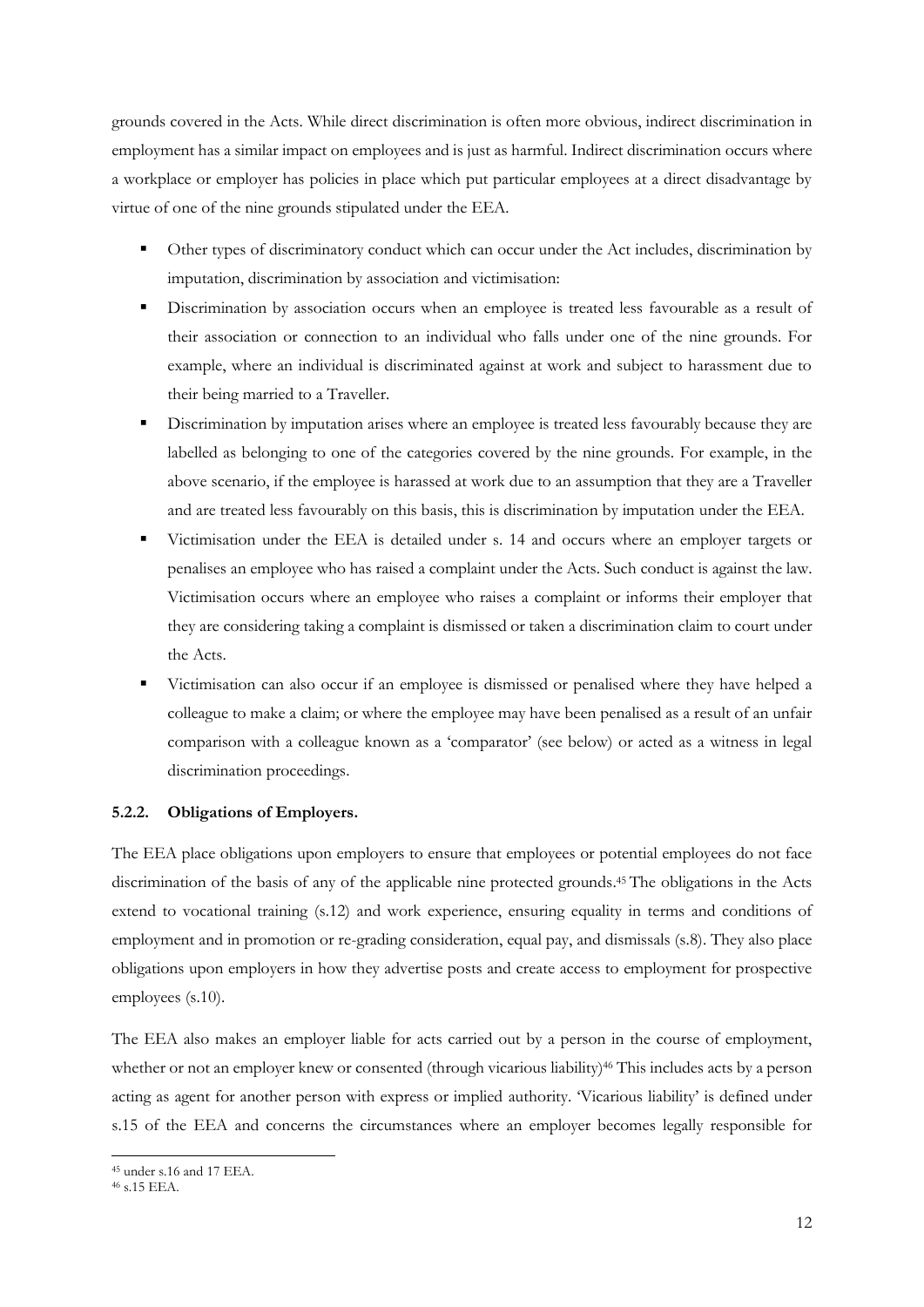someone else's actions. Employers are liable for any act of discrimination by an employee in the course of their employment unless the employer can prove that they took reasonable steps to prevent the discrimination. An employer also has a duty under the EEA (s.15.2) to protect their employees in relation to discrimination or harassment coming from third parties such as service users, contractors, and suppliers.

Furthermore, under the s.24 of the EEA, an employer must take 'positive to take steps that are not required under the law to promote equality for all their workers. In doing so, employers can be seen to be going further than that which is required of them by law. An example of such positive action could be where an employer specifically seeks to attract Traveller employees and applicants.

#### **5.2.3. Exemptions under the Act.**

The EEA do not cover every difference in treatment, or discrimination in the workplace. For example, the EEA only apply to certain kinds of discrimination in the workplace and only where this arises under one of the nine protected grounds or categories of people detailed in the Act. Furthermore, there are limitations placed upon employers in the discharging of their duties under the Act and as detailed above, some forms of more favourable treatment, also known as positive action, are not against the law as they are designed to promote equal opportunity.

There are also some situations in which the EEA do not apply, which the Act recognises as exemptions such as those arising under the *Equal Status Acts*:

- General exemptions, which apply to all types of employment,
- Specific exemptions which apply to only some kinds of employment,
- Specific exemptions which apply to one, or more than one, of the nine grounds covered by the EEA.

These exemptions are detailed in ss.34 to 37 of the EEA and relate to issues such as educational and professional qualifications and both gender, age, and religious based exemptions.

# **5.3. The Prohibition of Incitement to Hatred Act 1989.**

Hate speech is categorised by the United Nations example the UN Strategy and Plan of Action on Hate Speech as 'any kind of communication in speech, writing or behaviour, that attacks or uses pejorative or discriminatory language with reference to a person or a group on the basis of who they are, in other words, based on their religion, ethnicity, nationality, race, colour, descent, gender or other identity factor.'

Similarly, the Council of Europe notes that hate speech can constitute:

the use of one or more particular forms of expression –namely, the advocacy, promotion or incitement of the denigration, hatred or vilification of a person or group of persons, as well any harassment, insult, negative stereotyping, stigmatization or threat of such person or persons and any justification of all these forms of expression –that is based on a non-exhaustive list of personal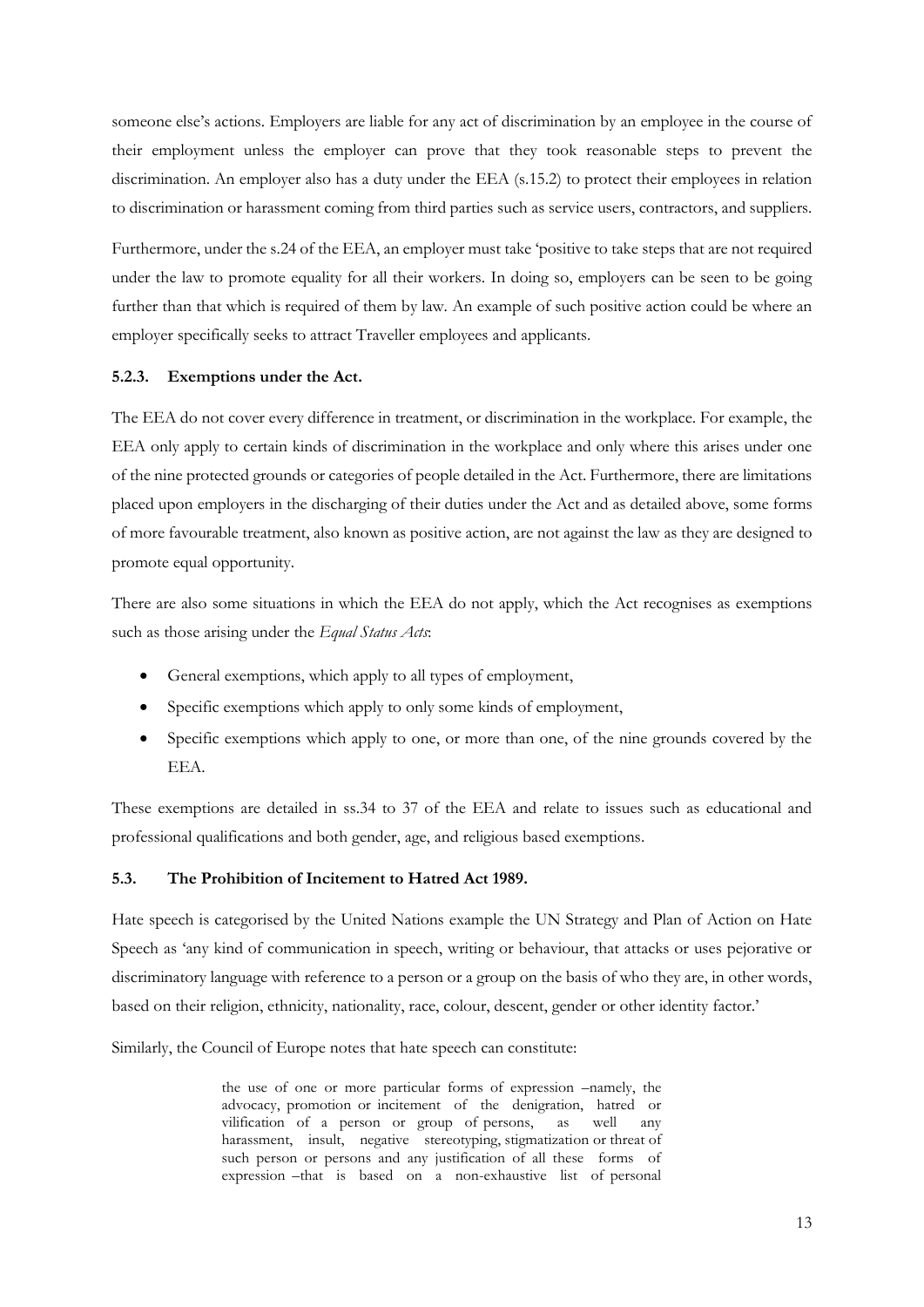characteristics or status that includes 'race', colour, language, religion or belief, nationality or national or ethnic origin, as well as descent, age, disability, sex, gender, gender identity and sexual orientation.<sup>47</sup>

Responses to address discrimination throughout society must address both civil and criminal legislation options to adequately promote and secure equality for all. A robust mechanism for combatting hate speech is thus a vital component for ongoing attempts to eradicate discrimination within Irish society.

Although a piece of criminal legislation, the *Prohibition of Incitement to Hatred Act 1989* can also be used to combat discriminatory conduct despite being designed to prohibit racist and hateful speech and conduct. The 1989 Act prohibits certain forms of threatening, abusive, or insulting conduct that are intended or likely to stir up hatred against a group of persons on account of certain characteristics. These characteristics are race, colour, nationality, religion, ethnic or national origins, membership of the Travelling community and sexual orientation.

The Act criminalises certain conduct and forms of expression that are 'likely or intended to provoke hatred against a group of persons.'<sup>48</sup> Such conduct can occur under s.2(a) through; 'the publication or distribution of written material; the use of words, behaviour or display of written material; or the distribution, showing, or playing of a recording of visual images or sounds' under s.2(c). <sup>49</sup> Individuals involved in broadcasting which is likely to stir up hatred or preparing or possessing material with a view to distributing, displaying or broadcasting the material, may also be guilty of committing an offence under s.3. Furthermore, under s.4 the offence of incitement does not have to involve communication with the intended victims; where it is addressed to other individuals for the purpose of inciting hatred and thus persuading or encouraging them to commit an offence against these victims.<sup>50</sup>

However, the Act has been deemed unfit for purpose in the new digital age, particularly in light of the emergence of social media platforms, by numerous domestic and international human rights organisations.<sup>51</sup> The European Commission against Racism and Intolerance (ECRI) has repeatedly highlighted the discrepancies in the 1989 Act, and the fact that is does respond fully to the spectrum of hate speech. Specifically noting that the 1989 Act does not recognise the following elements of hate speech: separate offences of public incitement to violence, hatred, or discrimination; public insults; and defamation. The ECRI further noted that 'there are no provisions penalising the public expression, with a racist aim, of an ideology which claims the superiority of, or which depreciates or denigrates, a group of persons' or provisions 'on the public denial, trivialisation, justification or condoning of crimes of genocide, crimes against humanity or war crimes.' 52

<sup>47</sup> <sup>47</sup> 'Hate Speech' Council of Europe, https://www.coe.int/en/web/freedom-expression/hate-speech

<sup>48</sup> *The Prohibition of Incitement to Hatred Act 1989.*

<sup>49</sup> *Ibid* s.2(c)

<sup>50</sup> *Supra* n.27 p.25

<sup>51</sup> *Ibid*

<sup>52</sup> ECRI (2019) ECRI Report on Ireland (fifth monitoring cycle), para.6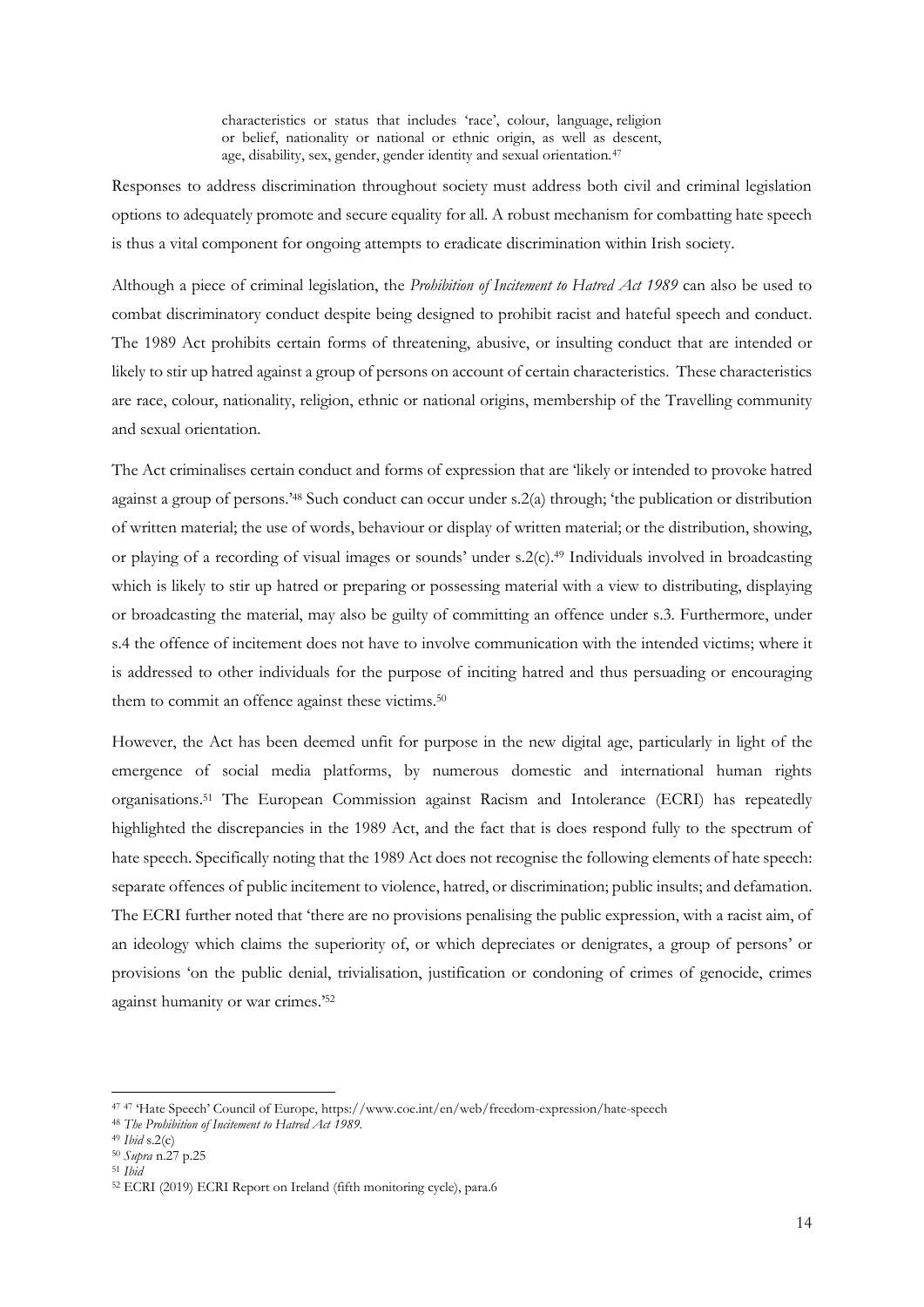IHREC has also noted gaps in the Act which does not cover direct abuse towards an individual on the grounds of a protected characteristic, 'in the absence of a wider intention, or likelihood, to stir up hatred.'<sup>53</sup> Such actions must be prosecuted accordingly under other domestic criminal law.<sup>54</sup> However, these offences do not incorporate a hate element and as a result significant gaps in domestic provisions responding to hate speech and hate crime remain despite numerous calls and consultations on the best option for reform.<sup>55</sup> This creates an unfortunate and unacceptable situation in which the majority of manners in which hate speech can occur are not currently covered by the 1989 Act, meaning that 'only the most serious cases of hate speech – those concerning incitement to hatred – currently attract criminal sanction in Ireland.'<sup>56</sup> Therefore, although a piece of criminal legislation and therefore not a core part of the legislative 'equality' framework, the 1989 Act is a vital, albeit flawed part of the legislation used to challenge racially motivated conduct within the jurisdiction and specifically protects the Traveller Community.

#### **5.4. The Unfair Dismissals Acts 1977.**

Although not directly considered to be part of the equality legislation, the *Unfair Dismissals Act 1977* can protect against acts of discrimination which result in termination of an employment contract. The Act specifically prohibits 'unfair dismissals' where the dismissal can be sufficiently linked to the employee's race, colour, sexual orientation, age or membership of the Traveller community<sup>57</sup>. A dismissal is automatically considered to be unfair if an employee is dismissed for any of the above reasons. Strict time limits apply for conduct concerned to qualify under the Act, which requires 12 months' continuous service to give rise to a claim for unfair dismissal. Where conduct falls outside of the *Unfair Dismissal Act*, it may fall under discriminatory dismissal under employment equality legislation however as detailed in s. 5.2 of this report.

#### **6. International Law.**

<sup>53</sup> IHREC Review of the Prohibition of Incitement to Hatred Act 1989 December 2019, p.26 available at <https://www.ihrec.ie/app/uploads/2019/12/Review-of-the-Prohibition-of-Incitement-to-Hatred-Act-1989.pdf>

<sup>54</sup> *Ibid* and for example section 6 of the Criminal Justice (Public Order) Act 1994 makes it an offence to 'use or engage in any threatening, abusive or insulting words or behaviour with intent to provoke a breach of the peace or being reckless as to whether a breach of the peace may be occasioned' Similarly, harassment is an offence under section 10 of the Non-Fatal Offences Against the Person Act 1997.

<sup>55</sup>Most recently, the Department of Justice & Equality held a Public Consultation on Review of the Act in 2019. Traveller Equality & Justice Project Submission to Department of Justice & Equality Public Consultation/Review on the Prohibition of the Incitement to Hatred Act 1989, available a[t https://www.ucc.ie/en/media/academic/law/tejp/TEJPDoJESubmission.pdf](https://www.ucc.ie/en/media/academic/law/tejp/TEJPDoJESubmission.pdf) <sup>56</sup> *Supra* n.27 at 26.

<sup>57</sup> Unfair Dismissals (Amendment) Act, 1993, Amendment of section 6 of Principal Act.

<sup>5.</sup>—Section 6 of the Principal Act is hereby amended by—

<sup>(</sup>a) the substitution in subsection  $(2)$  of the following paragraphs for paragraph  $(e)$ :

<sup>(</sup>e) the race, colour or sexual orientation of the employee,

<sup>(</sup>ee) the age of the employee,

<sup>(</sup>eee) the employee's membership of the travelling community.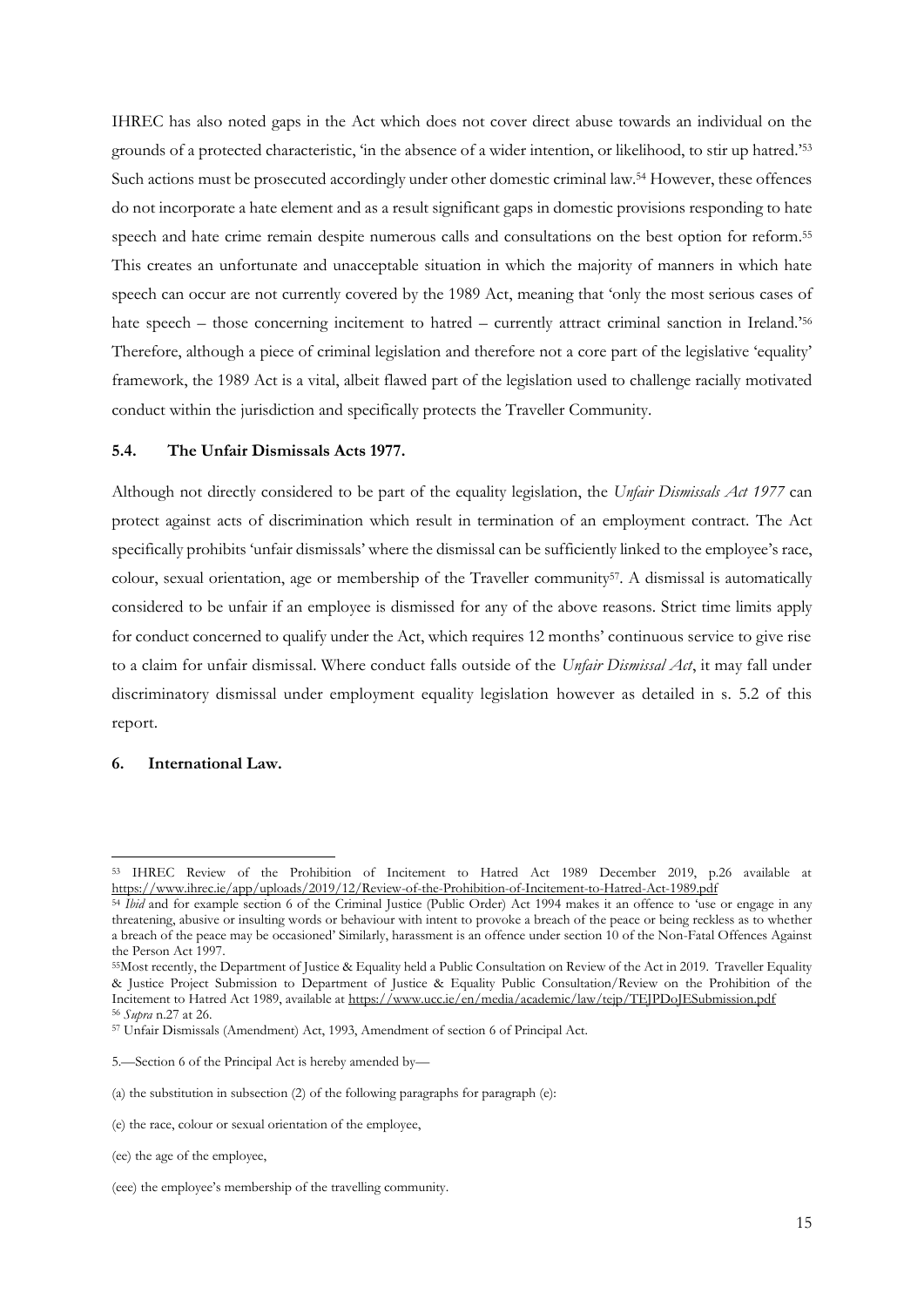Complementary to domestic equality legislation are the relevant international legal treaties and human rights frameworks of which Ireland is a member. Ireland is bound by a number of international law treaties and through its membership of both the Council of Europe and European Union, both of which provide a number of non-discrimination law frameworks and norms. These are drawn from the EU nondiscrimination directives, and the European Convention of Human Rights, in particular Article 14 and Protocol 12 which prohibit discrimination and inequality and operate in conjunction with the domestic legislative framework outlined in the previous section.

This section will examine the relevant European non-discrimination law and associated frameworks drawn from both the Council of Europe and European Union, considering how these work as complementary systems to ensure respect for the principle of non-discrimination. Although considered complementary, there are differences in both scope and application, and these will be considered here alongside a discussion of the relevance and operation of these principles within the domestic legal system.

It is important to note here that both the Council of Europe and European Union often use the umbrella term 'Roma' as a collective noun encompassing diverse groups that include Irish Travellers. The Council of Europe notes that:

> The term 'Roma and Travellers' is used at the Council of Europe to encompass the wide diversity of the groups covered by the work of the Council of Europe in this field: on the one hand a) Roma, Sinti/Manush, Calé, Kaale, Romanichals, Boyash/Rudari; b) Balkan Egyptians (Egyptians and Ashkali); c) Eastern groups (Dom, Lom and Abdal); and, on the other hand, groups such as Travellers, Yenish, and the populations designated under the administrative term 'Gens du voyage', as well as persons who identify themselves as Gypsies.<sup>58</sup>

Similarly, the European Union recognises the term 'Roma' to encompass:

The umbrella-term 'Roma' encompasses diverse groups, including Roma, Sinti, Kale, Romanichels, Boyash/Rudari, Ashkali, Egyptians, Yenish, Dom, Lom, Rom and Abdal, as well as Traveller populations (gens du voyage, Gypsies, Camminanti, etc.). EU policy documents and discussions commonly employ this terminology.<sup>59</sup>

However, Irish Travellers generally do not agree with the usage of umbrella terminology, which can be considered to both minimise and distort the unique cultural heritage of the groups included in the terminology. Inclusion of such a broad range of traditionally nomadic groups allows for a blanket response which often does not recognise the unique attributes and rich cultural significance and differences between these ethnic groups. While Travellers stand in solidarity with these groups, in light of their common understanding of social exclusion and discrimination on the basis of ethnicity, usage of the umbrella term is not considered best practice for those working with the Irish Traveller Community.

<sup>58</sup> Council of Europe Roma and Traveller Team<https://www.coe.int/en/web/roma-and-travellers/about-us>

<sup>59</sup> 'Roma People in the European Union' [https://ec.europa.eu/info/policies/justice-and-fundamental-rights/combatting](https://ec.europa.eu/info/policies/justice-and-fundamental-rights/combatting-discrimination/roma-eu/roma-equality-inclusion-and-participation-eu_en)[discrimination/roma-eu/roma-equality-inclusion-and-participation-eu\\_en](https://ec.europa.eu/info/policies/justice-and-fundamental-rights/combatting-discrimination/roma-eu/roma-equality-inclusion-and-participation-eu_en)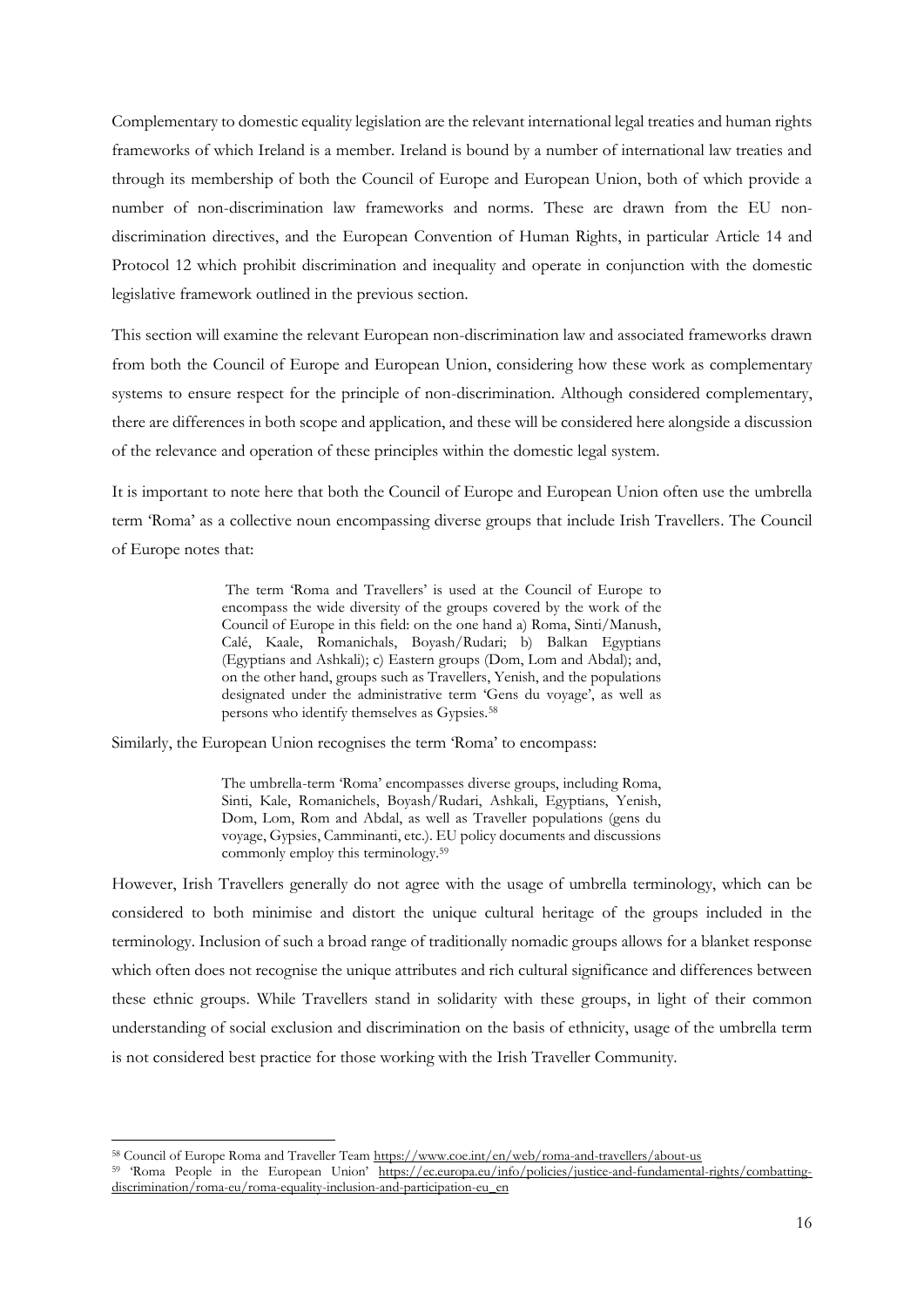The TEJP therefore will always adopt the term Traveller even when working with and referencing both Council of Europe and European Union policy and legislative frameworks.

#### **7. Relevant European Union Law.**

As a member of the European Union, Ireland is one of 27 Member States and as such is bound by the doctrine of supremacy of EU law over domestic law.<sup>60</sup> The two sources of EU law are primary and secondary and are governed by the principle of Direct Effect which enables individuals to invoke EU provisions before domestic or European courts, regardless of whether domestic legislation also exists. Direct Effect only applies to certain European acts and is conditional.<sup>61</sup> The Principle of Direct Effect is a core tenet of EU law enshrined by the Court of Justice in the judgment of *Van Gend en Loos*. 62

The main primary sources of EU law are the Treaty of the European Union (TEU), the Treaty of the Functioning of the EU (TFEU) and the EU Charter of Fundamental Rights (CFR), which was granted primary status with the introduction of the Lisbon Treaty. Article 288 of the TFEU dictates that there are two main forms of secondary legislation, regulations, and directives. The article also notes that regulations have direct effect and are binding in their entirety applying in all EU member states. Directives, on the other hand, are an act addressed to EU countries and must be transposed into the domestic legal system, meaning that it is up to the member state to decide on the manner of implementation within the domestic system. However, in *Van Duyn* the Court of Justice recognised the direct effect of directives in certain circumstances in order to protect the rights of individuals.<sup>63</sup> Specifically, it found that a directive has direct effect 'when its provisions are unconditional and sufficiently clear and precise and when the EU country has not transposed the directive by the deadline.'<sup>64</sup>

# **7.1. Supremacy of EU Law.**

*<sup>60</sup> Case C-6/64 Costa v. ENEL* [1964] E.C.R. 585, 593.

<sup>&</sup>lt;sup>61</sup> The direct effect principle therefore ensures the application and effectiveness of European law in EU countries. However, the CJEU defined several conditions in order for a European legal act to be immediately applicable. In addition, the direct effect may only relate to relations between an individual and an EU country or be extended to relations between individuals.' The direct effect of European law[, https://eur-lex.europa.eu/legal-content/HR/TXT/?uri=LEGISSUM:l14547](https://eur-lex.europa.eu/legal-content/HR/TXT/?uri=LEGISSUM:l14547)

<sup>&</sup>lt;sup>62</sup> In *Van Gend en Loos*, the Court states that European law not only engenders obligations for EU countries, but also rights for individuals. Individuals may therefore take advantage of these rights and directly invoke European acts before national and European courts. However, it is not necessary for the EU country to adopt the European act concerned into its internal legal system.' *Ibid.*

<sup>63</sup> *Van Duyn v Home Office* (1974) C-41/74

<sup>64</sup> The direct effect of European law<https://eur-lex.europa.eu/legal-content/HR/TXT/?uri=LEGISSUM:l14547>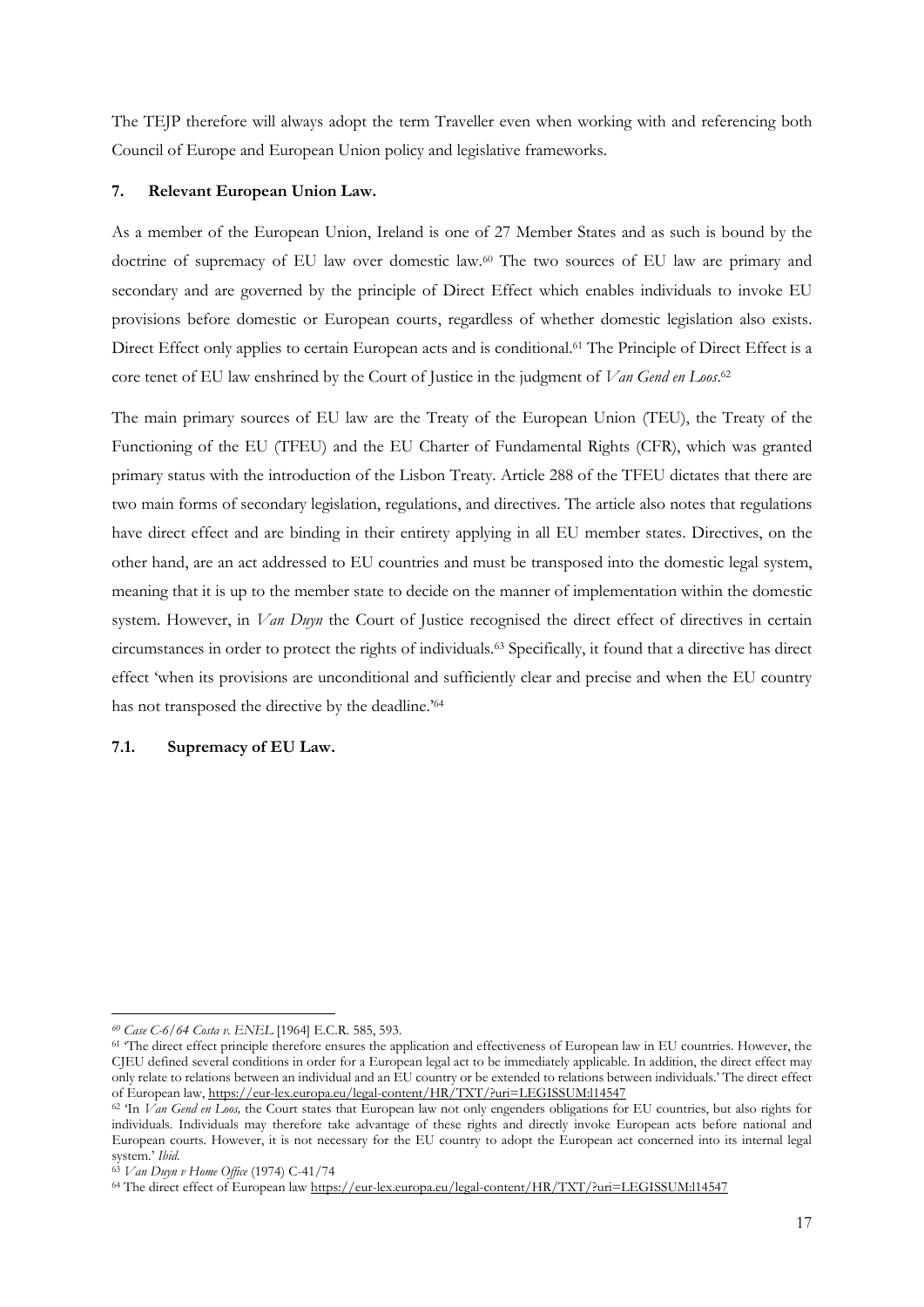In *Costa v ENEL* the CJEU established the doctrine of supremacy, which states that EU laws have primacy over member state's domestic legislation.<sup>65</sup> Any domestic legislation which contradicts the EU principles in considered to be non-applicable. 66

All member states are therefore obliged to interpret national law in a manner which conforms with EU law and must introduce legislation to recognise the supremacy of EU law. The *European Communities Act 1972*, 67 provided for the supremacy of EU law within the domestic context, stating that EU treaties and both existing and future acts are binding on the State, becoming part of Irish law. This supremacy was further facilitated through a Constitutional amendment, Article 29.3, which recognises EU law as the supreme normative authority specific areas of competency which it transferred authority to.

In the field of non-discrimination law, this means that Courts must interpret the ESA in light of relevant EU legislation. individuals may also now lodge complaints to the effect that the ESA, as implementing EU law<sup>68</sup>, violates the Charter.<sup>69</sup>

### **7.2. EU Frameworks of Non-Discrimination.**

Although the original European Union treaties did not contain any protections for human rights, this was not initially considered problematic as the majority of EU member states had and continue to have domestic human rights provisions. Notwithstanding this, all 27 EU member states are also Council of Europe member states and are thus subject to the jurisdiction of the European Convention on Human Rights and the European Social Charter. This is recognised within Article 6(3) TEU which provides that the Convention rights constitute general principles of EU law and confirms the EU member states' recognition of the importance of social rights, as enshrined in the European Social Charter.<sup>70</sup> However, as EU law developed and sought to cement its primacy and areas of competence, it become increasingly clear that human rights principles needed to be clearly incorporated in EU legal frameworks.

Non-discrimination is considered a core facet of applicable EU laws and as such has become embedded in the primary legislation under Article 2 TEU and Article 10 TFEU amongst others. Under Article 2 TEU, the non-discrimination principle is noted as being one of the fundamental values of the Union, while Article 10 TFEU requires the EU to combat discrimination based on sex, racial or ethnic origin, religion or belief,

<sup>65</sup> *Case C-6/64 Costa v. ENEL* [1964] E.C.R. 585, 593 'The precedence of Community law is confirmed by Article 189, whereby a regulation 'shall be binding' and 'directly applicable in all Member States'. This provision, which is subject to no reservation, would be quite meaningless if a State could unilaterally nullify its effects by means of a legislative measure which could prevail over Community law. It follows from all these observations that the law stemming from the Treaty, an independent source of law, could not, because of its special and original nature, be overridden by domestic legal provisions, however framed, without being deprived of its character as Community law and without the legal basis of the Community itself being called into question.'

<sup>66</sup> *Ibid* See also R., Arigho, The Supremacy of European Union Law: An Inevitable Revolution or Federalism in Action? (2014) *Journal of Postgraduate Research*, Trinity College Dublin, who notes that 'the central rationale of the Court was that in order for EU law to be given the same uniform application across the Member State, it would be incongruous to place the power of interpretation with the Courts of the Member States, which would likely reach different conclusions, thus negating any attempt at one single European law having the same effect in the Member States. If Union law was not superior to national law, then divergent national laws would trump Union law, leaving the State of Union law in a perilous position.'

<sup>67</sup> http://www.irishstatutebook.ie/eli/1972/act/27/enacted/en/html

<sup>68</sup> Under the Equality Act 2004.

<sup>69</sup> For more on this see J. Walsh. 'The Equal Status Acts 2000-2011', (Dublin, ICCL, 2011).

<sup>70</sup> Both of these will be discussed shortly in s.8.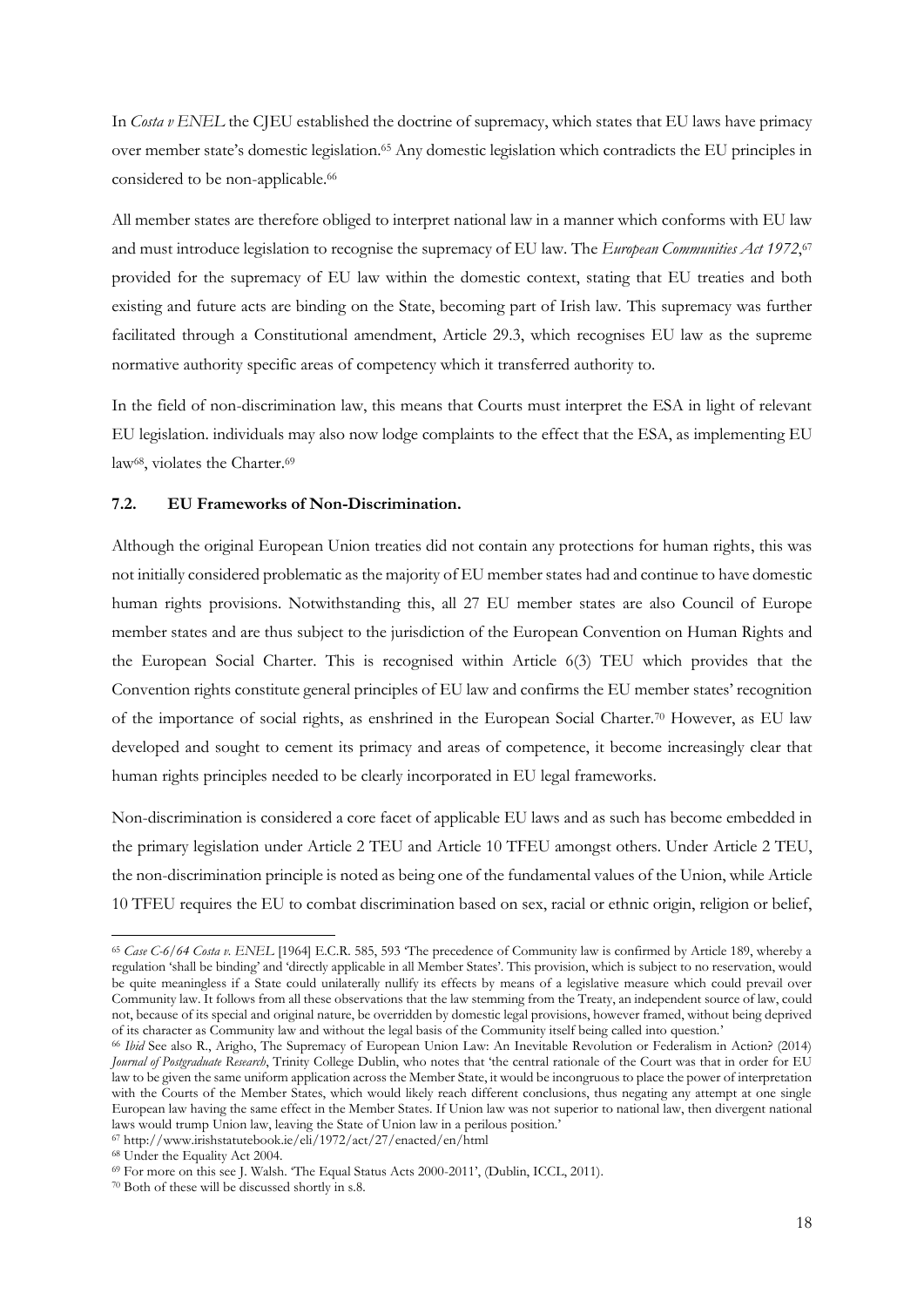disability, age, or sexual orientation, when defining and implementing its policies and activities. Although initially adopted as a non-binding declaration of human rights in 2000, the European Charter of Fundamental Rights became primary law under the Lisbon Treaty in 2009. The Lisbon Treaty placing the Charter on the same grounds as the TEU and TFEU under Article 6(1) TEU. EU institutions are bound by the rights provisions within the Charter and member states must follow its rights provisions when implementing EU law. In this sense, the Charter is considered less useful for human rights litigation. Yet while the Charter largely mirrors its Council of Europe counterpart, the European Convention on Human Rights, it explicitly protects both civil and political and socio-economic rights and includes broad principles of equality and promotion of non-discrimination. Its scope of protection can therefore be considered more robust than the ECHR.

In 2000 two directives were adopted designed to combat and respond to racism and inequality within the EU, these were the Employment Equality Directive (2000/78/EC) which prohibits discrimination on the basis of sexual orientation, religion or belief, age and disability, in the area of employment; and the Racial Equality Directive (2000/43/EC) which prohibits discrimination on the basis of race or ethnicity in the context of employment, but also in accessing the welfare system and social security, as well as goods and services.

These core principles of non-discrimination within EU law which bind member states, are therefore drawn from primary legislation such as the Charter of Fundamental Rights, and relevant EU secondary legislation (such as the Racial Equality Directive 2004/EC/43) and the relevant jurisprudence of the CJEU.<sup>71</sup> Such principles have been crucial for guiding member states in their efforts to challenge and respond to nondiscrimination. Harvey recognises the important influence and 'valuable role'<sup>72</sup> which the European Union has had 'in stimulating and shaping equality strategies in Ireland over the past three decades.' He notes, in particular, that this influence is clear within the core domestic framework consisting of the *Equal Status Acts*  and *Employment Equality Acts* which were drafted in consideration of the European Union directives, European case law and European Union action programmes focusing on increased equality within European Societies. 73

# **7.3. The Charter of Fundamental Rights.**

As aforementioned, the Charter of Fundamental Rights of the European Union enshrines a range of personal, civil, political, economic, and social rights into the primary sources of EU law. Article 51(1) notes the scope and duties conferred on Member States to respect the rights, observe the principles, and promote

<sup>72</sup> B. Harvey, Guide to Equality and the Policies, Institutions and Programmes of the European Union, [https://www.ihrec.ie/app/uploads/download/pdf/guide\\_to\\_equality\\_and\\_the\\_policies\\_institutions\\_and\\_programmes\\_of\\_the\\_](https://www.ihrec.ie/app/uploads/download/pdf/guide_to_equality_and_the_policies_institutions_and_programmes_of_the_eu.pdf) [eu.pdf](https://www.ihrec.ie/app/uploads/download/pdf/guide_to_equality_and_the_policies_institutions_and_programmes_of_the_eu.pdf) p.3 <sup>73</sup> *Ibid*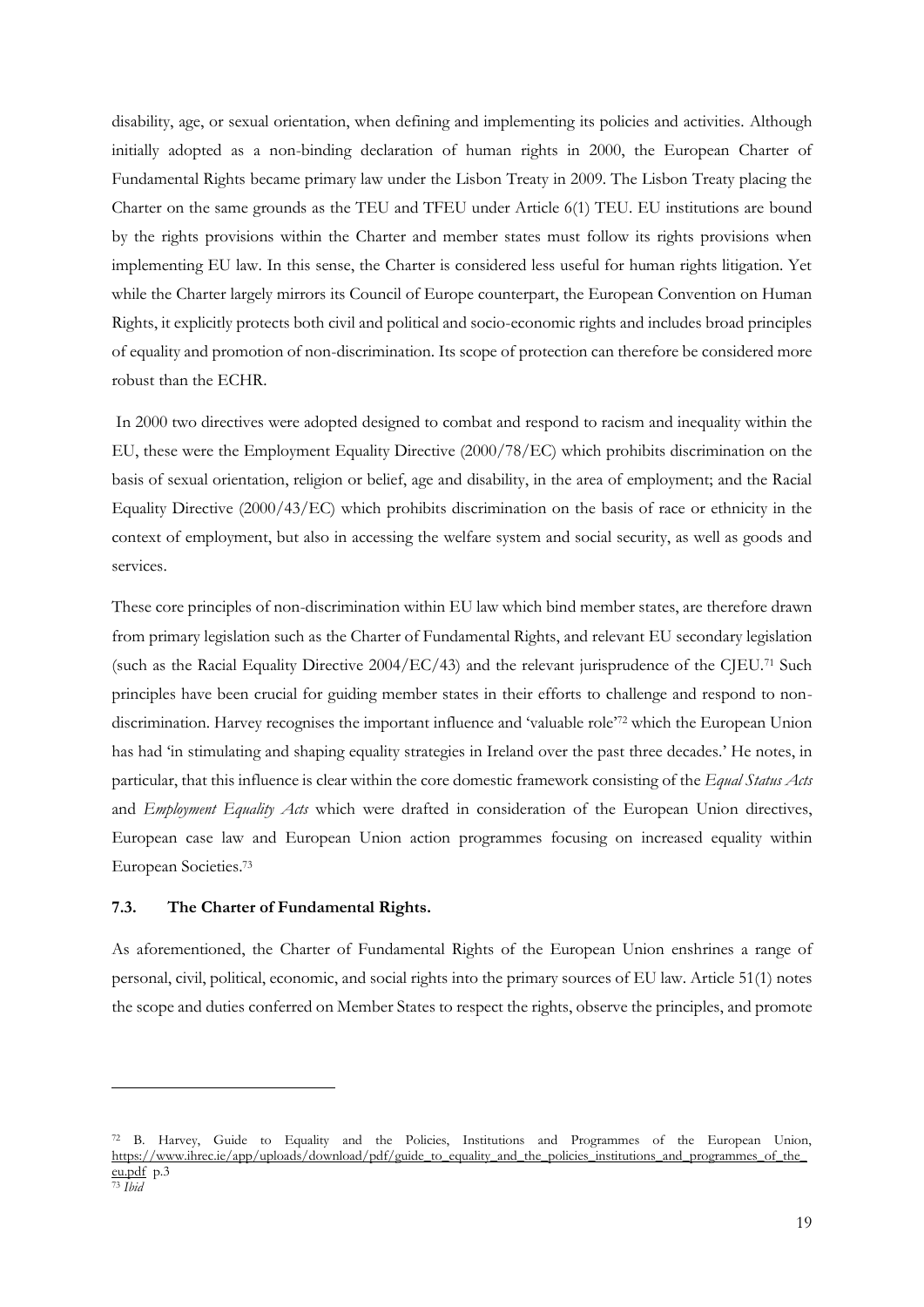the application thereof in accordance with their respective powers and respecting the limits of the powers of the Union as conferred on it in the Treaties.

The Charter groups rights into sections known as 'titles', the most relevant for the purposes of this report being 'Title III Equality.' Title III covers Articles 20 to 26 and emphasises the importance of the principle of equal treatment in the EU legal order. Article 20 of the EU Charter confirms that everyone is equal before the law, while Article 21 provides for a widespread prohibition of discrimination on the basis of any protected grounds such as race, sex, ethnic and social origin, religion, language, age, political or other opinion, disability, sexual orientation or membership of a national minority amongst others. <sup>74</sup> The Charter also protects the right to respect for private and family life under Article 7, and the right to education under Article 14. Which are rights which are often limited or directly undermined when discriminatory conduct has occurred.

It is important to remember however, that application of the Charter is limited as the terms are addressed to the institutions and bodies of the EU national authorities only when they are implementing EU law. As a result, individuals may only action the provisions of the Charter where an individual feels that EU law or a national act which implements EU law is in breach of the Charter. Where such a complaint arises, an individual may take a complaint under the Charter to the national courts, who can then seek guidance from the CJEU under Article 267 TFEU, the preliminary reference procedure.

In cases where the Charter does not apply, the protection of fundamental rights is guaranteed under the domestic equality frameworks or under complimentary human rights frameworks such as the ECHR or other international conventions which the relevant Member State may have ratified.

#### **7.4. Racial Equality Directive 2004/EC/43.**

Article 19 of the TFEU granted the EU competence to combat discrimination based on sex, racial and ethnic origin, religion, belief, disability, age, and sexual orientation. This provision has given rise to three directives, the Framework Directive 2000/78, <sup>75</sup> the Gender Goods and Services Directive 2004/113, and the Racial Equality Directive 2000/43/EC the latter two of which overlap with the competencies of the *Equal Status Acts 2000-2015*. The Racial Equality Directive creates a framework for combating discrimination on the grounds of racial or ethnic origin throughout the Union. It does so in relation to a number of grounds including, employment, education, social protection, social security and healthcare, social advantages, and access to and the supply of goods and services, including housing.

The purpose of this Directive is noted within its text as being 'to lay down a framework for combating discrimination on the grounds of racial or ethnic origin, with a view to putting into effect in the Member

<sup>74</sup> The Charter of Fundamental Rights of the European Union, Title III. [https://eur-lex.europa.eu/legal](https://eur-lex.europa.eu/legal-content/EN/TXT/?uri=CELEX:12012P/TXT)[content/EN/TXT/?uri=CELEX:12012P/TXT](https://eur-lex.europa.eu/legal-content/EN/TXT/?uri=CELEX:12012P/TXT)

<sup>75</sup> The Framework Directive is implemented through the EEA 1998-2015.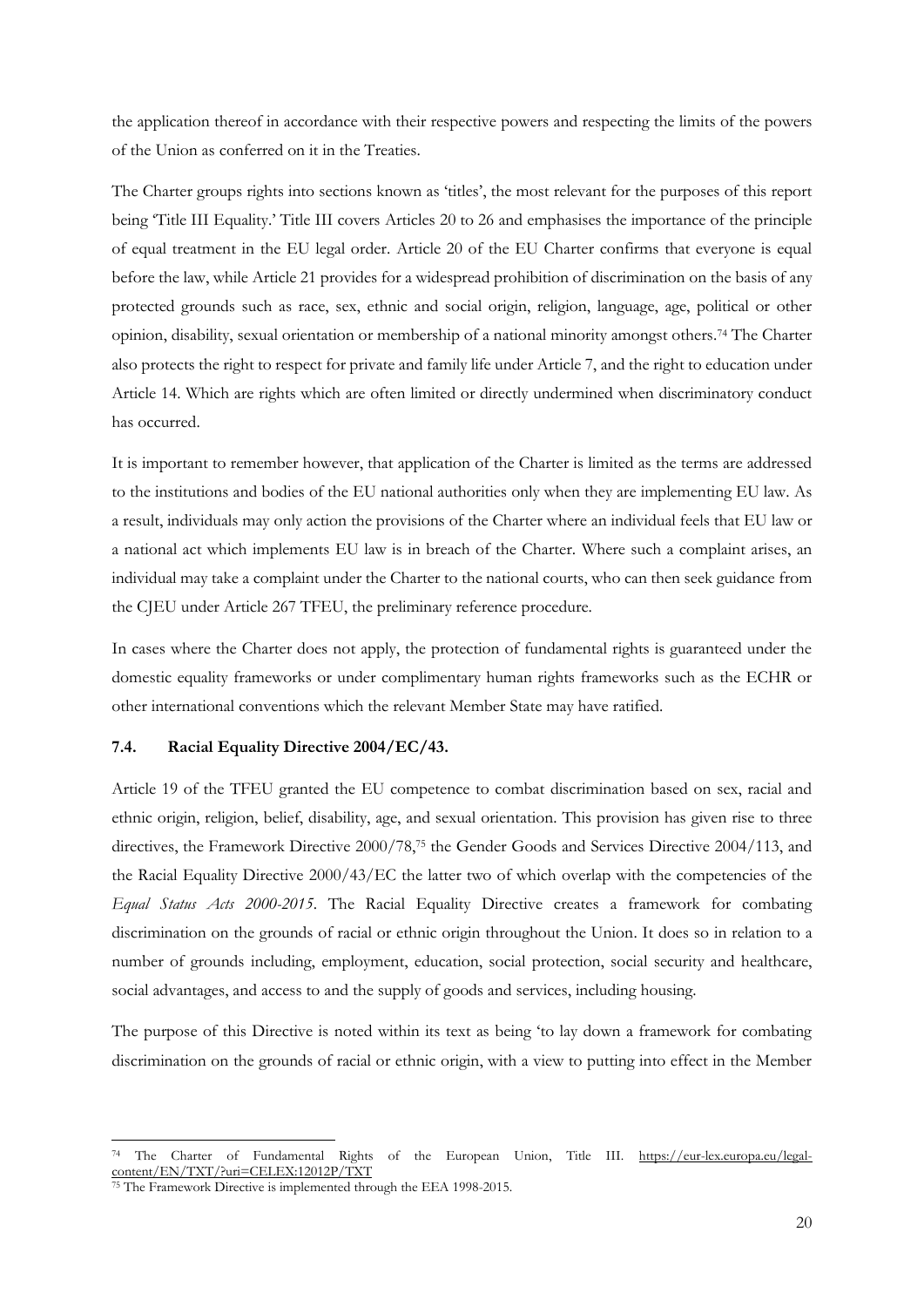States the principle of equal treatment.' In doing so the Directive provides definitions of both direct and indirect discrimination as:

> (a) direct discrimination shall be taken to occur where one person is treated less favourably than another is, has been or would be treated in a comparable situation on grounds of racial or ethnic origin.

> (b) indirect discrimination shall be taken to occur where an apparently neutral provision, criterion or practice would put persons of a racial or ethnic origin at a particular disadvantage compared with other persons, unless that provision, criterion or practice is objectively justified by a legitimate aim and the means of achieving that aim are appropriate and necessary.

The Directive also signals the importance of combatting inequality within the European Union as discrimination based on racial or ethnic origin may undermine the achievement of the objectives of the EC Treaty:

> in particular the attainment of a high level of employment and of social protection, the raising of the standard of living and quality of life, economic and social cohesion, and solidarity. It may also undermine the objective of developing the European Union as an area of freedom, security, and justice.

In promoting the principle of non-discrimination within the Union, the Race Equality Directive requires Member States to take a number of actions including:

- Article 7(1) requires member states to ensure adequate judicial and administrative procedures are available to those affected under the scope of the Directive, arising from a failure to secure equal treatment.
- Article 7(2) requires member states to ensure that associations, organisations, or other legal entities, which have a legitimate interest in ensuring that the provisions of this Directive are complied with, may engage, either on behalf or in support of the complainant, with his or her approval, in any judicial and/or administrative procedure provided for the enforcement of obligations under this Directive.
- Article 13 requires creation of equality bodies to promote equal treatment of all persons within discrimination as to racial or ethnic origin.
- Article 8(1) reverses the burden of proof, mirroring that of the Equal Status Acts, requiring a complainant to establish facts 'from which it may be presumed that there has been direct or indirect discrimination, it shall be for the respondent to prove that there has been no breach of the principle of equal treatment.'

The Equality Act 2004 amended the Equal Status Act 2000 to transpose the Directive into Irish law.<sup>76</sup> However, the European Commission previously questioned the extent to which the *Equal Status Acts* 

<sup>76</sup> *The Equality Directives Equality Act 2004* amended *the Equal Status Act 2000* and *the Employment Equality Act 1998* in order to give effect to the: Council Directive 2000/43/EC – The Racial Equality Directive; Council Directive 2000/78/EC – The General Framework Directive; Council Directive 2002/73/EC – The Equal Treatment Directive.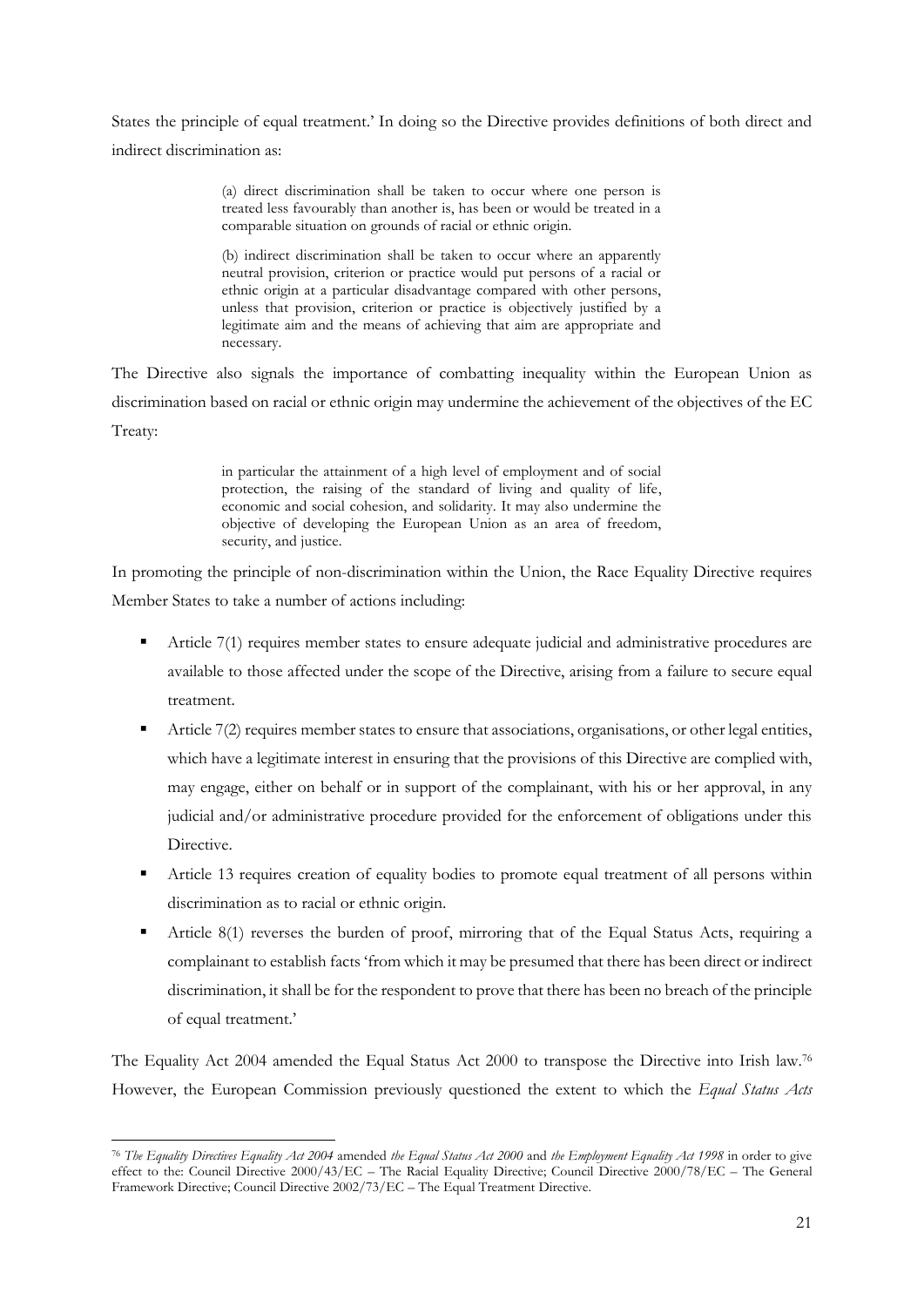adequately implement the Racial Equality Directive. In 2007 the Commission initiated infringement proceedings through a Reasoned Opinion<sup>77</sup> noting Ireland's failure to fully implement the provisions of the Directive. <sup>78</sup> In particular, the Commission raised issue with the definition of indirect discrimination in the *Equal Status Act* highlighting that it does not cover future or possible events.<sup>79</sup> It also noted that the *Equal Status Act* did not comply with the Directive's Article 7 owing to the limitations of the right of associations to engage in legal procedures to help victims of discrimination.<sup>80</sup>

These infringement proceedings were closed in 2011 when the Commission recognised that Ireland had provided satisfactory clarification on its transposition of the Directive. <sup>81</sup> The legislation however remains unchanged and further issues remain which may also be quantified as raising possible issues with the Directive, by undermining Article 7 and Article 13. For example, the transfer of jurisdiction from the Equality Tribunal to the District Court for cases concerning licensed premises has resulted in fewer complaints owing to the adversarial and public nature of hearings.<sup>82</sup> This, coupled with the complicated rules and procedures in the District Court, and possibility of costs incurred, engages Article 13 of the Directive as the transfer from the more transparent and accessible Equality Tribunal to the District Court can be considered a wholly regressive shift owing to the significant barriers presented by the District Court. <sup>83</sup> Many Travellers may also choose not to proceed with claims because they are afraid of incurring costs where a claim is unsuccessful, whereas both the WRC and former Equality Tribunal did not have costs. This deterrent effect was foreseeable as a consequence of the change made by the Government to the Equality Tribunal's jurisdiction and can thus be considered to be a breach of the non-regression provisions of Article 15 of the Racial Equality Directive.<sup>84</sup>

Similarly, Section 21(1) of the *Equal Status Act* provides that a complainant must instigate proceedings within two months of the alleged discriminatory conduct, by sending a written notification to the alleged discriminator. This system has proved problematic for a number of protected groups such as Travellers, as it presents a formidable barrier to litigation. It also fails to recognise the difficulties which many minorities or socially excluded groups may have in accessing legal advice and representation. These restrictive limitation periods may therefore undermine Article 7. In light of these ongoing issues with the *Equal Status* 

<sup>77</sup> A reasoned opinion is the second stage of infringement proceedings, used for member states considered to be defaulting on EU law transposition and implementation. For more on this process see: [https://ec.europa.eu/info/law/law-making](https://ec.europa.eu/info/law/law-making-process/applying-eu-law/infringement-procedure_en)[process/applying-eu-law/infringement-procedure\\_en](https://ec.europa.eu/info/law/law-making-process/applying-eu-law/infringement-procedure_en)

<sup>&</sup>lt;sup>78</sup> The Commission sent a further Reasoned Opinion on 31 January 2008 for failure to fully implement the provisions of the Framework Employment Directive 2000/78/EC

<sup>79</sup> MEMO/07/257, Brussels, 27 June 2007, The Race Equality Directive: What is the Race Equality Directive? [https://ec.europa.eu/commission/presscorner/detail/en/MEMO\\_07\\_257](https://ec.europa.eu/commission/presscorner/detail/en/MEMO_07_257)

<sup>80</sup> *Ibid.* 

<sup>81</sup> Unusually, there does not appear to be a press release noting this closure, nor a record of this on the usual platforms. As noted in O. O'Farrell, 'Report on Measures to Combat Discrimination Directives 2000/43/EC and 2000/78/EC', Country Report 2012 Ireland, State of Affairs up to 1st January 2013.

<sup>82</sup> *Ibid.* <sup>83</sup> *Ibid.*

<sup>84</sup> J Walsh, *Equal Status Acts 2000-2011 Ibid* and see also O'Farrell *Supra.*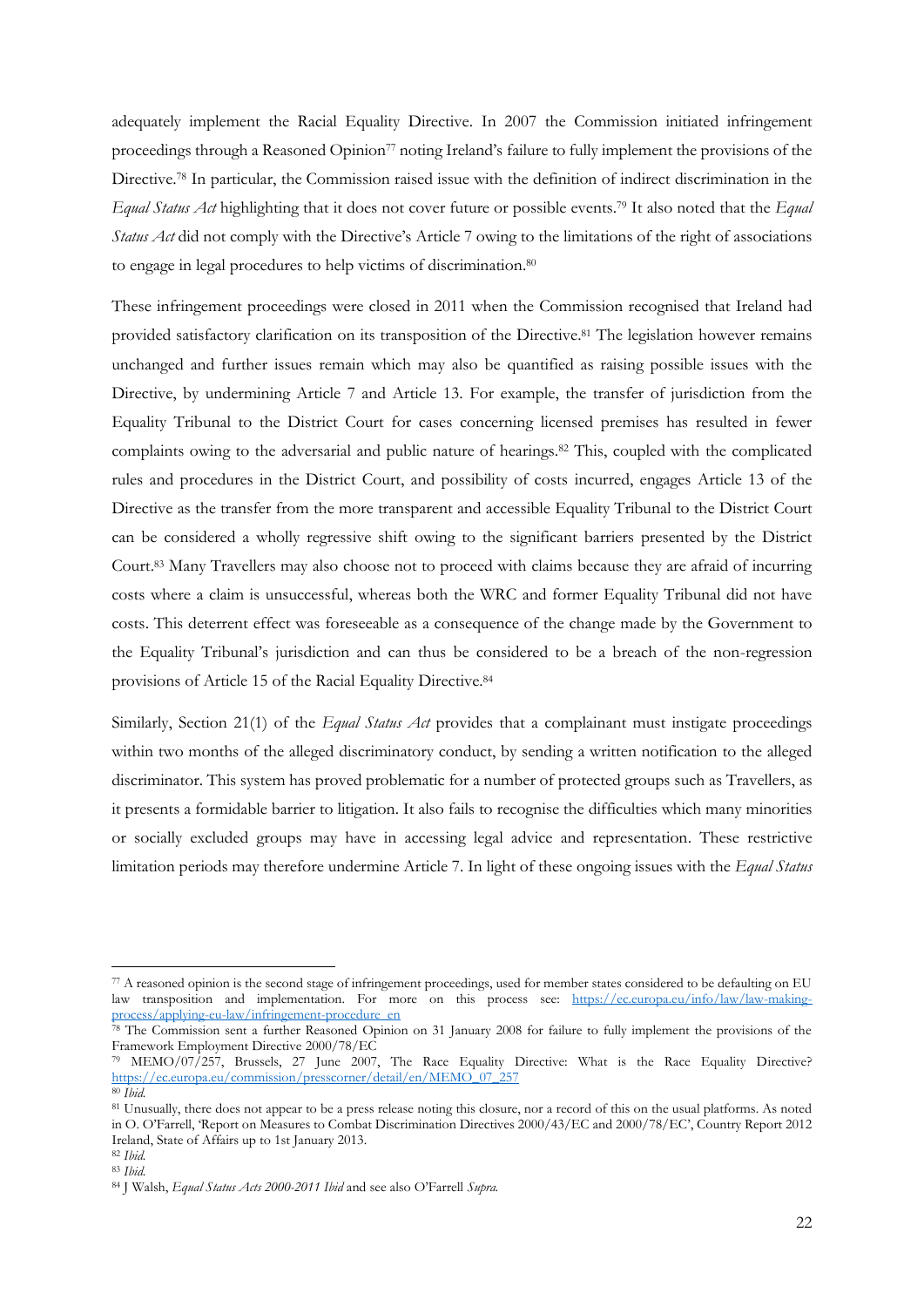*Act* and equality framework, it is surprising that the Commission accepted the Irish submission regarding effective transposition of the Directive. 85

## **7.5. Policy Statements.**

While the EU has a number of both primary and secondary acts of legislation within its robust nondiscrimination framework, there is also considerable work within policy statements, which warrant examination here. In particular, Council recommendations and other statements can shape legislation and often allow for quick response to proliferating social and rights-based issues.

Owing to their widespread social exclusion and high levels of discrimination and racism, Roma, and Travellers of particular concern for the Council of the EU and rights-implementation bodies of the European Union. To that end, the Council has adopted a number of recommendations focused on promotion of Roma equality, inclusion, and participation.<sup>86</sup> Such recommendations serve as reminders to member states to reconfirm their commitment to effectively fight discrimination against Roma people and to promote their human rights to inclusion in the key areas of education, employment, health, and housing.<sup>87</sup>

Although not binding in a legislative manner, the findings, and reports of the EU's Fundamental Rights Agency (FRA) are also worthy of inclusion here as they are increasingly persuasive in encouraging States to secure the human rights of vulnerable rights holders across Europe. The FRA was established in 2007 in order to provide research led assistance and expertise on the operation of human rights within Europe to the EU institutions. It has been particularly strong in highlighting and reporting on the proliferating situation faced by Travellers and Roma in Europe.<sup>88</sup> Of particular interest to discrimination as experienced by Irish Travellers is the 'Roma and Travellers in six countries - Country sheet on Ireland'<sup>89</sup> and the 'Travellers in Ireland' video which highlights the lived experience of discrimination experienced by Travellers in Ireland.<sup>90</sup>

<sup>85</sup> More detailed analysis of the effectiveness of the Irish equality framework and barriers which this presents in accessing and securing access will be provided in a subsequent report, entitled 'Barriers to Accessing Justice within the Non-discrimination framework in Ireland,' which will be made available in February 2022.

<sup>86</sup> Council Recommendation of 9 December 2013 on effective Roma integration measures in the Member States, and the

<sup>87</sup> Council Recommendation on Roma equality, inclusion, and participation (2021/C 93/01) adopted on 12 March 2021 aims to provide a renewed and strengthened commitment from the EU and its Member States to the shared objectives on Roma equality, inclusion, and participation in order to push forward policy measures over the next decade to tackle the enormous inequality gap suffered by the Roma population across Europe. The Recommendation serves to 'confirm a long-term commitment to the shared objectives on Roma equality, inclusion and participation and to provide renewed and strengthened guidance by setting out measures that Member States may adopt towards those objectives. 'Council reaffirms commitment to combat discrimination against Roma, March 2021 [https://www.consilium.europa.eu/en/press/press-releases/2021/03/12/council-reaffirms](https://www.consilium.europa.eu/en/press/press-releases/2021/03/12/council-reaffirms-commitment-to-combat-discrimination-against-roma/)[commitment-to-combat-discrimination-against-roma/](https://www.consilium.europa.eu/en/press/press-releases/2021/03/12/council-reaffirms-commitment-to-combat-discrimination-against-roma/)

<sup>88</sup> For an overview of the FRA's work on the theme of Roma and thereby Traveller rights see <https://fra.europa.eu/en/themes/roma>

<sup>89</sup> <https://fra.europa.eu/en/publication/2020/roma-and-travellers-six-countries-country-sheets>

<sup>90</sup> <https://fra.europa.eu/en/video/2020/travellers-ireland> See also the EU programme's relevant specifically to Traveller rights which will also be considered in this section. The EU Roma Strategic Framework for Equality, Inclusion, and Participation 2020– 2030 identifies employment as one of four sectoral objectives to be pursued by the Member States in the period to 2030. This strategy, which is inclusive of Travellers, sets a number of key targets for Member states, to 2030 to:

<sup>•</sup> cut the employment gap and the gender employment gap, for Roma, by at least half;

<sup>•</sup> ensure 60% of Roma overall and 40%of Roma women, are in paid employment.

Both EU Roma Strategic Frameworks<sup>90</sup> require each Member State to develop a national Roma integration strategy: at national level, this is the National Traveller and Roma Inclusion Strategy (NTRIS) 2017–2021.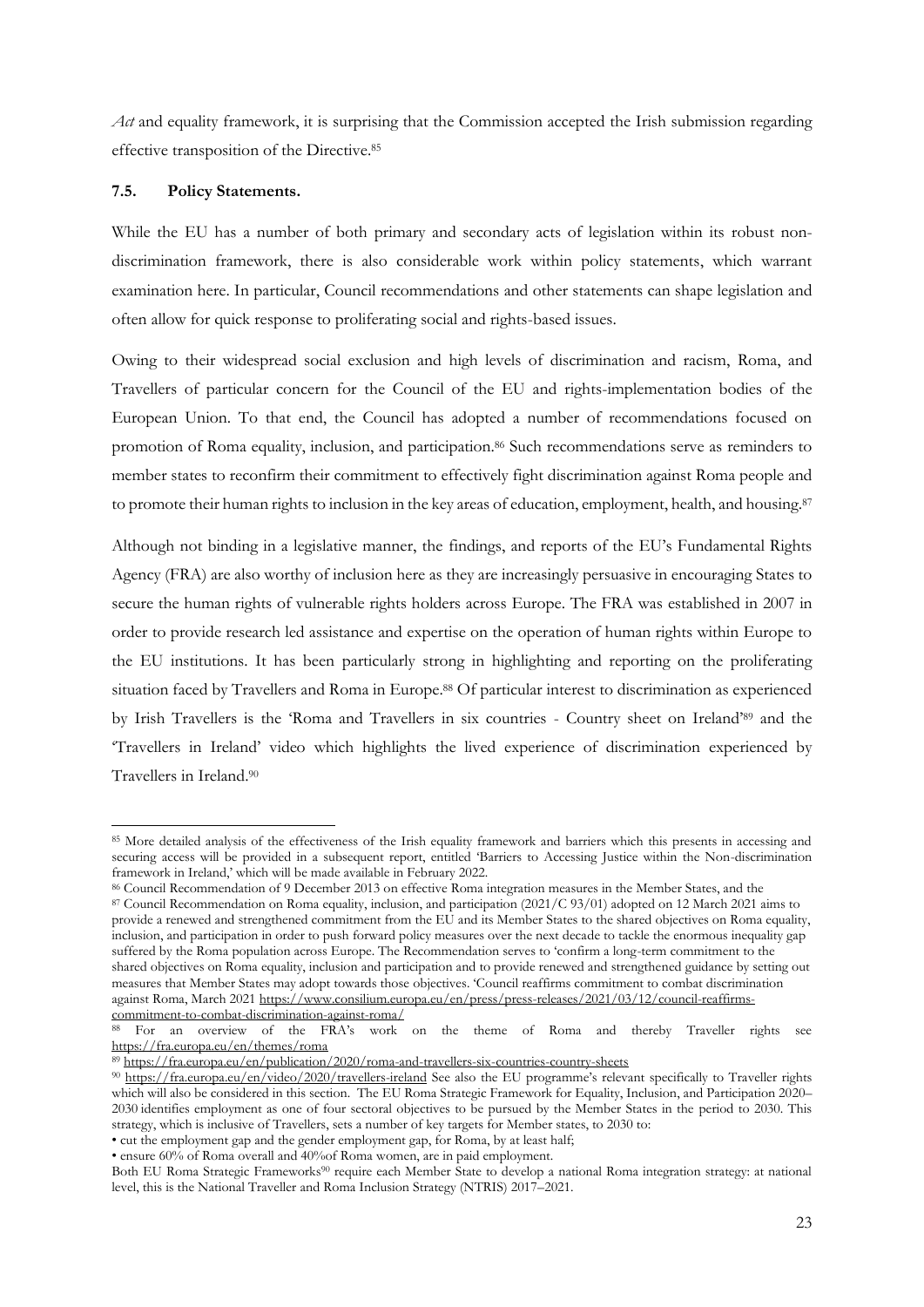#### **8. Council of Europe Framework on Non-Discrimination.**

The Council of Europe is distinct from EU and has 47 member states. In comparison to the EU, the Council of Europe's exclusive focus is on promotion of the rule of law and promotion of human rights standards. The Council of Europe comprises two statutory bodies, the Committee of Ministers and the Parliamentary Assembly of the Council of Europe. The Commissioner for Human Rights is an independent institution within the Council of Europe, mandated to promote awareness of and respect for human rights in the member states. The Committee of Ministers is the Council of Europe's decision-making body and monitors compliance with decisions made by the European Court of Human Rights. PACE comprises the representatives of national parliaments and has a consultative role. Both PACE and the Committee of Ministers adopt resolutions which act as guidance for implementation of Council of Europe instruments, which include a number of core human rights treaties such as, the European Convention on Human Rights, European Social Charter, the Framework Convention on National Minorities and the European Commission on Racism and Intolerance.

The relevant non-discrimination framework is drawn from the treaties of the Council of Europe including the ECHR and ESRC and from the caselaw of these bodies (ECtHR, ECSR) alongside policy statements made by the PACE, The Commissioner for Human Rights, Committee of Ministers and ECRI.<sup>91</sup>

#### **8.1. The European Convention on Human Rights.**

The European Convention on Human Rights (ECHR) lists a number of human rights, which are legally binding upon State parties. Traditionally considered to be a 'civil and political' doctrine, the Convention does also confer limited socio-economic rights, including a right to property under Article 1 Protocol 1. Protocols have been adopted which amend the original text, expanded the rights protection therein.

Of particular relevance for Travellers, and in particular for promotion of equality and non-discrimination are Article 6, 8, 14 and Protocol 12.

■ Article 6 confers the right to a fair trial and includes a right to legal aid in certain circumstances<sup>92</sup> and legal representation.<sup>93</sup>

<sup>91</sup> ECHR, Art. 14 (prohibition of discrimination), Protocol No. 12, Art. 1 (general prohibition of discrimination) ESC, Art. E, Protocol Providing for a System of Collective Complaints (Revised) Framework Convention for the Protection of National Minorities; ECtHR, *Khamtokhu and Aksenchik v. Russia* [GC], Nos. 60367/08 and 961/11, 2017 ECtHR*, Pichkur v. Ukraine*, No. 10441/06, 2013 ECtHR, *Savez crkava "Riječ života" and Others v. Croatia*, No. 7798/08, 2010

<sup>92</sup> *Airey v. Ireland* 6289/73 - Chamber Judgment [1979] ECHR 3 (09 October 1979)

<sup>93</sup> For more see European Court of Human Rights, Guide on Article 6 of the European Convention on Human Rights Right to a fair trial (civil limb) (2020) available at [https://www.echr.coe.int/documents/guide\\_art\\_6\\_eng.pdf](https://www.echr.coe.int/documents/guide_art_6_eng.pdf) which notes that 'Article 6 § 1 does not imply that the State must provide free legal aid for every dispute relating to a "civil right" (Airey v. Ireland, § 26). There is a clear distinction between Article 6 § 3 (c) – which guarantees the right to free legal aid in criminal proceedings subject to certain conditions – and Article 6 § 1, which makes no reference to legal aid (*Essaadi v. France*, § 30). However, the Convention is intended to safeguard rights which are practical and effective, in particular the right of access to a court. Hence, Article 6 § 1 may sometimes compel the State to provide for the assistance of a lawyer when such assistance proves indispensable for an effective access to court (*Airey v. Ireland*, § 26). The question whether or not Article 6 requires the provision of legal representation to an individual litigant will depend upon the specific circumstances of the case (*Airey v. Ireland*, § 26*. Steel and Morris v. the United Kingdom*, § 61; *McVicar v. the United Kingdom*, § 48). What has to be ascertained is whether, in the light of all the circumstances, the lack of legal aid would deprive the applicant of a fair hearing (ibid., § 51).'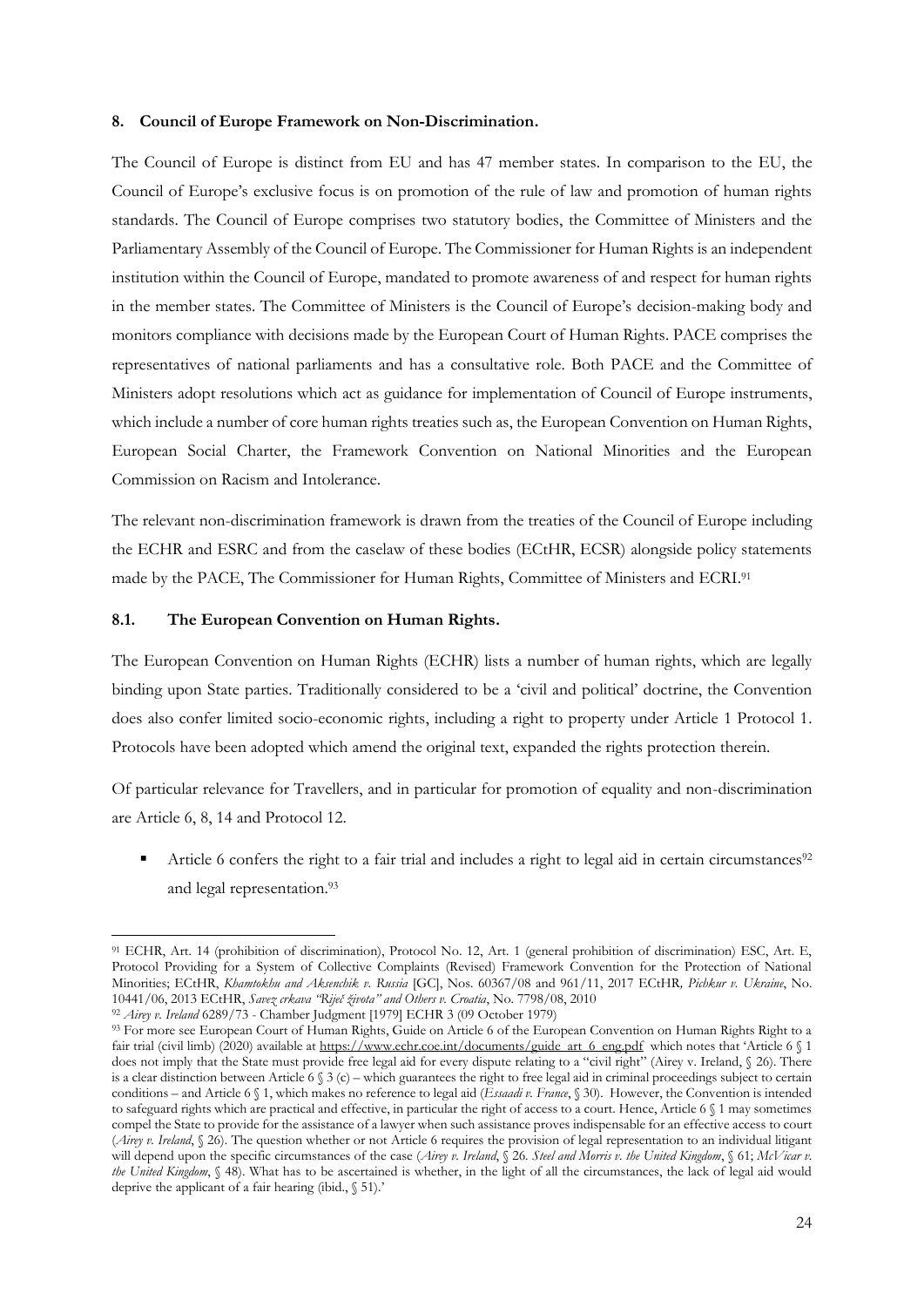- Article 8 promotes the Right to Respect for Private and Family Life, Home and Correspondence and has been used to promote respect for the unique needs of the Irish Traveller Community regarding right to culturally appropriate accommodation.<sup>94</sup>
- Article 14 prohibits discrimination through guarantee of equality in 'the enjoyment of [...] [the] rights and freedoms' set out in the ECHR, in relation to the exercise of another right guaranteed by the Convention.
- Protocol 12 prohibits discrimination in relation to the 'enjoyment of any right set forth by law' and 'by any public authority.'

The ECHR was transposed into domestic law by the European *Convention on Human Rights Act 2003*, which requires domestic courts 'interpreting and applying any statutory provision or rule of law, a court shall,' to 'in so far as is possible, subject to the rules of law relating to such interpretation and application, do so in a manner compatible with the State's obligations under the Convention provisions.'<sup>95</sup>

# **8.1.1. Scope of Non-discrimination protections under the ECHR.**

As noted above, Article 14 prohibits discrimination through guarantee of equality in 'the enjoyment of […] [the] rights and freedoms' set out in the ECHR, however, this is only engaged in relation to the exercise of another right guaranteed by the Convention. The ECtHR will therefore not be competent to examine complaints of discrimination unless they fall within the ambit of one of the rights protected by the ECHR.

An applicant will often allege a violation of a substantive right, and in addition, a violation of a substantive right in conjunction with Article 14. That is, that the interference with their rights was, in addition to failing to meet the standards required in the substantive right, also discriminatory, in that those in a comparable situation did not face a similar disadvantage. In order for a claim to arise under Article 14 there must be 'a difference in the treatment of persons in analogous, or relevantly similar, situations'.<sup>96</sup> This difference is discriminatory under Article 14 a) if it has no objective and reasonable justification; b) if it does not pursue a legitimate aim and c) if there is not a reasonable relationship of proportionality between the means employed and the aim sought to be realised.<sup>97</sup> While Article 14 does provide a non-discrimination clause within the Convention text it has 'no independent existence'<sup>98</sup> and the discrimination must be attributable to the enjoyment of another Convention norm in order for the principle of non-discrimination included

<sup>94</sup> See for example: *Winterstein v. France* no. 27013/07 – Chamber Judgment, [2013] ECHR 984; *Connors v. the United Kingdom* judgment (no. [66746/01,](https://hudoc.echr.coe.int/eng#{%22appno%22:[%2266746/01%22]}) 27 May 2004); *Chapman v. the United Kingdom* [GC], no. [27238/95,](https://hudoc.echr.coe.int/eng#{%22appno%22:[%2227238/95%22]}) ECHR 2001-I§ 73; *Buckley v. the United Kingdom*, 25 September 1996, §§ 52-54, *Reports of Judgments and Decisions* 1996-IV; *Orlić v. Croatia*, no. [48833/07,](https://hudoc.echr.coe.int/eng#{%22appno%22:[%2248833/07%22]}) § 54, 21 June 2011§ 55; and *Yordanova and Others v. Bulgaria*, no. [25446/06,](https://hudoc.echr.coe.int/eng#{%22appno%22:[%2225446/06%22]}) § 103, 24 April 2012). and more broadly: *Moreno Gomez v. Spain* no. 4143/02. Judgment of 16 November 2004, at paragraph 53; *Prokopovitch v. Russia*, <sup>94</sup> no. [58255/00,](https://hudoc.echr.coe.int/eng#{%22appno%22:[%2258255/00%22]}) § 36, ECHR 2004-XI. <sup>95</sup> ECHR Act, 2003 s2(1).

<sup>96</sup> see *D.H. and Others v. the Czech Republic* [GC], no. 57325/00, § 175, ECHR 2007-IV, and *Burden v. the United Kingdom [GC*], no. 13378/05, § 60, ECHR 2008

<sup>97</sup> *Carson v. UK* (2010) (Application No. 42184/05) §61.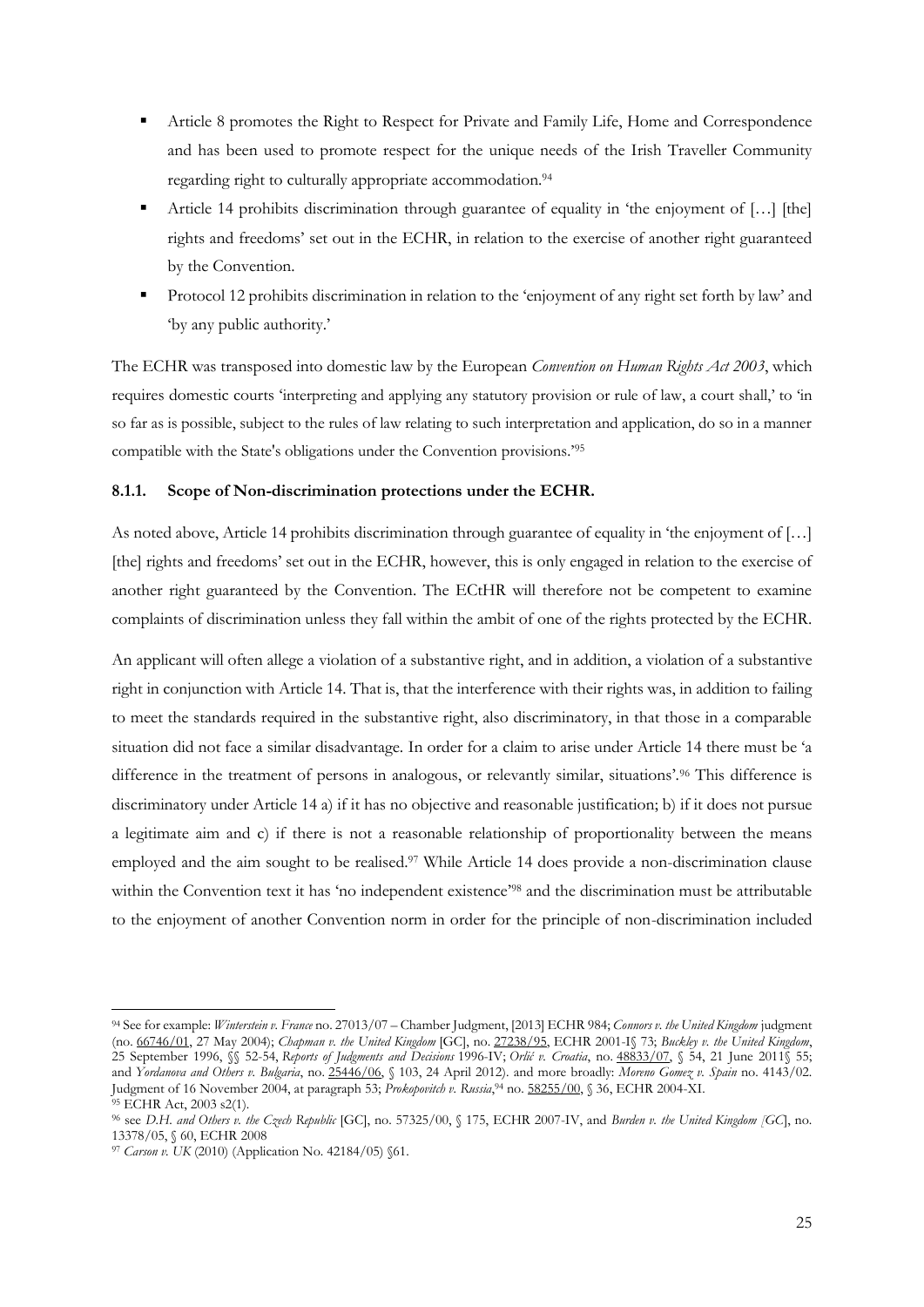therein to become actionable. The protection conferred by Article 14 is therefore limited to its consideration alongside another Convention right.

However, under Protocol No. 12, the prohibition of discrimination became a free-standing right. Protocol No. 12 prohibits discrimination in relation to the 'enjoyment of any right set forth by law' and 'by any public authority' and is thus greater in scope than Article 14, which relates only to the rights guaranteed by the Convention. Although Ireland has signed Protocol 12, it has yet to bring this into force through ratification.

Paragraph 22 of the Explanatory Report of Protocol No. 12 states that Article 1 of Protocol No. 12 relates to discrimination in the following:

> (i) in the enjoyment of any right specifically granted to an individual under national law;

> (ii) in the enjoyment of a right which may be inferred from a clear obligation of a public authority under national law, that is, where a public authority is under an obligation under national law to behave in a particular manner;

> (iii) by a public authority in the exercise of discretionary power (for example, granting certain subsidies);

> (iv) by any other act or omission by a public authority (for example, the behaviour of law enforcement officers when controlling a riot).

The FRA notes that this means that while that Protocol principally protects individuals against discrimination from the state, it will also apply to those relationships between private persons, which should normally be regulated by the state. These may include, 'for example, arbitrary denial of access to work, access to restaurants, or to services which private persons may make available to the public such as medical care or utilities such as water and electricity'.<sup>99</sup> Broadly speaking, Protocol No. 12 will prohibit discrimination outside purely personal contexts, where individuals exercise functions placing them in a position to decide on how publicly available goods and services are offered. This may provide considerable scope for challenging discrimination in accessing goods and services experienced by Travellers.

#### **8.1.2. Relevant ECtHR Case Law on Non-Discrimination.**

Individuals who feel that their rights under the Convention have been interfered with may take a case to the European Court of Human Rights, where they have exhausted all domestic remedies. The ECtHR has been clear on its intolerance of racial discrimination,<sup>100</sup> particularly relating to Travellers. It has also been very clear on the rights of Travellers and Roma to specific and culturally-appropriate accommodation, beyond that of 'bricks and mortar' homes.<sup>101</sup> Furthermore, the Court has recognised '[A]s a result of their turbulent history and constant uprooting the [Travellers] have become a specific type of disadvantaged and vulnerable minority … As the [European] Court [of Human Rights] has noted in previous cases, they

100

<sup>99</sup> Protocol No. 12 to the Convention for the Protection of Human Rights and Fundamental Freedoms (ETS No. 177), Explanatory Report, para. 22.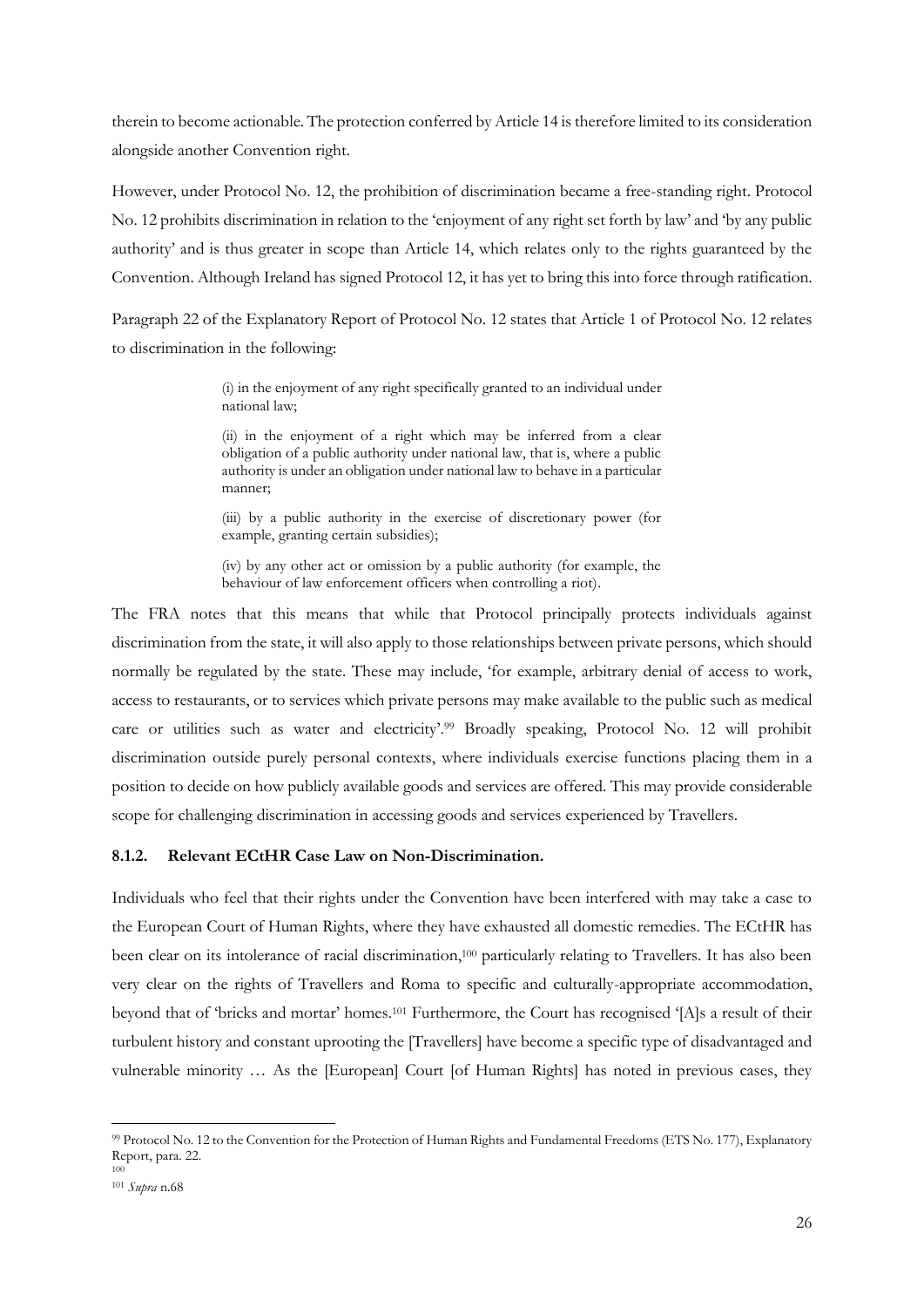therefore require special protection ….' <sup>102</sup> The ECtHR has thus been extremely strict regarding discrimination based on race or ethnicity stating: 'no difference in treatment which is based exclusively or to a decisive extent on a person's ethnic origin is capable of being objectively justified in a contemporary democratic society built on the principles of pluralism and respect for different cultures.' 103

In finding a breach of Article 14, the Court has established that only differences in treatment based on an identifiable characteristic, or 'status', are capable of amounting to discrimination within the meaning of Article 14. 104

It is widely recognised within the Court's case law, that discrimination on the basis of membership of an ethnic minority such as Travellers falls within the scope of Article 14: 'Article 14 of the Convention, in the light of its objective and the nature of the rights which it seeks to safeguard, also covers instances in which an individual is treated less favourably on the basis of another person's status or protected characteristics.'<sup>105</sup>

Within the scope of Article 14, member states also enjoy a margin of appreciation in assessing whether and to what extent differences in otherwise similar situations justify a different treatment. <sup>106</sup> The scope of this margin will vary according to the circumstances, the subject-matter and the background.<sup>107</sup> A wide margin is usually allowed to the State under the Convention when it comes to general measures of economic or social strategy. Due to their direct knowledge of their society and its needs, the national authorities are in principle better placed than the international judge to appreciate what is in the public interest on social or economic grounds, and the Court will generally respect the legislature's policy choice unless it is 'manifestly without reasonable foundation.'<sup>108</sup>

Protocol 12 expanded the right to non-discrimination secured by the Convention, with the insertion of the following protection:

Article 1 of Protocol No. 12 to the Convention provides:

1. The enjoyment of any right set forth by law shall be secured without discrimination on any ground such as sex, race, colour, language, religion, political or other opinion, national or social origin, association with a national minority, property, birth or other status.

2. No one shall be discriminated against by any public authority on any ground such as those mentioned in paragraph 1.

In comparison with Article 14, it is widely recognised that Protocol 12 may offer more concrete protection to Travellers experiencing discrimination:

> [W]hereas Article 14 of the [European] Convention [on Human Rights] prohibits discrimination in the enjoyment of 'the rights and freedoms set

<sup>102</sup> *D.H. and Others v. the Czech Republic*, application n° 57325/00, Grand Chamber judgment of 13 November 2007, § 182.

<sup>103</sup> ECtHR, *Sejdić and Finci v. Bosnia and Herzegovina* [GC]*,* Nos. 27996/06 and 34836/06, 22 December 2009 para 44.

<sup>104</sup> *Kjeldsen, Busk Madsen and Pedersen v. Denmark*, 7 December 1976, § 56, Series A no. 23

<sup>105</sup> *Škorjanec v. Croatia* (Application No. 25536/1455) at §55

<sup>106</sup> *Ibid Burden* at, § 60. <sup>107</sup> *Supra* n.74 at §61.

<sup>108</sup> *Stec and Others v. the United Kingdom* [GC], no. 65731/01 and 65900/01, § 52.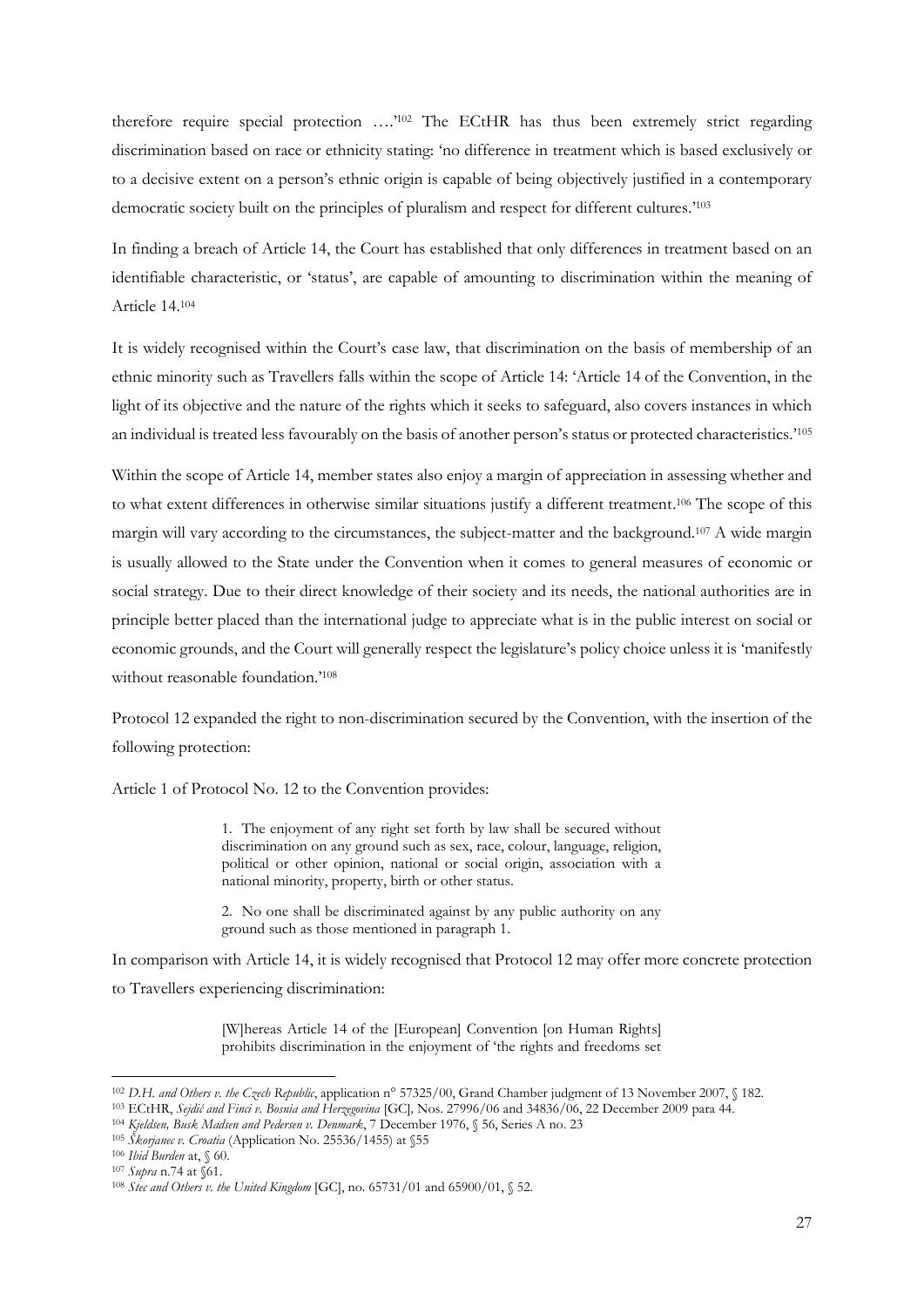forth in [the] Convention', Article 1 of Protocol No. 12 [to the Convention] extends the scope of protection to 'any right set forth by law'. It thus introduces a general prohibition of discrimination.<sup>109</sup>

In *Pilav v. Bosnia and Herzegovina<sup>110</sup>* the Court confirmed however that notions of discrimination prohibited by both Article 14 and Article 1 of Protocol No. 12 were to be interpreted in the same manner:<sup>111</sup>

> The Court further reiterates that the same term 'discrimination' from Article 14 was used in Article 1 of Protocol No. 12 as well. Notwithstanding the difference in scope between those provisions, the meaning of this term in Article 1 of Protocol No. 12 was intended to be identical to that in Article 14 (see paragraph 18 of the Explanatory Report to Protocol No. 12). The Court sees no reason to depart from the settled interpretation of 'discrimination', as developed in the jurisprudence concerning Article 14 in applying the same term under Article 1 of Protocol No. 12<sup>112</sup>

Notwithstanding this scope, case law arising under Protocol 12 has been limited to date, with the Court only finding a violation of Article 1 Protocol 12 in one instance concerning Roma to date, <sup>113</sup> *Sejdić and Finci v. Bosnia and Herzegovina. <sup>114</sup>* Willers and Johnson note that 'while the underlying goal of Protocol 12 (a general ban on discrimination) is potentially radical' that unfortunately, 'it is difficult to predict how effective a tool it will be for the protection of Gypsies, Travellers and Roma.'<sup>115</sup>

#### **8.2. The European Social Rights Charter.**

The European Social Charter (ESC) is another core treaty of the Council of Europe's human rights framework, considered complementary to the ECHR, the ESC protects socio-economic rights. Adopted in 1961, the Charter has been updated by the 'Revised Social Charter' and a number of protocols which reflect the evolution and our understanding of rights protections since 1961. Adopted in 1996, the Revised European Social Charter, codifies in a single instrument all the rights guaranteed by the 1961 Charter and its Additional Protocol of 1988, while up-dating some of them and adding several completely new rights. The Revised Charter is gradually replacing the initial 1961 treaty.<sup>116</sup>

The rights contained in both the original Charter and revised Charter protect a wide range of socioeconomic rights provisions, including the right of the family to social, legal and economic protection, including the provision of family housing (Article 16 of the Charter and revised Charter), the right to protection against poverty and social exclusion (Article 30 Revised Charter) and the right to housing (Article 31 Revised Charter).

<sup>109</sup> *Sejdić and Finci v. Bosnia and* Herzegovina, (Grand Chamber) (Application No(s). 27996/06 34836/06) § 53

<sup>110</sup> *Pilav v. Bosnia and Herzegovina* (Application. No. 41939/07)

<sup>111</sup> *Ibid*

<sup>112</sup> Ibid §40

<sup>113</sup> It is noteworthy here, that the case was not principally concerned with discrimination attributable solely to the applicant's status as Roma, but rather than he was not identifying as a Bosniak, Croat or Serb for the purposes of the Constitutional provisions governing the relevant elections being contested. The Court recognised that while the rights of both Roma and Jewish applicants under Article 1 Protocol 12 were particularly violated, that the issue in question which barred anyone not identifying as Bosniak, Croat or Serb more broadly was the core issue creating the violation.

<sup>114</sup> *Supra* n. 80

<sup>115</sup> *Supra* n.73 at 2.185.

<sup>116</sup> 'The Charter's Treaty System', <https://www.coe.int/en/web/european-social-charter/overview>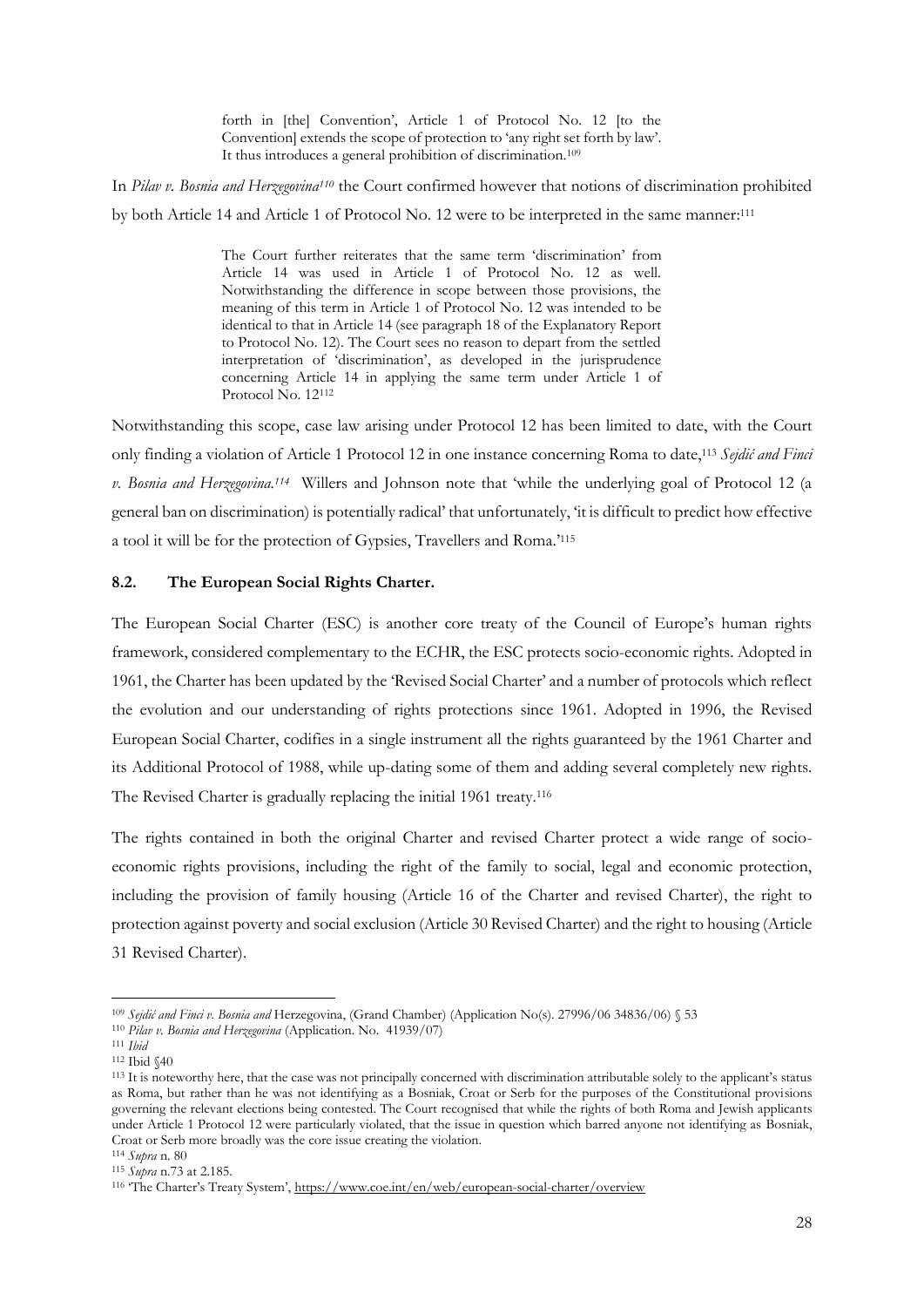Although the original Charter does not contain an express non-discrimination clause, it does refer to the need for enjoyment of the social rights included therein to be secured without discrimination on the grounds of race, colour, sex, religion, political opinion, national extraction, and social origin. However, this was expanded upon in the Revised Charter which inserted Article E, an explicit provision prohibiting discrimination. Its wording is very similar to that of Article 14 of the ECHR. It provides protection from discrimination through a horizontal clause covering grounds such as race, colour, sex, language, religion, political or other opinion, national extraction or social origin, health association with a national minority, birth or 'other status'.<sup>117</sup>

The text of Article E prohibits both discrimination where persons or groups in identical situations are treated differently; and secondly, where difference between individuals or groups are not considered. The Committee has recognised that the protections afforded by Article E mirror that of Article 14 ECHR:<sup>118</sup>

> The Committee observes further that the wording of Article E is almost identical to the wording of Article 14 of the European Convention on Human Rights. As the European Court of Human Rights has repeatedly stressed in interpreting Article 14…the principle of equality that is reflected therein means treating equals equally and unequals unequally…. In other words, human difference in a democratic society should not only be viewed positively but should be responded to with discernment in order to ensure real and effective equality.<sup>119</sup>

The Committee thus considered that Article E not only prohibits direct discrimination but also all forms of indirect discrimination:

> Such indirect discrimination may arise by failing to take due and positive account of all relevant differences or by failing to take adequate steps to ensure that the rights and collective advantages that are open to all are genuinely accessible by and to all.<sup>120</sup>

The Committee continued to propose that the 'insertion of Article E into a separate Article in the Revised Charter indicates the heightened importance the drafters paid to the principle of non-discrimination with respect to the achievement of the various substantive rights contained therein.' <sup>121</sup> The prohibition of nondiscrimination furthered by Article E of the revised ESC does not allow discrimination on any of the grounds listed in the article, however, the Article is considered to be a non-exhaustive list, thus further mirroring Article 14 ECHR.<sup>122</sup>

The enforcement and monitoring of the Charter and Revised Charter falls to the European Committee of Social Rights. States submit reports on the implementation of the Charter(s) to the Committee whose members supervise and review these. The 15 independent and impartial members of the Committee are elected by Council of Europe's Committee of Ministers for a period of six years, renewable once. The

<sup>117</sup> FRA, Handbook on European non-discrimination law – 2018 edition, available at <https://fra.europa.eu/en/publication/2018/handbook-european-non-discrimination-law-2018-edition>

<sup>118</sup> *International Associated Autism Europe v. France* Complaint No.13/2002, 4 November 2003

<sup>119</sup> *Ibid* para. 52

<sup>120</sup> *Ibid*

<sup>121</sup>*Supra* n. 73. <sup>122</sup> *Supra* n.52 (FRA)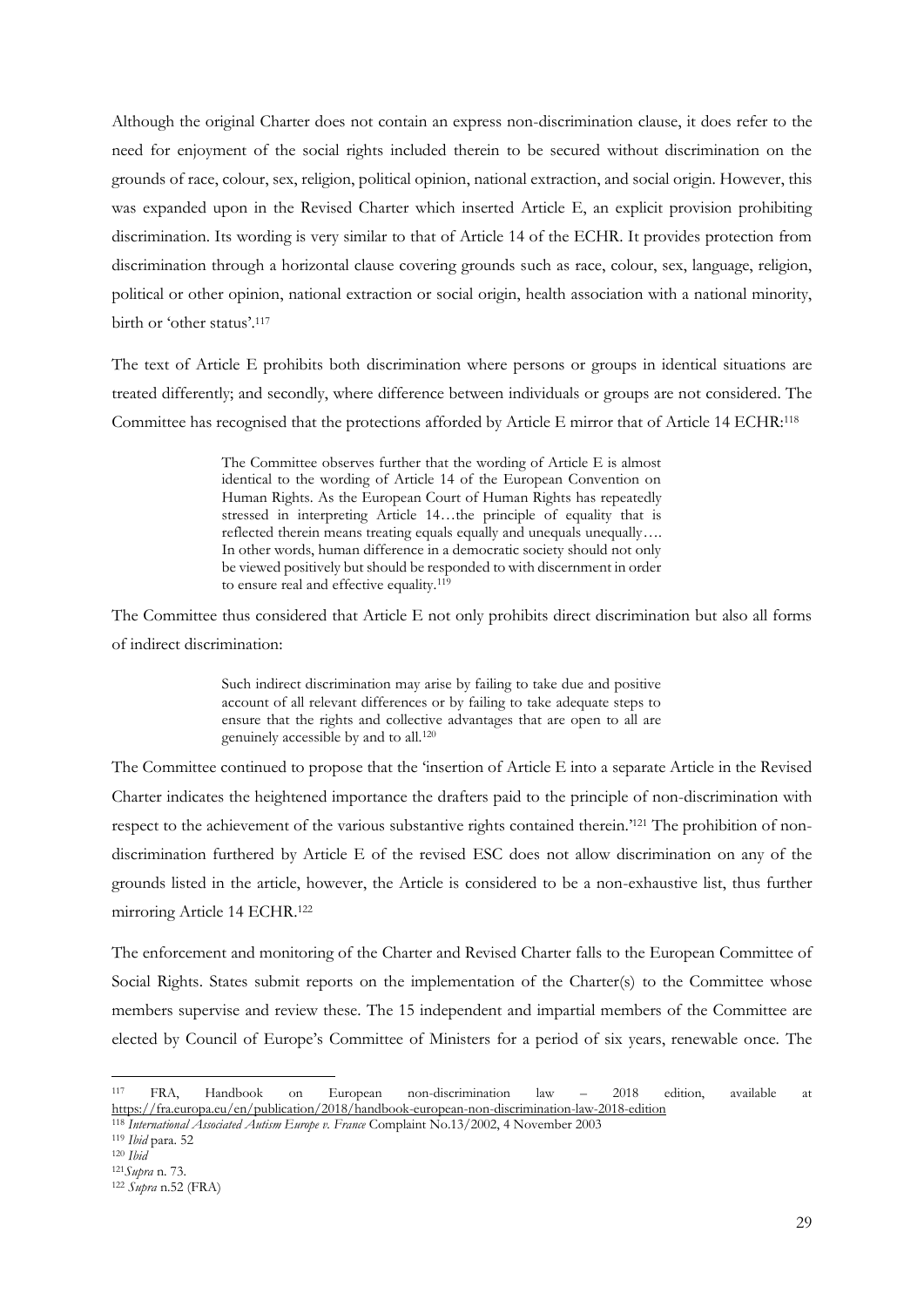Committee is often considered to be less persuasive a tool for ensuring protection of Traveller and Roma rights, however the findings of the Committee are largely more dynamic than those of the ECtHR, as the Committee is not bound as rigidly to norms of judicial practice. Although a non-judicial body, through the collective complaint system and national reporting, the European Committee of Social Rights has two available methods of monitoring compliance with the Charter(s). Notwithstanding this, the findings and conclusions of the Committee are made in reference to binding legal provisions. Therefore, State Parties to the Revised Charter must respect the Decisions and Conclusions of the European Committee of Social Rights, even where these are not considered to be directly enforceable in the domestic legal systems. The Charter and Committee are therefore highly useful tools for furthering the development of social rights within member states.

Although it operates very differently to the ECtHR, the Committee does have a complaints procedure within its mandate, which includes the collective complaints procedure proposed in Additional Protocol of 1995. The collective complaints procedure. Under this recognised trade unions and NGOs can submit complaints on behalf of individuals in States which have adopted the Additional Protocol. Ireland adopted the Additional Protocol in 2000 and thus may be subject to Collective Complaints as occurred in No. 100/2013 *European Roma Rights Centre (ERRC) v. Ireland*. 123

In this decision, which largely focused on the right to housing and protection from evictions, the Committee found that special consideration should be given to the needs and different lifestyle of Irish Travellers who are vulnerable minority. The Committee found that Ireland's Traveller Accommodation Programme and failure to secure culturally appropriate accommodation of an adequate standard amounted to a violation of Article 16 of the ESC. In finding this, the ECSR stressed that failure to provide sufficient accommodation for Travellers may also amount to discrimination if the authorities fail to 'take adequate steps to ensure that the rights and collective advantages that are open to all are genuinely accessible by and to all'. <sup>124</sup> However, despite noting the possibility of this, the ECSR found no violation of Article E in this case. This does indicate however, that a similar challenge more broadly focused on Article E may result in a breach before the Committee.

In *Centre for Housing Evictions v. France<sup>125</sup>* the Committee found that mass evictions of Roma both violated their right to dignity and freedom from discrimination, as the 'evictions took place against a background of ethnic discrimination, involving the stigmatisation of Roma, and constraint.'<sup>126</sup> The Committee thus concluded that the mass-evictions perpetrated by the local authority of which the respondent State was

<sup>126</sup> *Ibid* para. 47

<sup>123</sup> *European Roma Rights Centre (ERRC) v. Ireland*, Complaint No. 100/2013, 1 December 2015. Full decision on the merits available at: [https://hudoc.esc.coe.int/eng/#{%22sort%22:\[%22ESCPublicationDate%20Descending%22\],%22ESCDcIdentifier%22:\[%22c](https://hudoc.esc.coe.int/eng/#{%22sort%22:[%22ESCPublicationDate%20Descending%22],%22ESCDcIdentifier%22:[%22cc-100-2013-dadmiss-en%22]})

[c-100-2013-dadmiss-en%22\]}](https://hudoc.esc.coe.int/eng/#{%22sort%22:[%22ESCPublicationDate%20Descending%22],%22ESCDcIdentifier%22:[%22cc-100-2013-dadmiss-en%22]})

<sup>124</sup> *Ibid* para. 69

<sup>&</sup>lt;sup>125</sup> Centre for Housing Right and Evictions v. France, Complaint No 63/2010, 28 June 2011.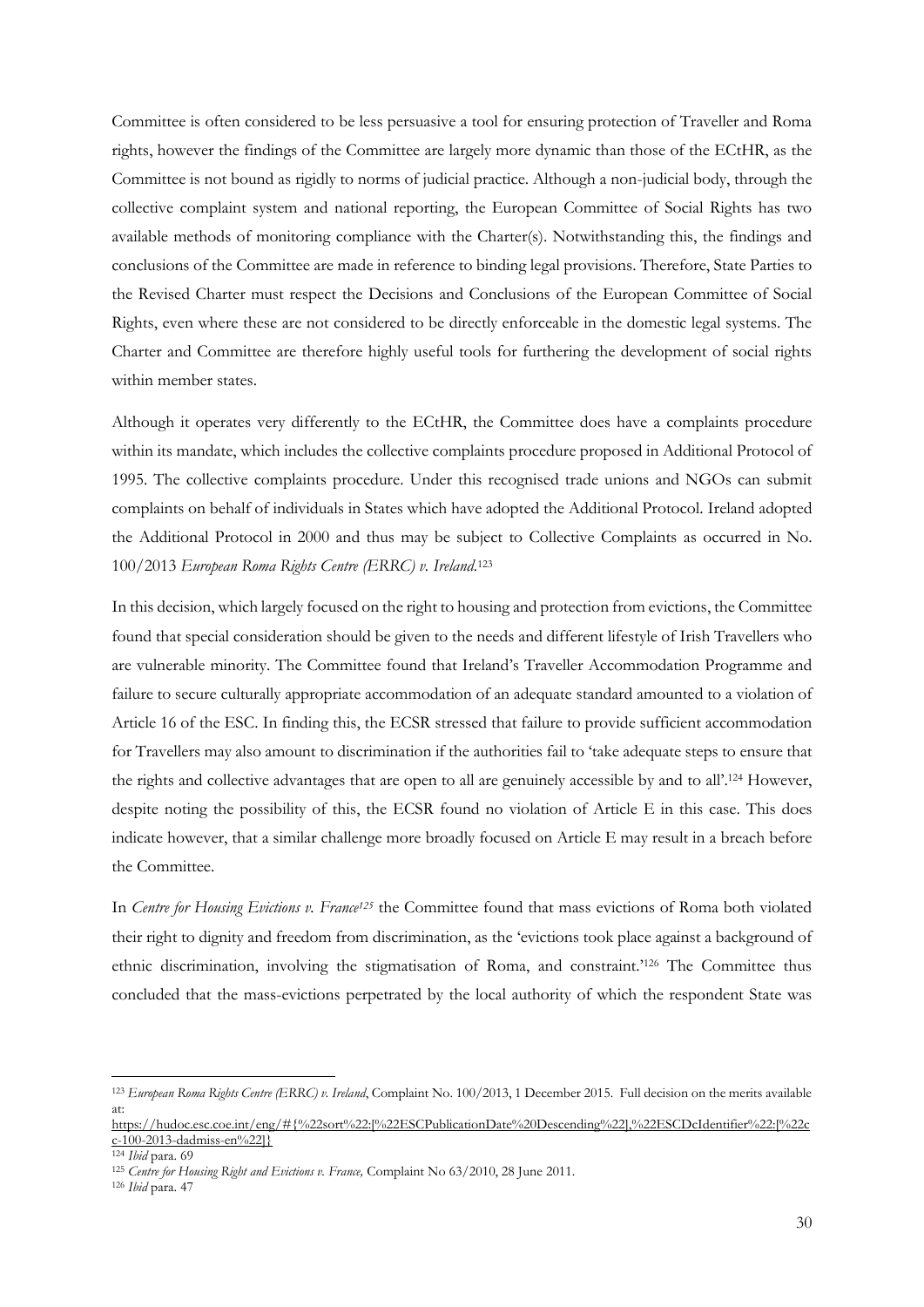responsible for amounted to conduct prohibited under Article E and was thus 'clearly and directly discriminatory treatment based on the ethnic origin of the persons concerned.'<sup>127</sup>

It is clear therefore that the Charter offers considerable protection against discrimination for ethnic minorities and should hold potential for future legal challenges within this jurisdiction.

# **8.3. The Framework Convention on National Minorities.**

The Framework Convention for the Protection of National Minorities (Framework Convention) is Europe's most comprehensive treaty protecting the rights of persons belonging to national minorities and is the first legally binding multilateral instrument devoted to the protection of national minorities worldwide. It was adopted on 10 November 1994 by the Committee of Ministers, and it entered into force on 1 February 1998. Ireland became a signatory and ratified the Framework in 1999. As a 'Framework' Convention, it requires highlights the scope for member states to translate the Convention's provisions to their specific country situation through national legislation and appropriate governmental policies. It also confers a number of protections onto national minorities. Of particular merit are Articles 1, 3, 4, 5, 10 and 15:

- Article 1 recognises that 'the protection of national minorities and of the rights and freedoms of persons belonging to those minorities forms an integral part of the international protection of human rights, and as such falls within the scope of international co-operation.' Rights enjoyed by individuals belonging to national minorities include:
- Article 3: Freely expressing ethnic, cultural, linguistic and religious identities.
- Article 4: Right to non-discrimination. In particular, Article 4 notes that 'Parties undertake to guarantee to persons belonging to national minorities the right of equality before the law and of equal protection of the law. In this respect, any discrimination based on belonging to a national minority shall be prohibited.'
- Article 5: Enjoying freedom of assembly, association, expression, thought, conscience and religion.
- Article 10: Using minority languages in contact with the authorities in areas inhabited traditionally or in substantial numbers by national minorities.
- Article 15: Right to participate in cultural, social and economic life.

Complementary obligations to be respected by the States include:

<sup>&</sup>lt;sup>127</sup> *Ibid* para 51. Note that the Committee found further evidence of discrimination by virtue of the French State's policies of targeting Roma for expulsion from the jurisdiction (para. 66): 'The Committee therefore believes that it has been demonstrated that returning Roma of Romanian and Bulgarian origin to their countries of origin was based on discriminatory provisions that directly targeted Roma individuals and families. The Committee reaches this conclusion for the following reasons: Firstly, the discrimination involved in the expulsions is characterised by the same features as those considered earlier in connection with Article 31§2 and forced evictions. Thus, according to the aforementioned ERRC survey "all the cases of removal of illegal immigrants reported in the media concerned Roma and the ERRC has yet to identify a single case of a return to Romania or Bulgaria that did not involve this community". Similarly, ECRI regretted "[learning] from a number of sources that Roma from the countries of central and eastern Europe suffer from a generally hostile climate of opinion, including racist prejudice, which also targets Travellers. ECRI notes that this prejudice is sometimes conveyed by the media. Roma are also sometimes the victims of racial discrimination, and even racist violence.'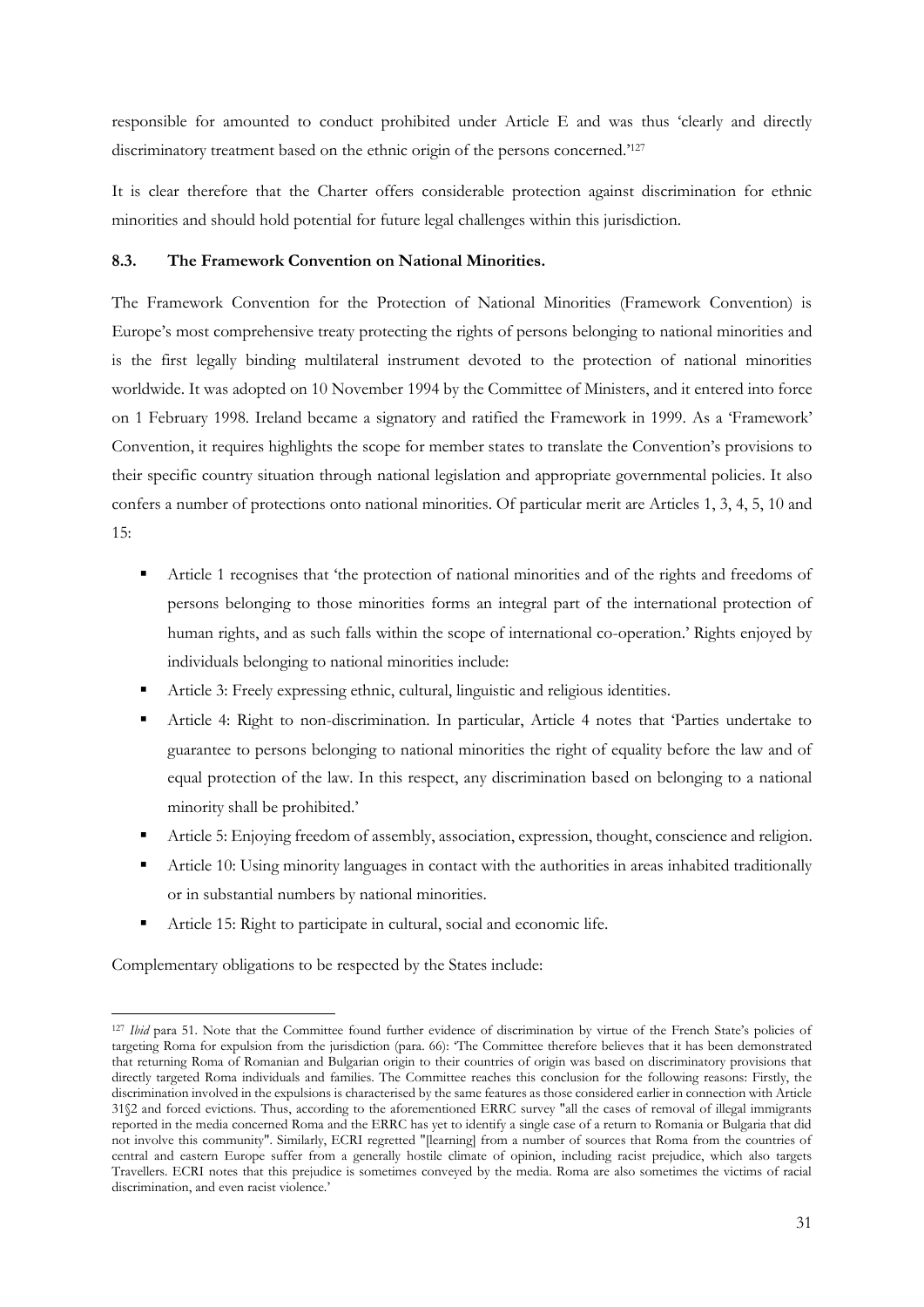- Article 4: Promoting effective equality.
- Article 6(2): The Parties undertake to take appropriate measures to protect persons who may be subject to threats or acts of discrimination, hostility or violence as a result of their ethnic, cultural, linguistic or religious identity.
- Article 9: Preserving and developing minority cultures, religions, and languages.
- Promoting intercultural dialogue and protecting persons belonging to minorities from hostility or violence

Although the Framework Convention does not define 'National Minority' it is widely recognised that Roma and Travellers fall within its scope.<sup>128</sup>

Monitoring of State compliance and implementation of the Framework is provided by the Advisory Committee of the Framework and the Council of Europe's Committee of Ministers. Under Article 25 of the Framework States are required to submit a report containing information on legislative and other measures taken to comply with the principles of the Framework Convention every 5 years. This report is examined by the Advisory Committee. If the states fail to present their reports, the Committee of Ministers can authorise the Advisory Committee to start the monitoring process. In carrying out its work, the Advisory Committee completes country visits and meets with relevant organisations, individuals, civil society actors and Government. The Advisory Committee then adopts an opinion based on its findings during the state visit which contains recommendations for the State to adopt.<sup>129</sup> Once the opinion is adopted, states have an opportunity to submit comments on this opinion within four months, after which time the comments and the opinion are published. <sup>130</sup>

In its most recent recommendation on Ireland,<sup>131</sup> the Advisory Committee noted that the Irish State needed to adopt actions to respond to and combat 'discrimination faced by persons belonging to the Traveller and Roma communities by both launching a joint national and local campaign raising general awareness of the level of discrimination they experience.'<sup>132</sup> The Committee highlighted that this needed to be done through the development of 'specific awareness-raising programmes' which included 'training targeting the owners and staff of licensed premises.'<sup>133</sup> The Committee also recognised the barriers facing Travellers in accessing adequate legal supports and representation, requiring the State to 'improve access to justice for Irish

<sup>128</sup> 'The Framework Convention contains no definition of "national minority". Each state party has a margin of appreciation to define which groups are to be covered by the convention within their territory. This definition must be non-discriminatory, made in good faith and in accordance with general principles of international law, including the principle of free self-identification. The principle of free self-identification means that individuals have the right to decide themselves whether they wish to be treated as belonging to a national minority. However, their decision must be based on objective criteria connected with their identity, such as their religion, language, traditions and cultural heritage.' <https://rm.coe.int/fcnm-leaflet-2020-en-final/1680a0bacc>

<sup>&</sup>lt;sup>129</sup> The Framework Convention at a glance: [https://www.coe.int/en/web/minorities/at-a-glance#{%2279030665%22:\[7\]}](https://www.coe.int/en/web/minorities/at-a-glance#{%2279030665%22:[7]})

<sup>130</sup> The implementation of the recommendations is promoted through follow-up activities in the State concerned. These activities allow the Advisory Committee to explain its findings in more detail, exchange examples of good practice, and contribute to a dialogue between minorities and the state.

<sup>131</sup> Fourth Cycle of the Implementation of the Framework Convention for the Protection of National Minorities 2017-2019 (final resolution adopted).

<sup>132</sup> *Ibid*

<sup>133</sup> *Ibid*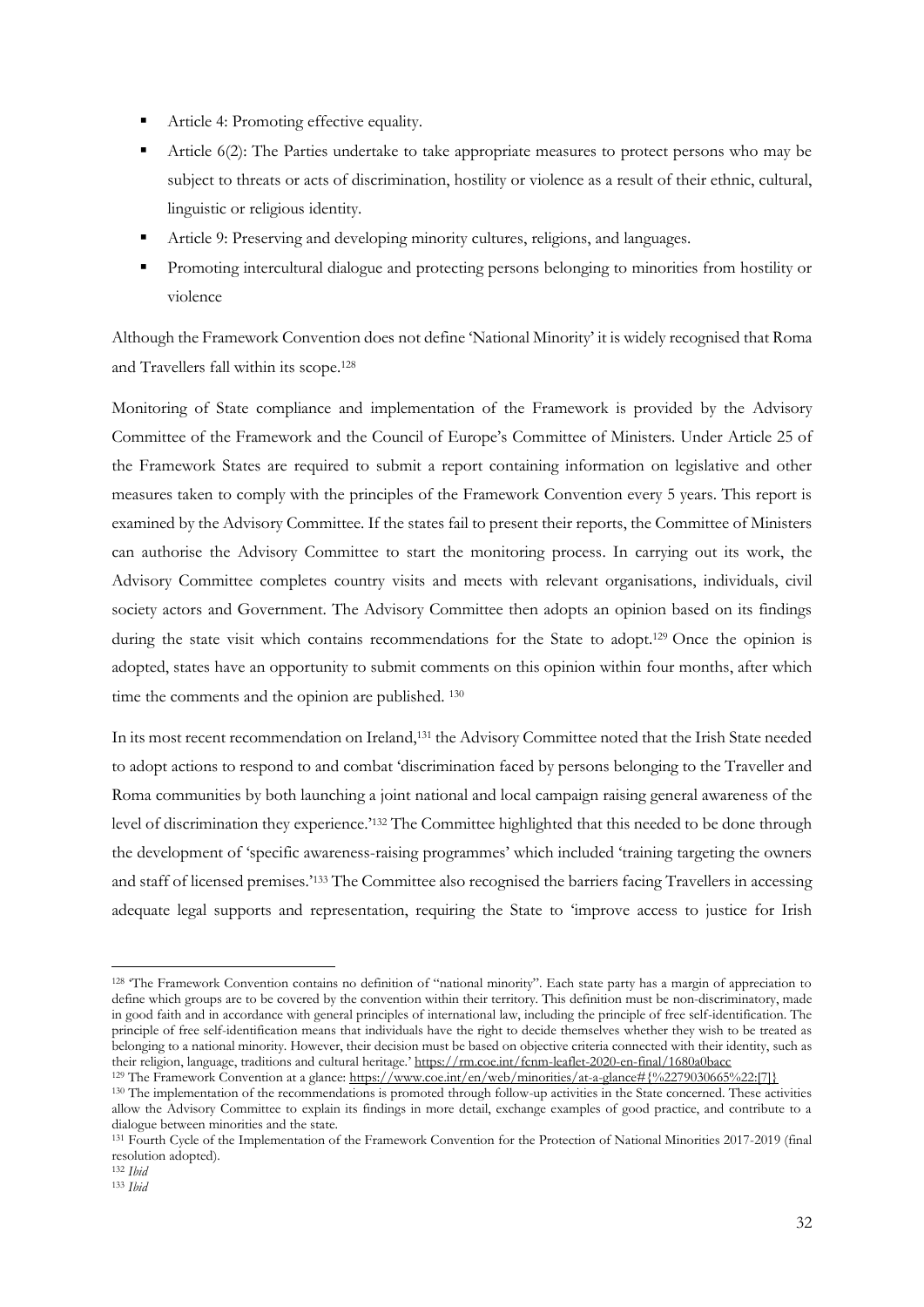Travellers by allowing access to a remedy ensuring that any potential victim of discrimination in 'places of entertainment' has the same procedural guarantees as those provided by an anti-discrimination body.'<sup>134</sup> Although largely unactioned within domestic non-discrimination challenges, the Framework Convention is a potential tool for future litigation concerning the rights of Travellers to equal treatment in accessing goods and services.

# **8.4. The European Commission on Racism and Intolerance.**

The European Commission against Racism and Intolerance (ECRI) is a unique human rights monitoring body which specialises in questions relating to the fight against racism, discrimination (on grounds of 'race,' ethnic/national origin, colour, citizenship, religion, language, sexual orientation, gender identity and sex characteristics), xenophobia, antisemitism and intolerance in Europe; it prepares reports and issues recommendations to member States.<sup>135</sup> The ECRI was set up by the Council of Europe on 13 June 2002 and is composed of 47 members drawn from each Council of Europe Member State. The members are appointed on the basis of their 'independence, impartiality, moral authority and expertise in dealing with issues of racism, racial discrimination, xenophobia, antisemitism and intolerance.' <sup>136</sup> Michael Farrell is the Irish Member currently serving on the ECRI.

In the framework of its country monitoring work, ECRI examines the situation concerning manifestations of racism and intolerance in each of the Council of Europe member states. ECRI's findings, along with recommendations as to how each country might deal with the problems identified, are published in country reports within reporting cycles which last for five years. These reports are drawn up after a country site visit and a confidential dialogue with the national authorities and other concerned civil society groups.

The ECRI adopts themes which focus on areas of specific concern, one of which is Member States' treatment of Roma and Travellers. As part of its mandate, the ECRI has urged States to ensure that national legislation genuinely protects Roma<sup>137</sup> rights and take urgent action. As part of this work, the ECRI has adopted two regional recommendations for all member states relating to their combatting of racism against Roma, including ECRI General Policy Recommendation N°3<sup>138</sup> and ECRI General Policy Recommendation N°13 revised on combating anti-gypsyism and discrimination against Roma:<sup>139</sup>

<sup>134</sup> Resolution CM/ResCMN (2019)14 on the implementation of the Framework Convention for the Protection of National Minorities by Ireland (Adopted by the Committee of Ministers on 16 October 2019 at the 1357th meeting of the Ministers' Deputies)

<sup>135</sup> About the European Commission against Racism and Intolerance (ECRI) [https://www.coe.int/en/web/european](https://www.coe.int/en/web/european-commission-against-racism-and-intolerance/about)[commission-against-racism-and-intolerance/about](https://www.coe.int/en/web/european-commission-against-racism-and-intolerance/about)*.*

<sup>136</sup> About the European Commission against Racism and Intolerance (ECRI) [https://www.coe.int/en/web/european](https://www.coe.int/en/web/european-commission-against-racism-and-intolerance/about)[commission-against-racism-and-intolerance/about](https://www.coe.int/en/web/european-commission-against-racism-and-intolerance/about)

<sup>137</sup> As noted above, the Council of Europe and EU both adopt the term Roma, as an umbrella term which covers Travellers amongst other Romanichal, Romani groups.

<sup>138</sup> ECRI General Policy Recommendation N°3 on combating racism and intolerance against Roma/Gypsies- adopted on 6 March 1998.

 $139$  ECRI General Policy Recommendation N°13 revised on combating antigypsyism and discrimination against Roma - adopted on 24 June 2011 and amended on 1 December 2020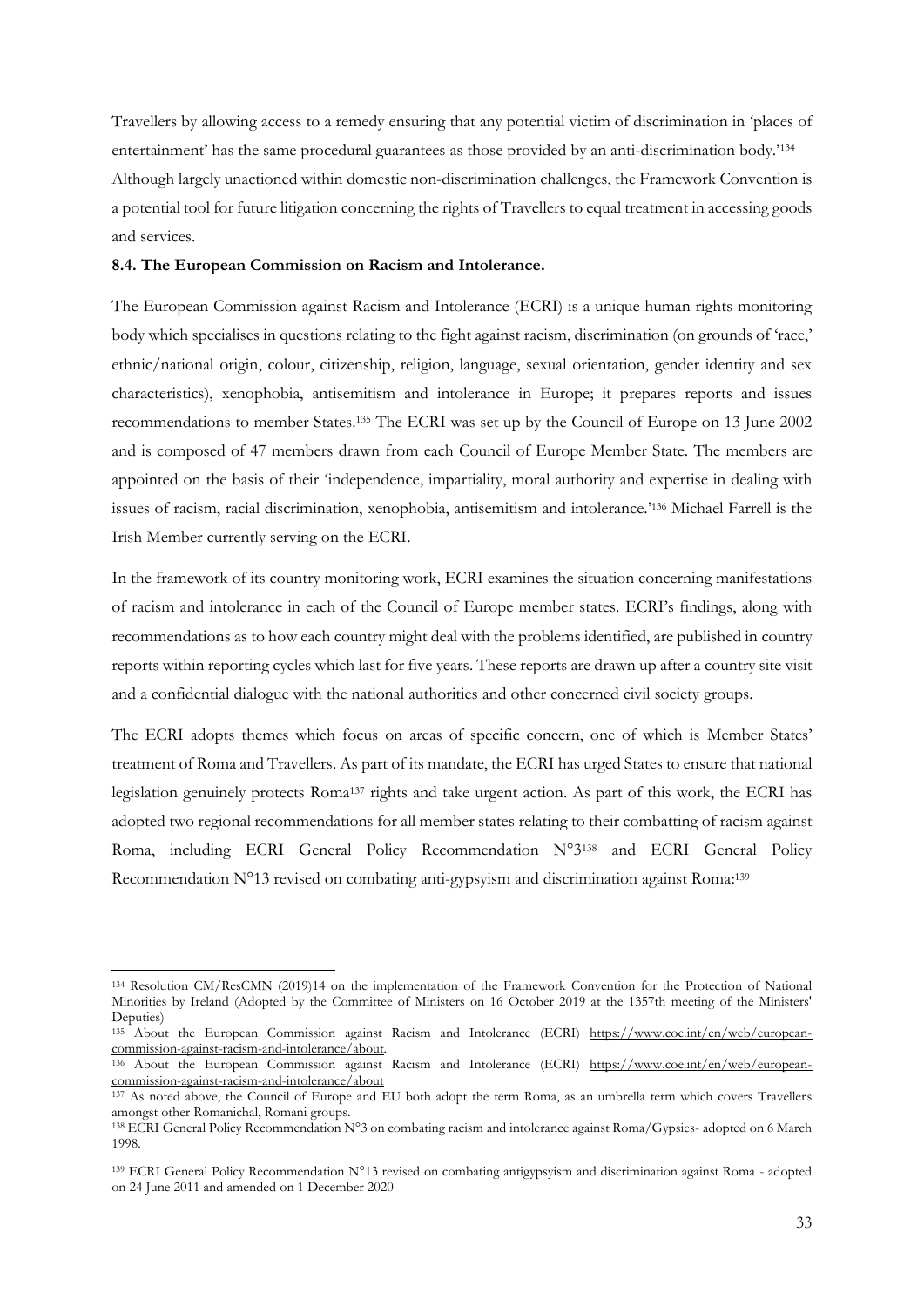- General Policy Recommendation No.3 recognises the 'the fact that Roma/Gypsies suffer throughout Europe from persisting prejudices, are victims of a racism which is deep-rooted in society, are the target of sometimes violent demonstrations of racism and intolerance and that their fundamental rights are regularly violated or threatened.' The Recommendation encourages States to implement and adopt 'a series of measures to combat manifestations of racism and intolerance and discriminatory practices against Roma/Gypsies.' 140
- General Policy Recommendation No.13 confirmed the principles of recommendation No.3 and was drafted in response to a 'worsening of the situation' facing Roma and associated groups in Europe. In the recommendation, ECRI 'calls on member States to adopt no less than 90 measures: on the one hand, to ensure the access of Roma to education, employment and other goods and services; and, on the other hand, to combat hate speech, racist crimes and violence against Roma, through both the application of criminal law provisions and preventive and awareness-raising measures.' <sup>141</sup> The Recommendation then highlighted that 'a comprehensive and multidisciplinary approach to Roma issues,' was required in order to properly respond to the issues involved. Reiteration that solutions involving Roma representatives 'at all levels of policy-making (conception, development, implementation and evaluation) can enhance mutual trust and contribute to the fight against anti-gypsyism.' 142

Alongside the generalised recommendations, the ECRI also issues country-specific reports, which monitor and report on efforts needed to alleviate all forms of racism. In its previous concluding report on Ireland in 2016, the ECRI highlighted ongoing issues with discrimination in goods and services and called for reform of the division of case load between the WRC and District Court in light of concerns of suitability of the adversarial nature of the Court. The Commission highlighting with concern the manner in which the system will fail to adequately address the discrimination experienced by Travellers in licensed premises.<sup>143</sup>

The recent ECRI report on Ireland, produced in 2019, was particularly damning and drew widespread domestic media coverage.<sup>144</sup> In particular, it highlighted the dire living conditions of many Travellers as a

<sup>140</sup> *Supra* n.54

<sup>141</sup> *Supra* n.55

<sup>142</sup> *Ibid.*

<sup>143</sup> 'ECRI notes, however, that the Act does not include any changes to the current legislation with regard to cases of discrimination related to licensed premises, such as pubs, bars, nightclubs and other public venues licensed to sell alcohol. Up to now, cases of discrimination related to the provision of goods and services in such venues could not be heard by the Equality Tribunal, but only by the District Courts. The new Workplace Relations Commission will also not have the right to hear such cases. Hence a substantial number of pertinent cases will remain excluded from the mandate of this new independent authority. ECRI notes that in particular members of the Traveller Community are often affected by discrimination in the provision of goods and services in licensed premises. Hence, the new Workplace Relations Commission cannot be considered as addressing the problem in full:' ECRI CONCLUSIONS ON THE IMPLEMENTATION OF THE RECOMMENDATIONS IN RESPECT OF IRELAND SUBJECT TO INTERIM FOLLOW-UP Adopted on 11 December 20151 Published on 1 March 201[6 https://rm.coe.int/interim](https://rm.coe.int/interim-follow-up-conclusions-on-ireland-4th-monitoring-cycle/16808b580a)[follow-up-conclusions-on-ireland-4th-monitoring-cycle/16808b580a](https://rm.coe.int/interim-follow-up-conclusions-on-ireland-4th-monitoring-cycle/16808b580a)

<sup>144</sup> 'ECRI calls for new strategy to tackle racism and prejudice,' RTE News Tuesday, 4 Jun 2019 [https://www.rte.ie/news/2019/0604/1053288-ecri\\_racism\\_ireland/](https://www.rte.ie/news/2019/0604/1053288-ecri_racism_ireland/) see also 'Councils should be sanctioned if Traveller budgets not spent, report says,' Kitty Holland, Irish Times, Tue, Jun 4, 2019 [https://www.irishtimes.com/news/social-affairs/councils](https://www.irishtimes.com/news/social-affairs/councils-should-be-sanctioned-if-traveller-budgets-not-spent-report-says-1.3913498)[should-be-sanctioned-if-traveller-budgets-not-spent-report-says-1.3913498](https://www.irishtimes.com/news/social-affairs/councils-should-be-sanctioned-if-traveller-budgets-not-spent-report-says-1.3913498)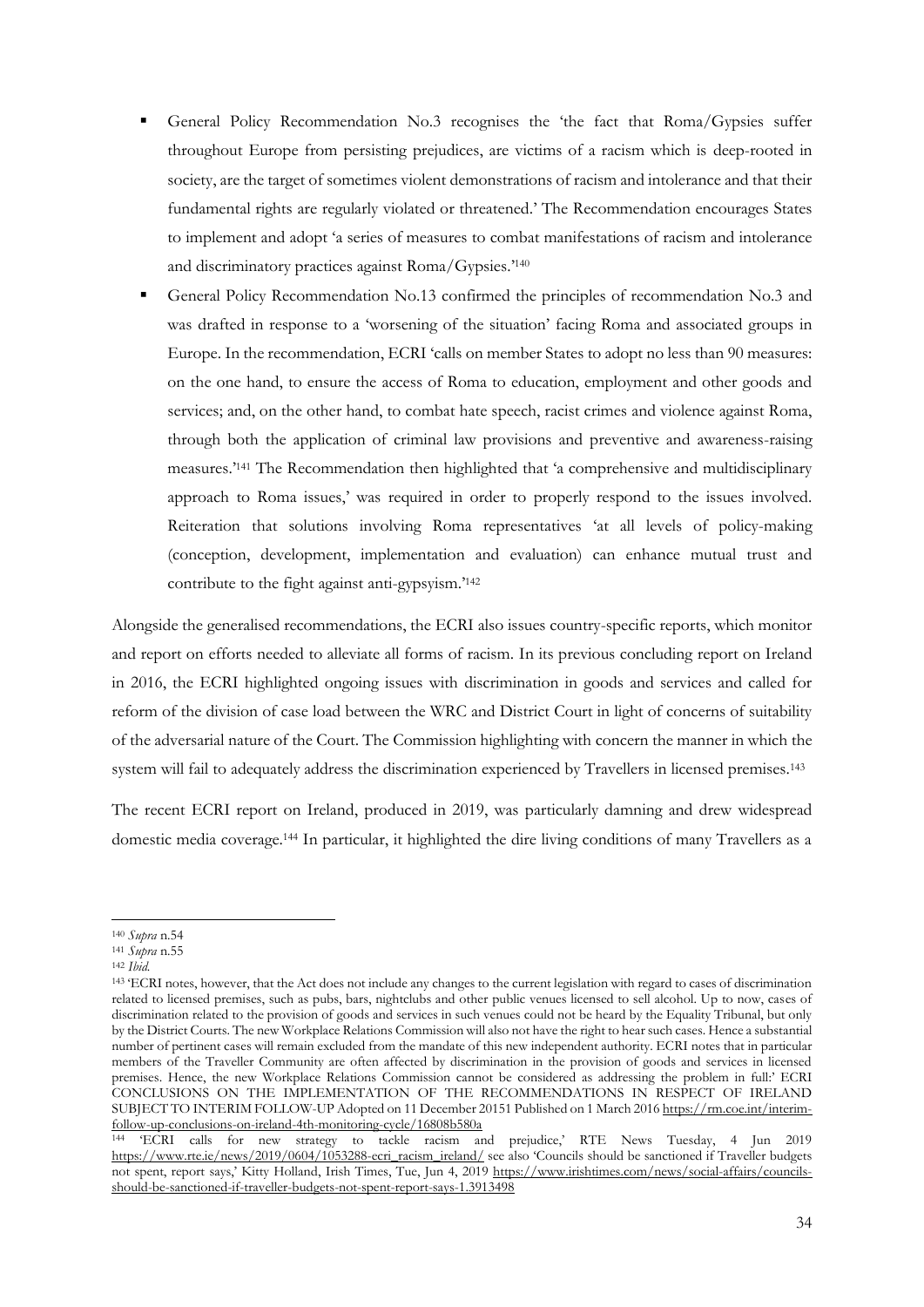result of the 'totally avoidable'<sup>145</sup> Traveller accommodation crisis. It also highlighted the lack of implementation of both racism and hate-speech strategy which left Travellers and Roma vulnerable and called upon the State to reform both the relevant Traveller accommodation and hate speech frameworks.<sup>146</sup> The findings of the ECRI have proven a useful advocacy tool for those working within Traveller rights, in highlighting the implementation gap between the Equal Status Acts and their operational framework and international human rights best practice for ethnic minority rights.

#### **8.4. The Commissioner for Human Rights.**

The Commissioner for Human Rights is an independent and impartial non-judicial institution established in 1999 by Council of Europe to promote awareness of and respect for human rights in the 47 Council of Europe member states. The current Commissioner is Dunja Mijatović.

The fundamental objectives of the Commissioner for Human Rights are laid out in Resolution (99) 50 on the Council of Europe Commissioner for Human Rights. According to this resolution, the Commissioner is mandated to:

- foster the effective observance of human rights and assist member states in the implementation of Council of Europe human rights standards.
- **•** promote education in and awareness of human rights in Council of Europe member states.
- **•** identify possible shortcomings in the law and practice concerning human rights.
- **•** facilitate the activities of national ombudsperson institutions and other human rights structures, and
- provide advice and information regarding the protection of human rights across the region.<sup>147</sup>

The Commissioner's work thus focuses on encouraging reform measures to achieve tangible improvement in the area of human rights promotion and protection. However, unlike the ESRC and ECtHR, the Commissioner's Office cannot act upon individual complaints as it is not a judicial or quasi-judicial body. The Commissioner can draw conclusions and take 'initiatives' on 'the basis of reliable information regarding human rights violations suffered by individuals'. <sup>148</sup> As part of their mandate, the Commissioner thus carries out country visits, which aim at 'pursuing a direct dialogue with the authorities' and examining issues with human rights implementation. As part of these official visits, the Commissioner may release a press statement and will then have the opportunity, if necessary, to publish a report focusing on 'conclusions and relevant recommendations to help redress shortcomings'. 149

<sup>145</sup> ECRI REPORT ON IRELAND (fifth monitoring cycle) Adopted on 2 April 2019 Published on 4 June 2019 'Traveller and Roma' para 68.

<sup>146</sup> ECRI REPORT ON IRELAND (fifth monitoring cycle) Adopted on 2 April 2019 Published on 4 June 2019 'Traveller and Roma' section.

<sup>147</sup> Mandate of the Commissioner<https://www.coe.int/en/web/commissioner/mandate>

<sup>148</sup> Mandate of the Commissioner<https://www.coe.int/en/web/commissioner/mandate>

<sup>149</sup> Activities of the Commissioner<https://www.coe.int/en/web/commissioner/country-monitoring>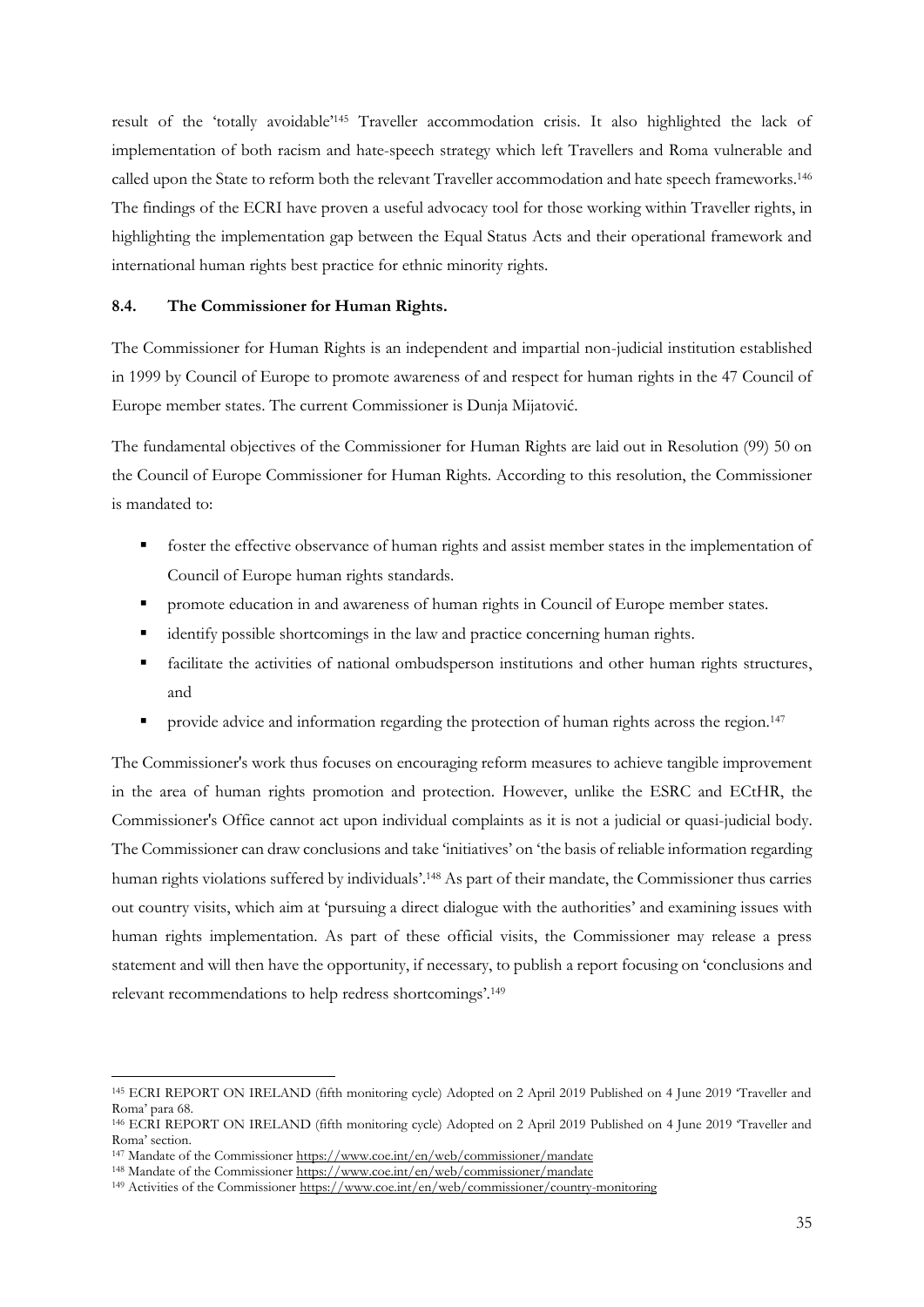During the Commissioner's last visit to Ireland in 2016, then Commissioner for Human Rights, Nils Muižnieks, noted the continued discrimination faced by Travellers in his country report, despite the recent (and welcomed) ethnic recognition:

> The Irish government should ensure that the economic upturn benefits the most vulnerable groups and should promote equality of Travellers, women and children by removing the barriers that disproportionately hinder them from fully enjoying their rights…. The Irish authorities, including at local level, should reinvest in the community and improve access of Travellers and Roma to education, health, housing and employment, as well as to legal remedies in cases of discrimination.<sup>150</sup>

During the actual site visit, the Commissioner had also urged the State to implement equality norms more robustly to counteract the inequalities faced by Travellers: 'I am deeply concerned at the persisting social exclusion and discrimination Travellers are confronted with in Ireland.'<sup>151</sup>

Although non-binding, the work of the Commissioner is a useful tool in highlighting ongoing and proliferating issues pertaining to Traveller and Roma rights in Council of Europe member states. The persuasive power of the 'name and shame' approach cannot and should not be underestimated.

# **9. Interrelatedness of the 'European' Non-Discrimination Frameworks.**

It is important to note that although the Council of Europe and European Union are two separate legal entities and should not be confused. Notwithstanding this, there is a high degree of complementarity between the two systems and judges at both the CJEU and ECtHR have become increasingly interconnected. In particular, the CJEU has often noted the influence of the ECHR<sup>152</sup> and the ESC<sup>153</sup> in providing guidance for the Court as to human rights focused interpretations of the EU frameworks. As noted above, the TEU makes express reference to the influence of the ECHR upon the developing EU fundamental rights norms under Article 6(1). This is furthered by Article 52 (3) of EU Charter of Fundamental Rights which outlines that relevant Charter rights shall be the same as those laid down by the ECHR where these is an overlap of protections. Equally, the ECtHR has expressed its focus on the importance of the EU fundamental rights having referred both the CJEU jurisprudence<sup>154</sup> and EU rights frameworks in its judgments.

This complementarity is reflected in the drive for the European Union to accede to the ECHR which was included in the Lisbon Treaty. <sup>155</sup> EU accession to the ECHR was also provided for in light of this proposal

<sup>154</sup> *Biao v. Denmark*, No. 38590/10 [GC], 24 May 2016.

<sup>150</sup> 'Report by Nils Muižnieks Commissioner for Human Rights of the Council of Europe following his visit to Ireland' from 22 to 25 November 2016. https://rm.coe.int/report-on-the-visit-to-ireland-from-22-to-25-november-2016-by-nils-mui/16807bcf0e <sup>151</sup> 'Country Visit: Ireland: advance equality of Travellers and women,' 29 November 2016, <https://www.coe.int/en/web/commissioner/-/ireland-advance-equality-of-travellers-and-women>

<sup>152</sup> CJEU C-510/11 P, *Kone Oyj and Others v. European Commission*, 24 October 2013, paras. 20-22. <sup>153</sup> CJEU, Joined cases C-395/08 and C-396/08, *Istituto nazionale della previdenza sociale (INPS) v. Tiziana Bruno and Massimo Pettini and Daniela Lotti and Clara Matteucci*, 10 June 2010, paras. 31-32.

<sup>155</sup> Art 6(2) TEU inserted by the Lisbon Treaty, 'The Union shall accede to the European Convention for the Protection of Human Rights and Fundamental Freedoms. Such accession shall not affect the Union's competences as defined in the Treaties.'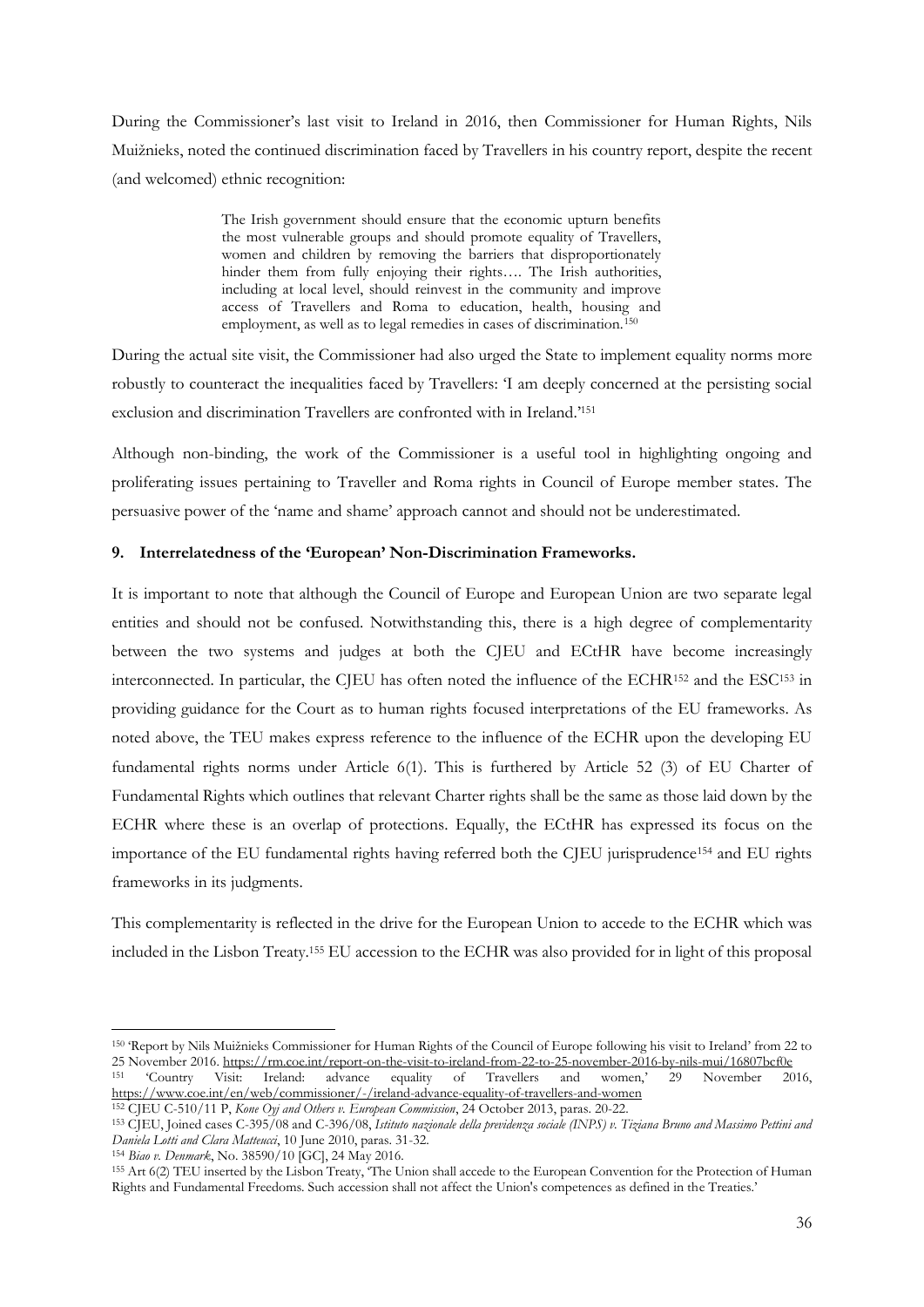under Protocol 14 to the ECHR. Although currently on pause,<sup>156</sup> this move to codify the relationship between the two bodies reflects the widespread European commitment to securing and furtherance of fundamental rights within both the EU and Council of Europe.

### **10. Other International Instruments.**

Although both the European Union and Council of Europe provide vital regional protection for Travellers, through their human rights treaties and non-discrimination focused policy priorities. There are other international human rights organisation and treaties which also afford Travellers protection. In particular, Ireland has signed and ratified a number of United Nations treaties which enforce international obligations upon the Irish state to protect Travellers from discrimination. Such treaties and State implementation of these is assessed by UN bodies known as monitoring committees. The relevant Committees send periodic reports which assess the States fulfilment of the treaty terms and rights therein. The Committees also make concluding observations which consider the State reporting submitted and make recommendations for specific points of action under which a State should take steps towards achieving the relevant treaty norms. The relevant treaties and committees which Ireland has signed up to include the ICCPR which is monitored by the Human Rights Committee157; the ICESCR which is monitored by CESCR158; and the International Convention on the Elimination of All Forms of Racial Discrimination, which is monitored by CERD<sup>159</sup> .

Most recently, CERD issued a concluding observation to Ireland to respond to the issues facing Travellers as part of its consideration of the Irish State's approach to promoting the principle of non-discrimination since 2008. In particular, the Committee asked the State to focus on ethnic data collection to highlight areas where outcomes are poorer for ethnic minorities. The Committee also noted the unsuitability of the current equality framework, within which Travellers must take cases lodged against licensed premises to the District Court, recommending that all cases arising under the ESA be heard by the WRC. It also urged the State to

<sup>156</sup> On 29 September 2020 the Secretary General of the Council of Europe, Marija Pejčinović Burić, and the EU Commission's Vice President for Values and Transparency, Věra Jourová, issued the following statement concerning the resumption of negotiations on the European Union's accession to the European Convention on Human Rights on Tuesday 29 September:

<sup>&#</sup>x27;The European Union's accession to the European Convention on Human Rights will be an important milestone in the protection of human rights and fundamental freedoms across Europe. For 70 years, the Convention has been a unique and invaluable tool protecting millions of Europeans and supporting our shared values of human rights, democracy and the rule of law. The EU's accession to the Convention, which is a legal requirement under the Lisbon Treaty, will further strengthen human rights protection in Europe…. Accession will help to guarantee coherence and consistency between EU law and the Convention system. It will also ensure that the EU is subjected to the same international oversight on human rights as its 27 member states and 20 other Council of Europe countries which are not members of the EU. It means that citizens will be able to challenge the EU's actions before the European Court of Human Rights. The EU will also be able to join its member states in proceedings at the European Court of Human Rights concerning alleged violations resulting from EU law. The European Convention on Human Rights represents everything that the Council of Europe and the European Union stand for. In these difficult times, the resumption of these crucial negotiations sends a strong signal about the commitment of our two organisations, and our member states, to the fundamental values that we cherish. We very much hope that the negotiations can be brought to a speedy and successful conclusion for the benefit of Europe as a whole.' Full statement available at: [https://www.coe.int/en/web/portal/-/the-eu-s-accession-to-the](https://www.coe.int/en/web/portal/-/the-eu-s-accession-to-the-european-convention-on-human-rights)[european-convention-on-human-rights](https://www.coe.int/en/web/portal/-/the-eu-s-accession-to-the-european-convention-on-human-rights)

<sup>157</sup> Ireland signed in 1973 and ratified in 1989.

<sup>158</sup> Ireland signed in 1973 and ratified in 1989.

<sup>159</sup> Ireland signed in 1968 and ratified in 2000.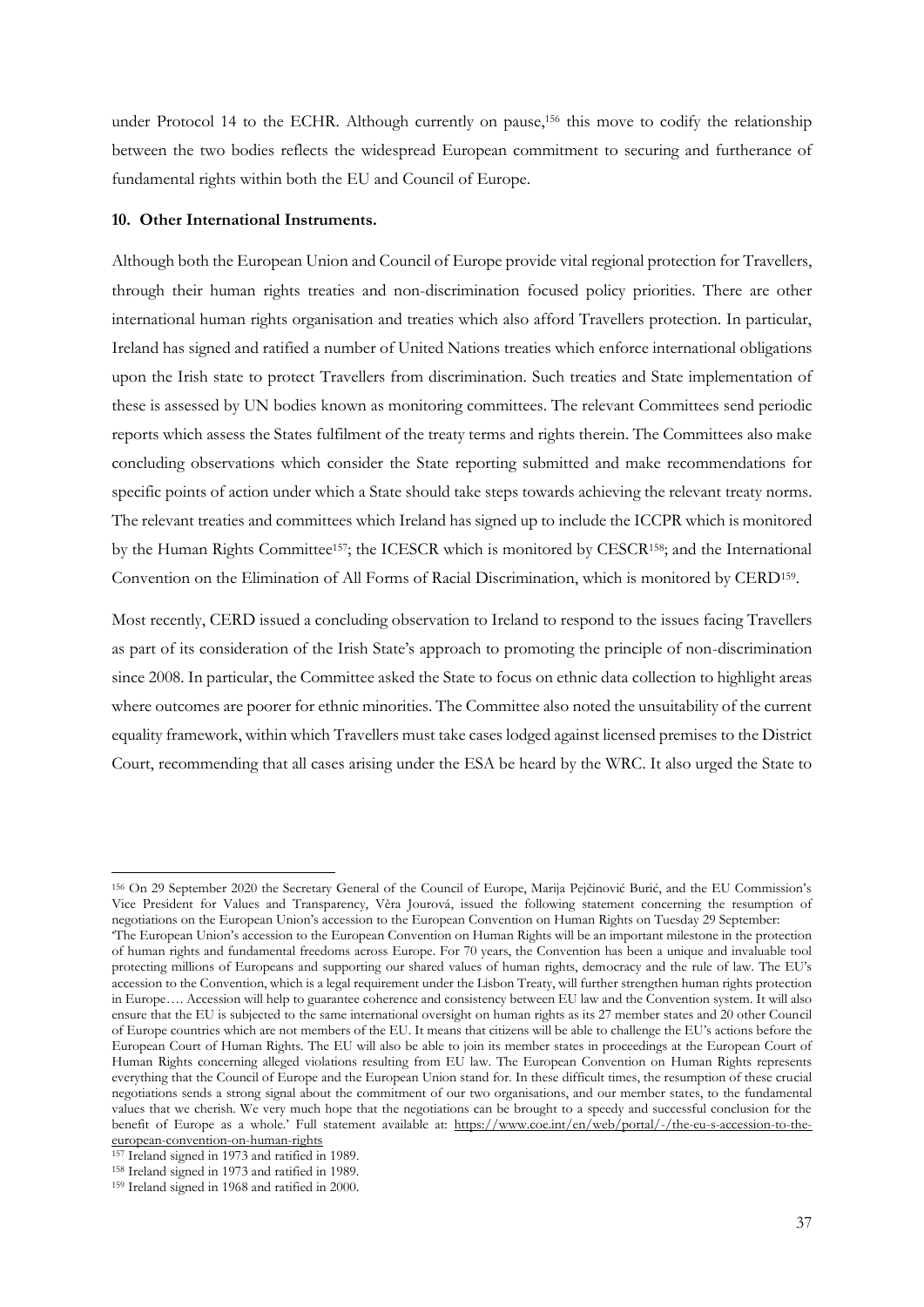take steps towards incorporating the UN Convention on the Elimination of Racial Discrimination into the domestic legal order.<sup>160</sup>

The Committees may also provide comments to States on general themes for consideration, which are known as General Comments. An example of this is the CERD General Recommendation XXVII on Discrimination Against Roma, which called upon States to 'take urgent action to review and enact or amend legislation, as appropriate, in order to eliminate all forms of racial discrimination against Roma' <sup>161</sup> and 'to adopt and implement national strategies and programmes and express determined political will and moral leadership, with a view to improving the situation of Roma and their protection against discrimination.<sup>2162</sup> The General Comments are therefore issued to highlight areas within which a State needs to take steps to better secure the treaty norms.

The ability of individuals to complain about the violation of their rights in an international arena brings real meaning to the rights contained in the human rights treaties. International treaties of note before which individuals can bring complaints include the aforementioned Convention on Elimination of Racial Discrimination, Convention on the Elimination of Discrimination Against Women (CEDAW) and the Convention on the Rights of the Child (CRC).

CEDAW is an international treaty which defines discrimination against women and lists the actions states need to take to respect the rights of women and girls to freedom from discrimination. State signatories commit to having their record under the Convention reviewed periodically by the UN's CEDAW Committee. Once the Committee has examined the state's record, it will then publish 'Concluding Observations.' The Committee can also receive complaints directly from individuals concerned alleging violations of the where the by States party in question has signed the Optional Protocol to the Convention on the Elimination of Discrimination against Women. Ireland signed the Optional Protocol in 2000.

The Convention on the Rights of the Child CRC, which Ireland became a State party to in 1990, protects the human rights of children. The Committee on the Rights of the Child may consider individual communications alleging violations of the Convention on the Rights of the Child. The principle of nondiscrimination underpins the CRC. Article 2 notes that all the rights guaranteed by the Convention must be available to all children without discrimination of any kind).

> 1. States Parties shall respect and ensure the rights set forth in the present Convention to each child within their jurisdiction without discrimination of any kind, irrespective of the child's or his or her parent's or legal guardian's race, colour, sex, language, religion, political or other opinion, national, ethnic or social origin, property, disability, birth or other status.

<sup>160</sup> Committee on the Elimination of Racial Discrimination Concluding observations on the combined fifth to ninth reports of Ireland [https://tbinternet.ohchr.org/Treaties/CERD/Shared%20Documents/IRL/INT\\_CERD\\_COC\\_IRL\\_40806\\_E.pdf](https://tbinternet.ohchr.org/Treaties/CERD/Shared%20Documents/IRL/INT_CERD_COC_IRL_40806_E.pdf)

<sup>161</sup> CERD General Recommendation XXVII on Discrimination Against Roma Adopted at the Fifty-seventh session of the Committee on the Elimination of Racial Discrimination, on 16 August 2000 (Contained in document A/55/18, annex V) at 1. <sup>162</sup> *Ibid* at 2.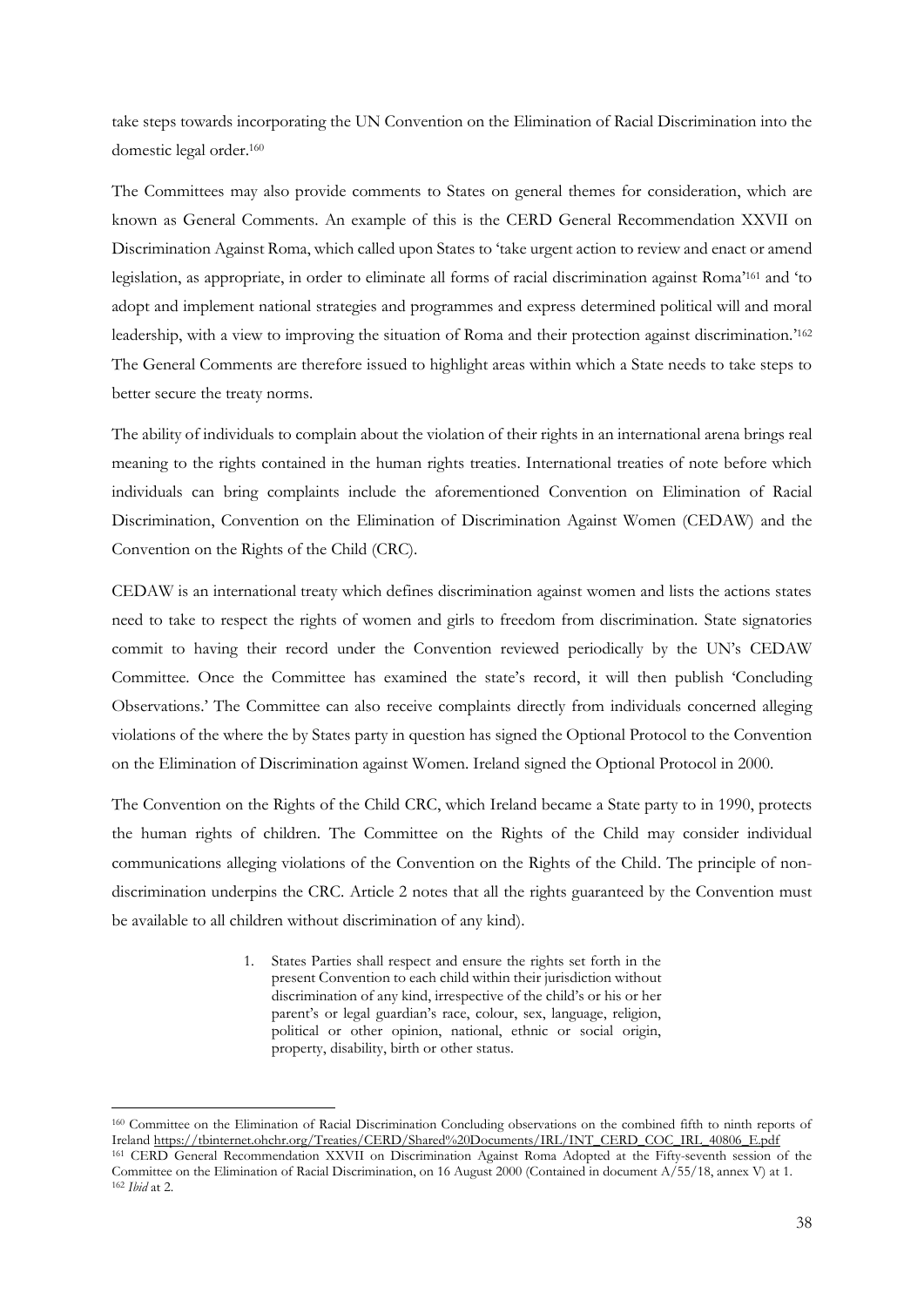2. States Parties shall take all appropriate measures to ensure that the child is protected against all forms of discrimination or punishment on the basis of the status, activities, expressed opinions, or beliefs of the child's parents, legal guardians, or family members.<sup>163</sup>

As part of these mechanisms, Travellers themselves may make submissions to the Committee bodies, known as communications. This can occur only where Ireland has recognised the competence of the committee to receive communications as noted above.

# **11. Conclusion.**

The report has outlined the relevant legal frameworks and instruments from which Irish Travellers derive rights to equality and freedom from discrimination. In doing so, it explored the relevant domestic framework provided for under the equality legislation before mapping the applicable international human rights norms promoting the principle of non-discrimination drawn from EU law, the Council of Europe framework and the UN treaties and reporting bodies.

In consolidating the relevant legislative and human rights frameworks the report is intended to contribute to broader understanding of non-discrimination frameworks and norms, as applicable to Travellers.

<sup>163</sup> Article 2, Convention on the Rights of the Child.